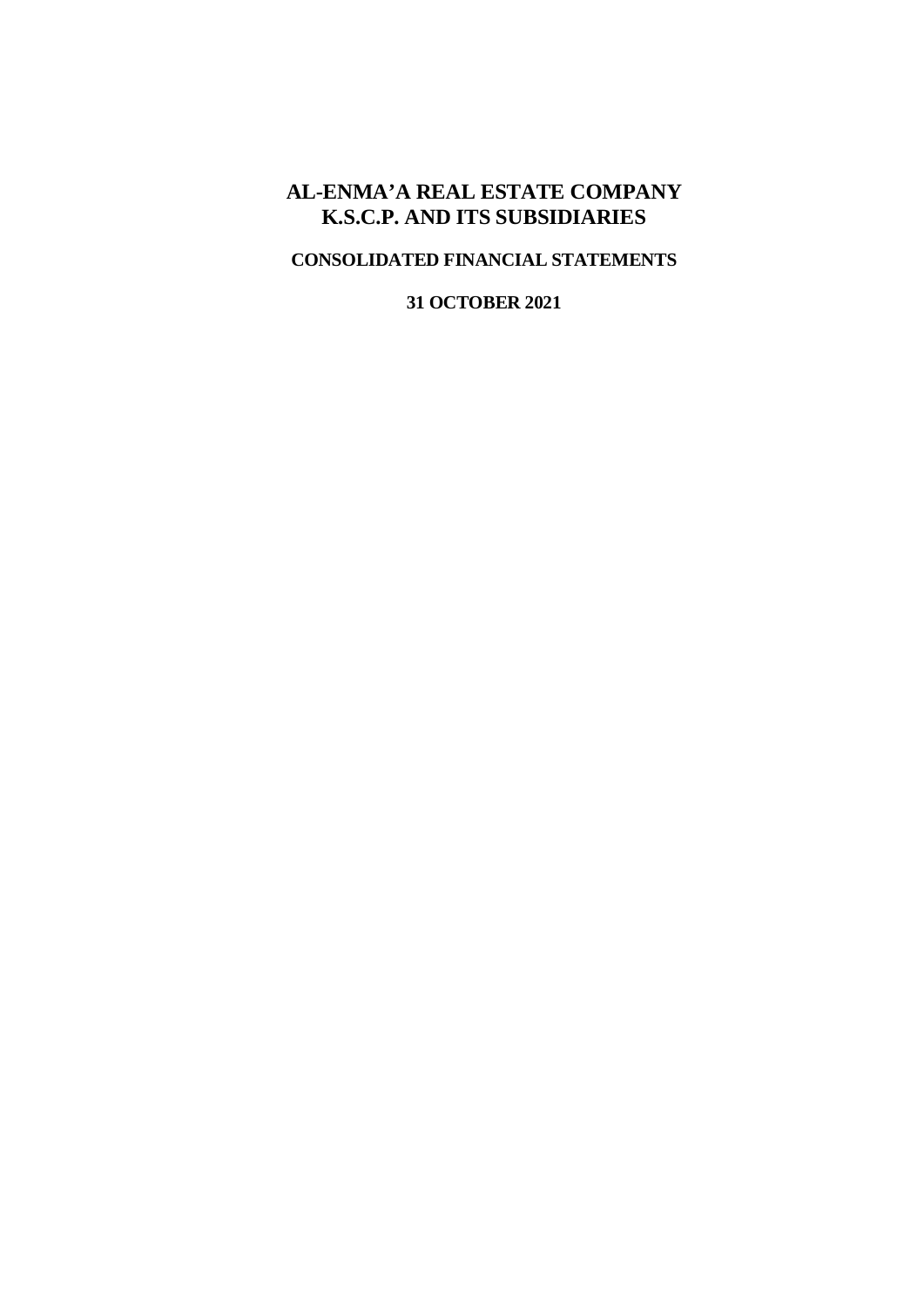

**Ernst & Young** Al Aiban, Al Osaimi & Partners P.O. Box 74 18–20th Floor, Baitak Tower Ahmed Al Jaber Street Safat Square 13001, Kuwait

Tel: +965 2295 5000 Fax: +965 2245 6419 kuwait@kw.ey.com ey.com/mena

# **INDEPENDENT AUDITOR'S REPORT TO THE SHAREHOLDERS OF AL ENMA'A REAL ESTATE COMPANY K.S.C.P.**

# **Report on the Audit of Consolidated Financial Statements**

# **Opinion**

We have audited the consolidated financial statements of Al Enma'a Real Estate Company K.S.C.P (the" Parent Company") and its subsidiaries (collectively "the Group"), which comprise the consolidated statement of financial position as at 31 October 2021, and the consolidated statement of income, consolidated statement of comprehensive income, consolidated statement of cash flows and consolidated statement of changes in equity for the year then ended, and notes to the consolidated financial statements, including a summary of significant accounting policies.

In our opinion, the accompanying consolidated financial statements present fairly, in all material respects, the consolidated financial position of the Group as at 31 October 2021, and its consolidated financial performance and its consolidated cash flows for the year then ended in accordance with International Financial Reporting Standards (IFRSs).

# **Basis for Opinion**

We conducted our audit in accordance with International Standards on Auditing (ISAs). Our responsibilities under those standards are further described in the *Auditor's Responsibilities for the Audit of the Consolidated Financial Statements* section of our report. We are independent of the Group in accordance with the International Ethics Standards Board for Accountants' *International Code of Ethics for Professional Accountants (including International Independence Standards)* (IESBA Code), and we have fulfilled our other ethical responsibilities in accordance with the IESBA Code. We believe that the audit evidence we have obtained is sufficient and appropriate to provide a basis for our opinion.

# **Key Audit Matters**

Key audit matters are those matters that, in our professional judgment, were of most significance in our audit of the consolidated financial statements of the current year. These matters were addressed in the context of our audit of the consolidated financial statements as a whole, and in forming our opinion thereon, and we do not provide a separate opinion on these matters. For each matter below, our description of how our audit addressed the matter is provided in that context.

We have fulfilled the responsibilities described in the Auditor's Responsibilities for the Audit of the Consolidated Financial Statements section of our reports, including in relation to these matters. Accordingly, our audit included the performance of procedures designed to respond our assessment of the risks of material misstatement of the consolidated financial statements. The results of our audit procedures, including the procedures performed to address the matters below, provide the basis of our audit opinion on the accompanying consolidated financial statements.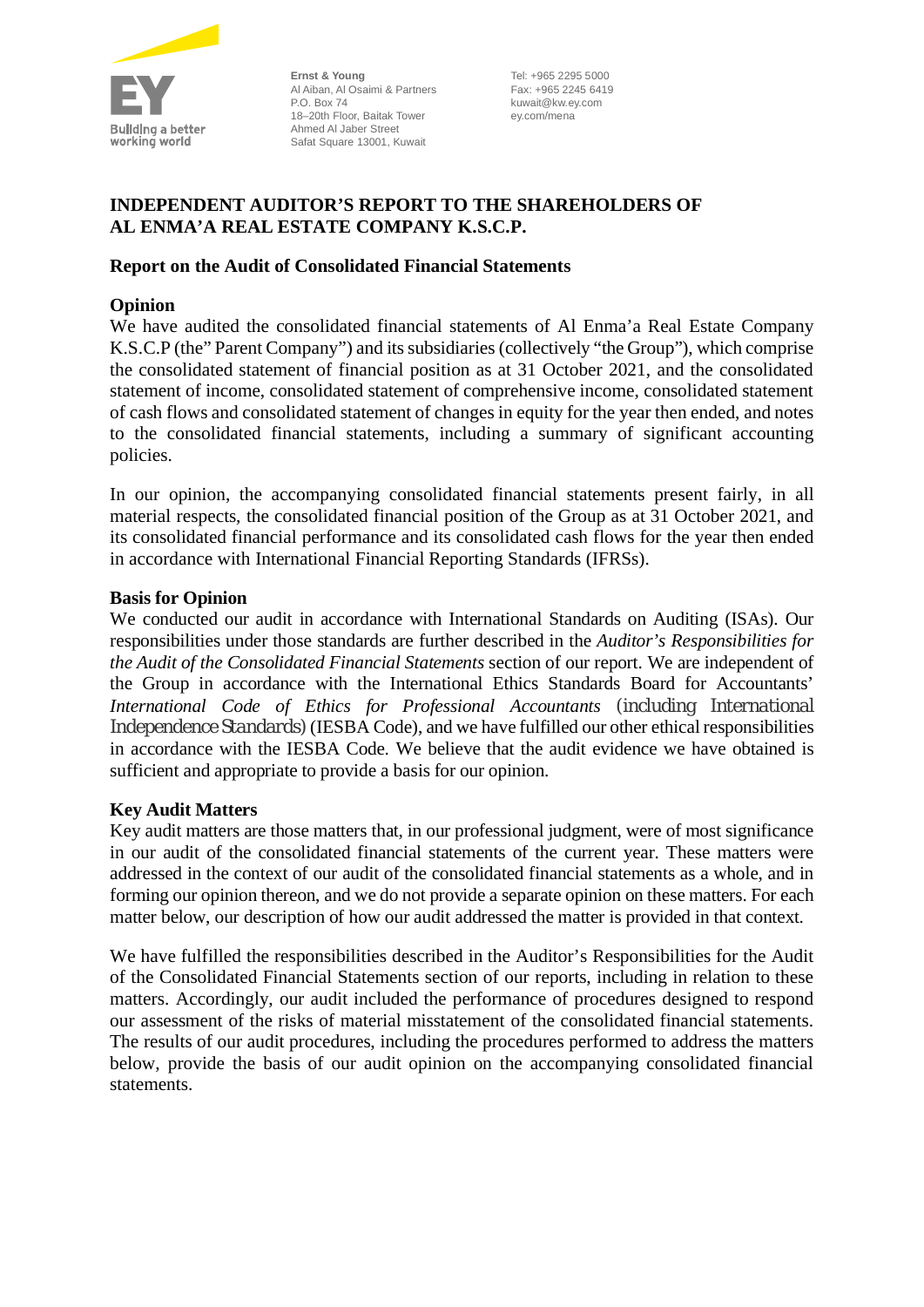

# **Report on the Consolidated Financial Statements (continued)**

# **Key Audit Matters (continued)**

*Valuation of investment properties*

The investment properties represent a significant part of the total assets (62%) of the Group, with a carrying value of KD 40,522,273 at the reporting date.

The fair value of Group's investment properties have been determined by external real estate appraisers. The determination of fair value of the investment properties is highly dependent on estimates and assumptions, such as rental value, maintenance status, market knowledge and historical transactions, which has been impacted by the ongoing COVID-19 pandemic. Given the size and complexity of the valuation of investment properties and the importance of the disclosures relating to the assumptions used in the valuation, we have considered this as a key audit matter.

We have challenged the appropriateness of the properties' related data supporting the external appraisers' valuations, including COVID-19 considerations. We performed additional procedures for areas of higher risk and estimation. This included, where relevant, comparison of judgements made to current and emerging market practices and challenging the valuations on a sample basis. Further, we have considered the objectivity and expertise of the external real estate appraisers. We also assessed the appropriateness of the disclosures relating to the investment properties of the Group in Note 6 to the consolidated financial statements.

### *Debt instruments subject to provision of expected credit losses*

As at 31 October 2021, debt instruments subject to provision of expected credit losses amounting to KD 10,840,228 represent 17% of total assets. The management used significant accounting judgments and estimates to estimate the provision for expected credit losses of debt instruments, including COVID-19 considerations. Management evaluated the estimated provision based on specific reviews of customer accounts. This process involves significant accounting judgments and estimates as disclosed in Note 2.6 to the consolidated financial statements. We consider, therefore, this matter as a key audit matter.

The management estimated the provision for expected credit losses by taking into consideration the Group's historical credit loss experience, adjusted for forward-looking factors specific to the debtors and the economic environment. The COVID-19 global pandemic impacted management's determination of the ECL and required the application of heightened judgment. As a result, the ECL has a higher than usual degree of uncertainty.

We evaluated management's assumptions, judgment and estimations for the purpose of recoverability of the debt instruments balances.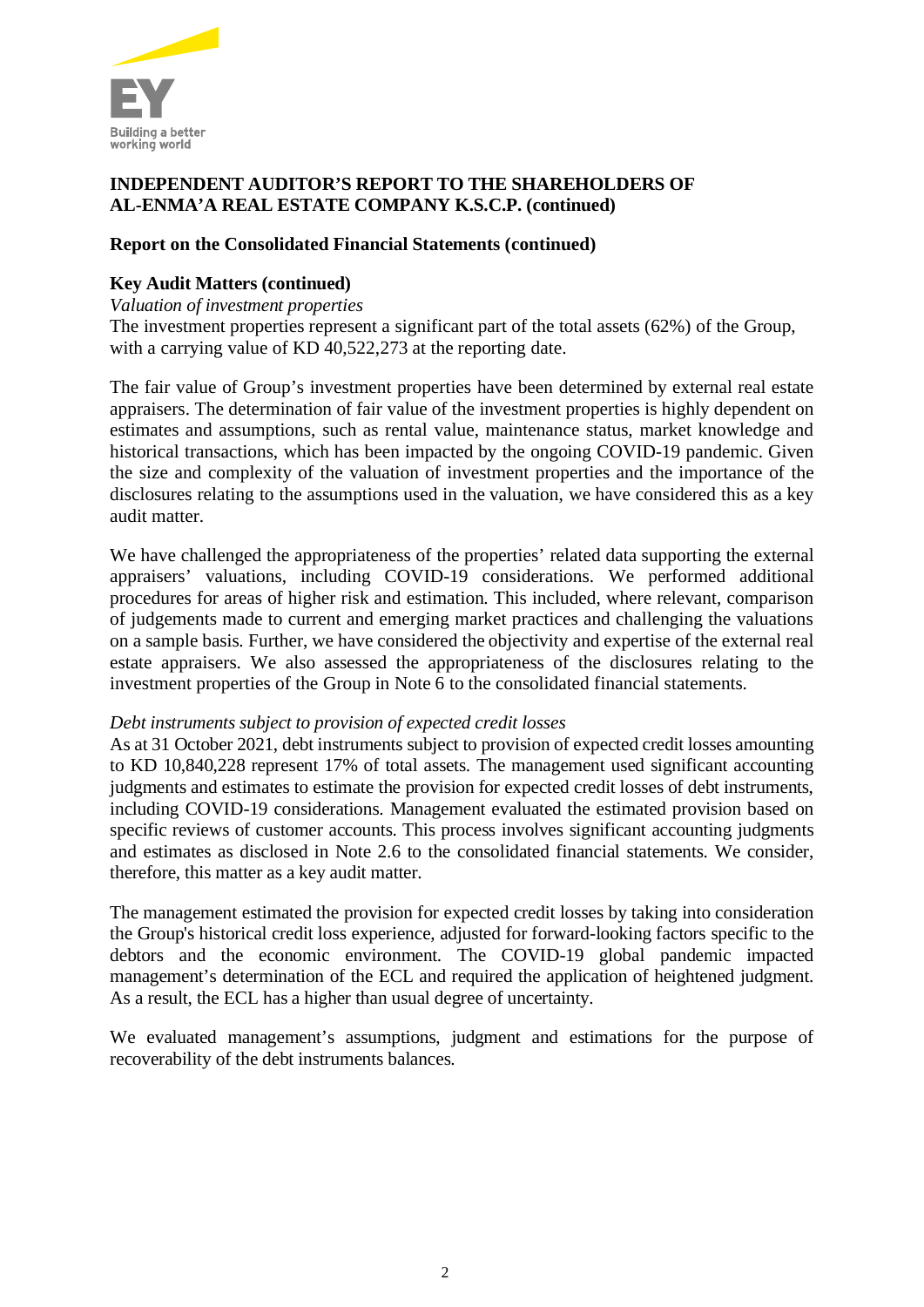

# **Report on the Consolidated Financial Statements (continued)**

# **Key Audit Matters (continued)**

# *Debt instruments subject to provision of expected credit losses (continued*)

Our audit procedures include verifying and challenging the assumptions used by the management to calculate the ECL balances and recalculating the allowance for expected credit losses charged against the receivable balances of the Group and ensuring that they are adequate accurate, and sufficient. We have also checked the consistency of various inputs and assumptions used by the Group's management to determine ECL and ensured that the macroeconomic factors of the economy were taken into consideration when calculating the ECL on the debt instruments of the Group. We have also considered subsequent settlement when performing analysis of receivables' aging brackets.

We also considered the adequacy of the Group's disclosure relating to the provision of expected credit losses in Note 10, Note 11 and Note 28 to the consolidated financial statements.

# **Other information included in the Group's 2021 Annual Report**

Management is responsible for the other information. Other information consists of the information included in the Group's 2021 Annual Report, other than the consolidated financial statements and our auditor's report thereon. We obtained the report of the Parent Company's Board of Directors, prior to the date of our auditor's report, and we expect to obtain the remaining sections of the Annual Report after the date of our auditor's report.

Our opinion on the consolidated financial statements does not cover the other information and we do not and will not express any form of assurance conclusion thereon.

In connection with our audit of the consolidated financial statements, our responsibility is to read the other information identified and, in doing so, consider whether the other information is materially inconsistent with the consolidated financial statements or our knowledge obtained in the audit, or otherwise appears to be materially misstated. If, based on the work we have performed, we conclude that there is a material misstatement of this other information, we are required to report that fact. We have nothing to report in this regard.

# **Responsibilities of Management and Those Charged with Governance for the Consolidated Financial Statements**

Management is responsible for the preparation and fair presentation of the consolidated financial statements in accordance with IFRSs, and for such internal control as management determines is necessary to enable the preparation of consolidated financial statements that are free from material misstatement, whether due to fraud or error.

In preparing the consolidated financial statements, management is responsible for assessing the Group's ability to continue as a going concern, disclosing, as applicable, matters related to going concern and using the going concern basis of accounting unless management either intends to liquidate the Group or to cease operations, or has no realistic alternative but to do so.

Those charged with governance are responsible for overseeing the Group's financial reporting process.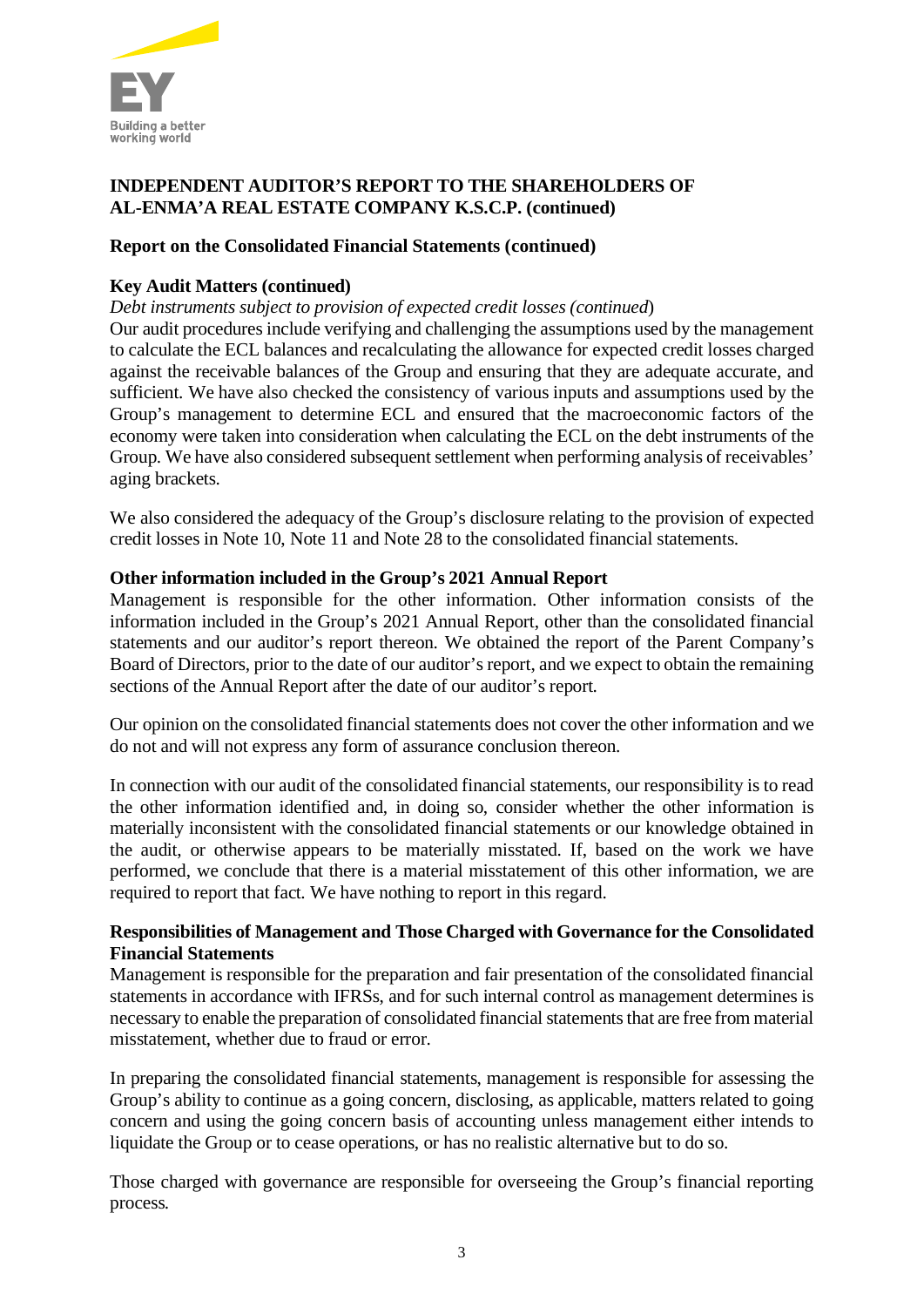

# **Report on the Consolidated Financial Statements (continued)**

# **Auditor's Responsibilities for the Audit of the Consolidated Financial Statements**

Our objectives are to obtain reasonable assurance about whether the consolidated financial statements as a whole are free from material misstatement, whether due to fraud or error, and to issue an auditor's report that includes our opinion. Reasonable assurance is a high level of assurance, but is not a guarantee that an audit conducted in accordance with ISAs will always detect a material misstatement when it exists. Misstatements can arise from fraud or error and are considered material if, individually or in the aggregate, they could reasonably be expected to influence the economic decisions of users taken on the basis of these consolidated financial statements.

As part of an audit in accordance with ISAs, we exercise professional judgment and maintain professional scepticism throughout the audit. We also:

- $\blacktriangleright$  Identify and assess the risks of material misstatement of the consolidated financial statements, whether due to fraud or error, design and perform audit procedures responsive to those risks, and obtain audit evidence that is sufficient and appropriate to provide a basis for our opinion. The risk of not detecting a material misstatement resulting from fraud is higher than for one resulting from error, as fraud may involve collusion, forgery, intentional omissions, misrepresentations, or the override of internal control.
- 4Obtain an understanding of internal control relevant to the audit in order to design audit procedures that are appropriate in the circumstances, but not for the purpose of expressing an opinion on the effectiveness of the Group's internal control.
- $\blacktriangleright$  Evaluate the appropriateness of accounting policies used and the reasonableness of accounting estimates and related disclosures made by management.
- 4Conclude on the appropriateness of management's use of the going concern basis of accounting and based on the audit evidence obtained, whether a material uncertainty exists related to events or conditions that may cast significant doubt on the Group's ability to continue as a going concern. If we conclude that a material uncertainty exists, we are required to draw attention in our auditor's report to the related disclosures in the consolidated financial statements or, if such disclosures are inadequate, to modify our opinion. Our conclusions are based on the audit evidence obtained up to the date of our auditor's report. However, future events or conditions may cause the Group to cease to continue as a going concern.
- 4Evaluate the overall presentation, structure and content of the consolidated financial statements, including the disclosures, and whether the consolidated financial statements represent the underlying transactions and events in a manner that achieves fair presentation.
- 4Obtain sufficient appropriate audit evidence regarding the financial information of the entities or business activities within the Group to express an opinion on the consolidated financial statements. We are responsible for the direction, supervision and performance of the group audit. We remain solely responsible for our audit opinion.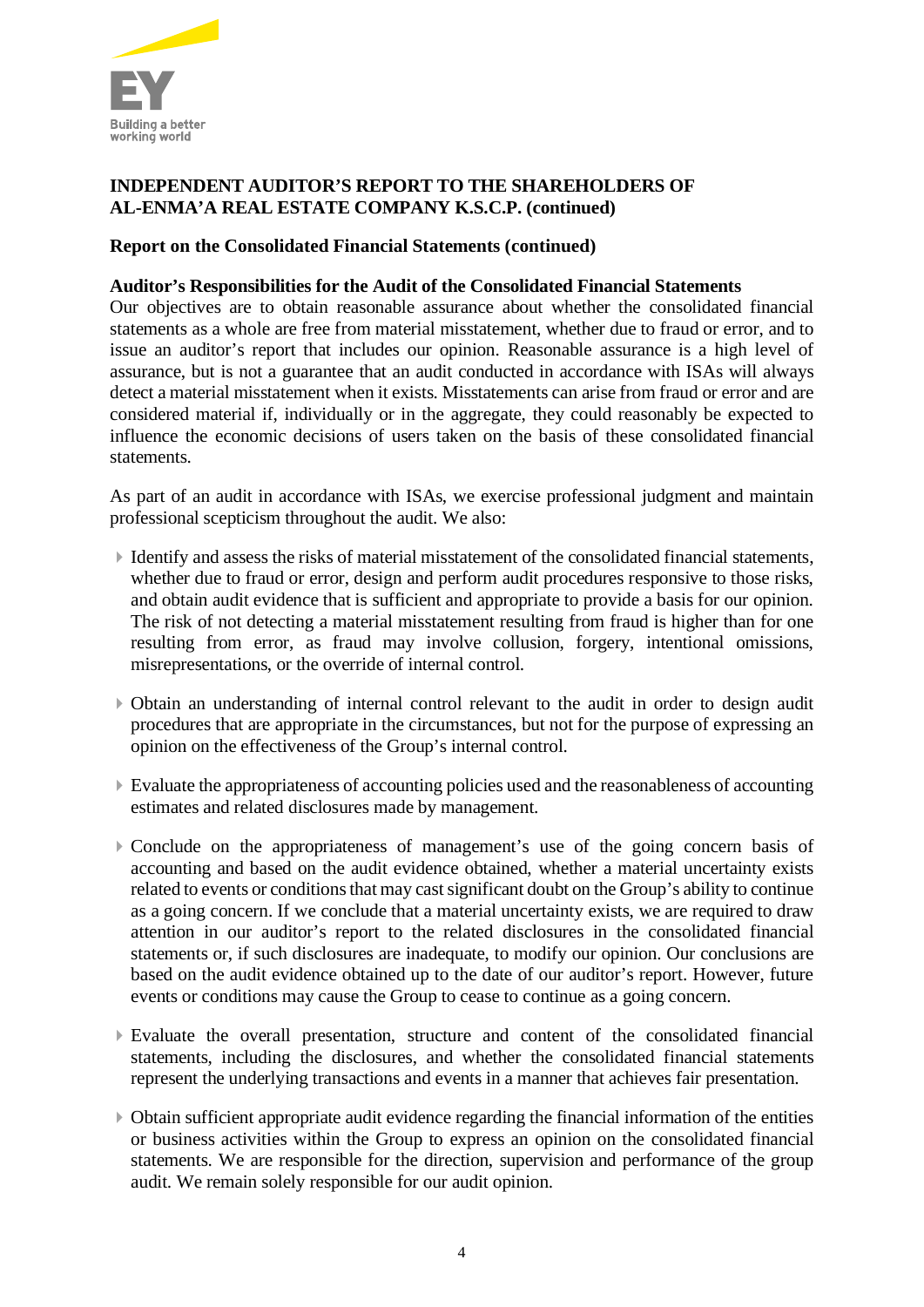

# **Report on the Consolidated Financial Statements (continued)**

# **Auditor's Responsibilities for the Audit of the Consolidated Financial Statements (continued)**

We communicate with those charged with governance regarding, among other matters, the planned scope and timing of the audit and significant audit findings, including any significant deficiencies in internal control that we identify during our audit.

We also provide those charged with governance with a statement that we have complied with relevant ethical requirements regarding independence, and to communicate with them all relationships and other matters that may reasonably be thought to bear on our independence, and where applicable, actions taken to eliminate threats or safeguards applied.

From the matters communicated with those charged with governance, we determine those matters that were of most significance in the audit of the consolidated financial statements of the current period and are therefore the key audit matters. We describe these matters in our auditor's report unless law or regulation precludes public disclosure about the matter or when, in extremely rare circumstances, we determine that a matter should not be communicated in our report because the adverse consequences of doing so would reasonably be expected to outweigh the public interest benefits of such communication.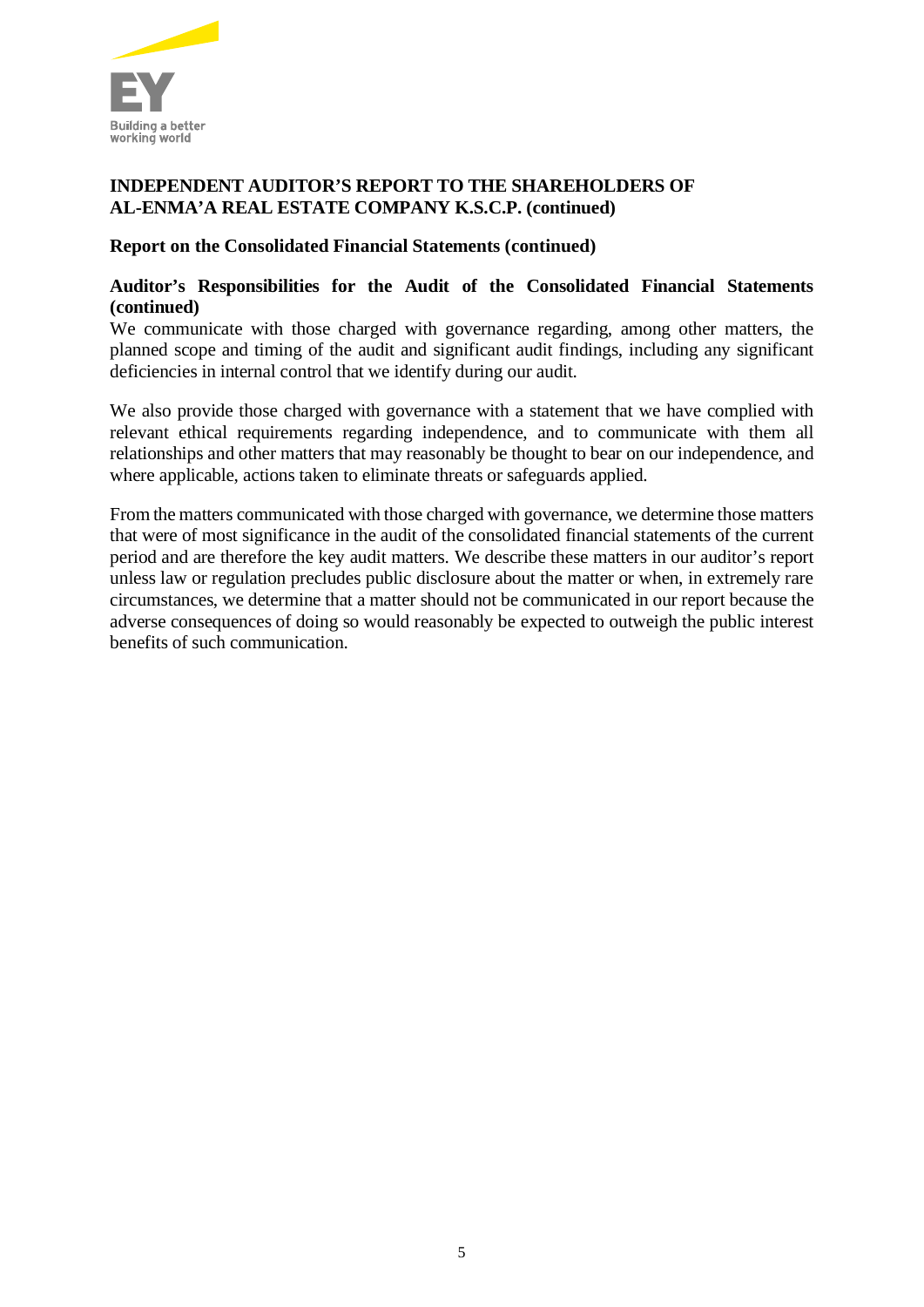

# **Report on Other Legal and Regulatory Requirements**

Furthermore, in our opinion proper books of account have been kept by the Parent Company and the consolidated financial statements, together with the contents of the report of the Parent Company's Board of Directors relating to these consolidated financial statements, are in accordance therewith. We further report that, we obtained all the information and explanations that we required for the purpose of our audit and that the consolidated financial statements incorporate all information that is required by the Companies Law No.1 of 2016, as amended, and its executive regulations, as amended, and by the Parent Company's Memorandum of Incorporation and Articles of Association, that an inventory was duly carried out and that, to the best of our knowledge and belief, no violations of the Companies Law No.1 of 2016, as amended, and its executive regulations, as amended, nor of the Parent Company's Memorandum of Incorporation and Articles of Association have occurred during the year ended 31 October 2021 that might have had a material effect on the business of the Parent Company or on its financial position.

We further report that, during the course of our audit, to the best of our knowledge and belief, we have not become aware of any material violations of the provisions of Law No. 7 of 2010 concerning the Capital Markets Authority and its related regulations during the year ended 31 October 2021 that might have had a material effect on the business of the Parent Company or on its financial position.

WALEED A. AL OSAIMI LICENCE NO 68 A EY (AL-AIBAN, AL-OSAIMI & PARTNERS)

23 January 2022 Kuwait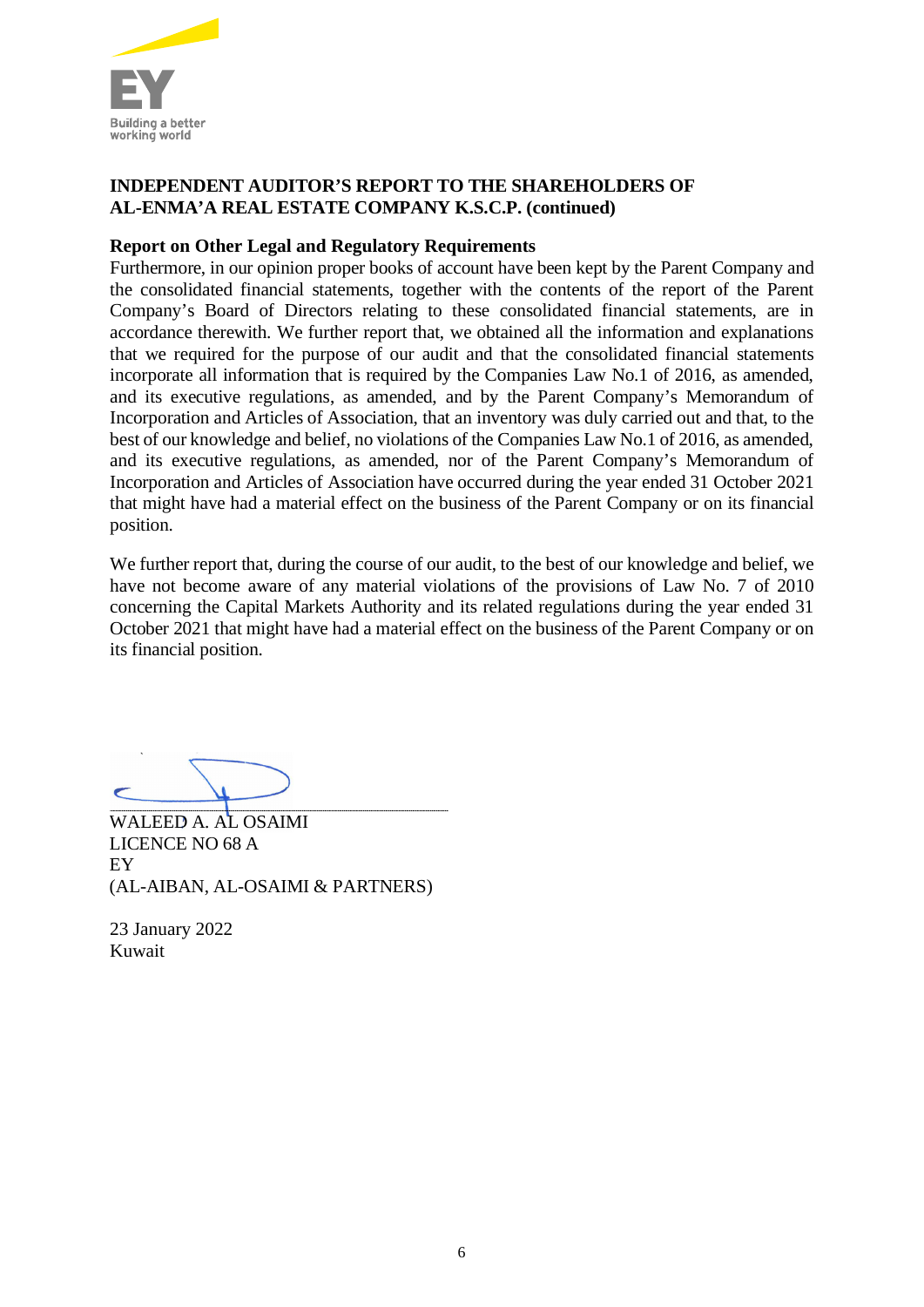# CONSOLIDATED STATEMENT OF INCOME

For the year ended 31 October 2021

| 2020<br>KD    |
|---------------|
|               |
|               |
| 7,336,802     |
| 2,258,802     |
| 263,017       |
| 9,858,621     |
|               |
| 6,096,492     |
| 250,924       |
| 880,079       |
| 7,227,495     |
| 2,631,126     |
| (759, 530)    |
|               |
| (1,389,955)   |
| 481,641       |
| 5,919         |
| (229, 641)    |
| (1, 193, 292) |
| 1,197,810     |
| (391, 862)    |
| (323, 213)    |
|               |
| (452, 638)    |
|               |
|               |
| (7,000)       |
| (459, 638)    |
| $(1.02)$ fils |
|               |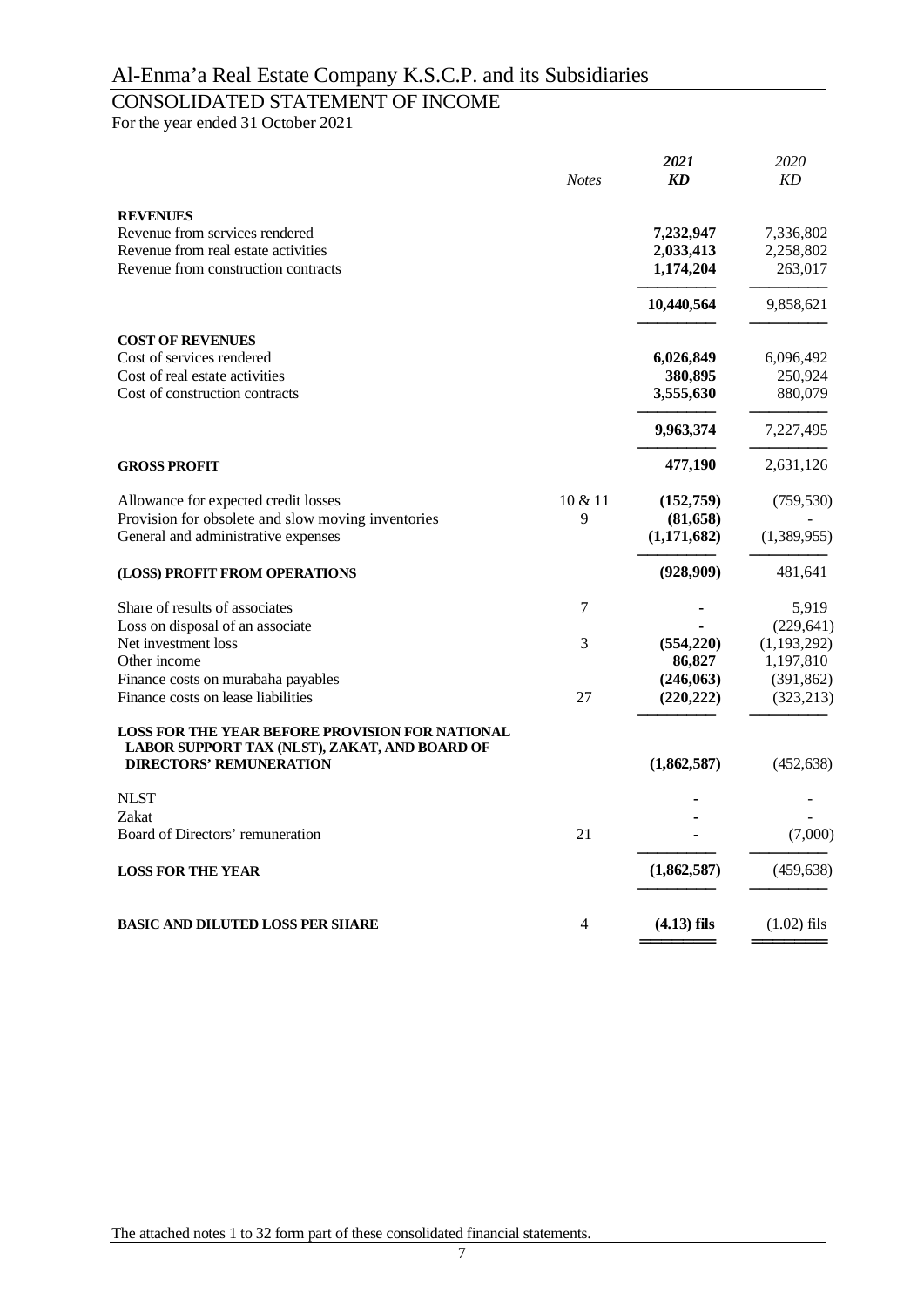# CONSOLIDATED STATEMENT OF COMPERHENSIVE INCOME

For the year ended 31 October 2021

| 2021<br><b>KD</b> | 2020<br><b>KD</b> |
|-------------------|-------------------|
| (1,862,587)       | (459, 638)        |
|                   |                   |
|                   | 117               |
|                   | (33,785)          |
|                   | (33,668)          |
|                   |                   |
| (541, 635)        | (786, 277)        |
| (541, 635)        | (819, 945)        |
| (2,404,222)       | (1,279,583)       |
|                   |                   |

The attached notes 1 to 32 form part of these consolidated financial statements.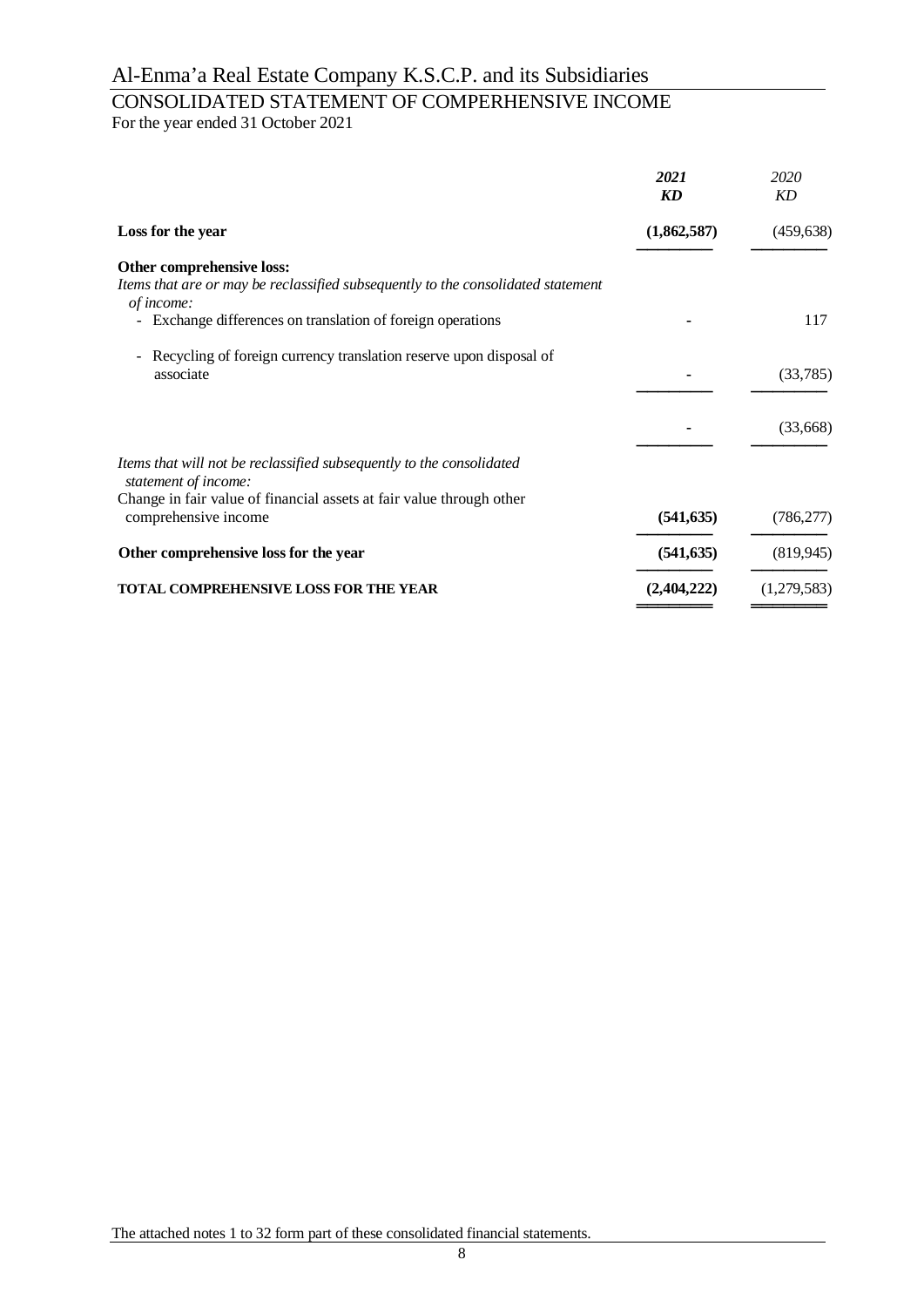# CONSOLIDATED STATEMENT OF FINANCIAL POSITION

As at 31 October 2021

|                                                                   |              | 2021        | 2020           |
|-------------------------------------------------------------------|--------------|-------------|----------------|
|                                                                   | <b>Notes</b> | <b>KD</b>   | KD             |
| <b>ASSETS</b>                                                     |              |             |                |
| <b>Non-current assets</b>                                         |              |             |                |
| Property, plant and equipment                                     | 5            | 168,523     | 283,229        |
| Investment properties                                             | 6            | 40,522,273  | 41,138,050     |
| Investments in associate                                          | 7            | 9,795       | 9,795          |
| Financial assets at fair value through other comprehensive income | 8            | 569,952     | 1,111,587      |
| Accounts receivable and other assets                              | 11           | 725,296     | 673,830        |
| Right-of-use assets                                               | 27           | 4,228,107   | 5,893,699      |
|                                                                   |              | 46,223,946  | 49,110,190     |
| <b>Current assets</b>                                             |              |             |                |
| Inventories                                                       | 9            | 46,428      | 126,695        |
| Financial assets at fair value through profit or loss             |              | 2,899       | 1,837          |
| Contract assets                                                   | 10           | 1,667,590   | 3,463,376      |
| Accounts receivable and other assets                              | 11           | 10,481,933  | 12,788,217     |
| Investment deposits                                               | 12,13        | 5,803,616   | 6,903,616      |
| Bank balances and cash                                            | 13           | 944,093     | 2,046,511      |
|                                                                   |              | 18,946,559  | 25,330,252     |
| <b>TOTAL ASSETS</b>                                               |              | 65,170,505  | 74,440,442     |
|                                                                   |              |             |                |
| <b>EQUITY AND LIABILITIES</b>                                     |              |             |                |
| <b>Equity</b>                                                     |              |             |                |
| Share capital                                                     | 14           | 45,053,468  | 45,053,468     |
| Share premium                                                     |              | 176,642     | 176,642        |
| Statutory reserve                                                 | 15           | 8,384,971   | 8,384,971      |
| Voluntary reserve                                                 | 16           |             | 4,479,673      |
| Cumulative changes in fair values reserve                         |              | (3,623,850) | (3,082,215)    |
| <b>Accumulated losses</b>                                         |              | (8,904,403) | (11, 351, 344) |
| <b>Total equity</b>                                               |              | 41,086,828  | 43,661,195     |
| <b>Non-current liabilities</b>                                    |              |             |                |
| Employees' end of service benefits                                | 17           | 1,720,925   | 1,798,160      |
| Murabaha payables                                                 | 18           | 2,915,367   | 3,742,041      |
| Accounts payable and other liabilities                            | 19           | 3,317,557   | 4,712,772      |
| Lease liabilities                                                 | 27           | 1,393,629   | 2,825,215      |
|                                                                   |              | 9,347,478   | 13,078,188     |
| <b>Current liabilities</b>                                        |              |             |                |
| Contract liabilities                                              | 10           | 525,189     | 255,545        |
| Murabaha payables                                                 | 18           | 5,871,689   | 7,238,597      |
| Accounts payable and other liabilities                            | 19           | 6,441,473   | 7,484,707      |
| Lease liabilities                                                 | 27           | 1,897,848   | 2,722,210      |
|                                                                   |              | 14,736,199  | 17,701,059     |
| <b>Total liabilities</b>                                          |              | 24,083,677  | 30,779,247     |
| <b>TOTAL EQUITY AND LIABILITIES</b>                               |              | 65,170,505  | 74,440,442     |
|                                                                   |              |             |                |

 $\overline{C}$ 

Saleh Turki Saleh Al-Khamis<br>Chairman

X

The attached notes 1 to 32 form part of these consolidated financial statements.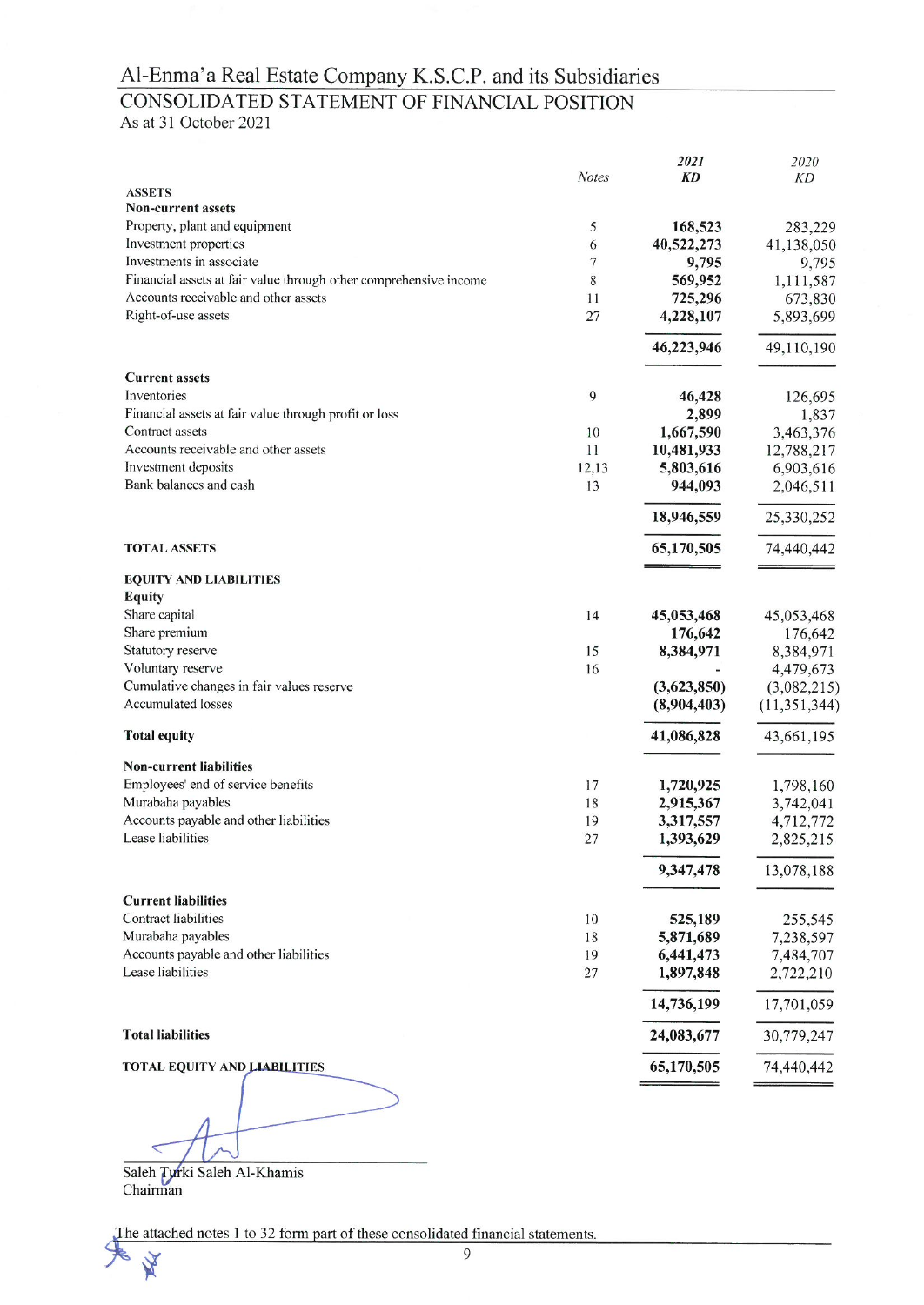# CONSOLIDATED STATEMENT OF CASH FLOWS

For the year ended 31 October 2021

|                                                                                          | <b>Notes</b> | 2021<br>KD        | 2020<br>KD       |
|------------------------------------------------------------------------------------------|--------------|-------------------|------------------|
| <b>OPERATING ACTIVITIES</b>                                                              |              |                   |                  |
| Loss for the year from continuing operations before provision for national labor support |              |                   |                  |
| tax (NLST), Zakat, and Board of Directors' remuneration                                  |              | (1,862,587)       | (452, 638)       |
| Non-cash adjustments to reconcile loss for the year to net cash flows:                   |              |                   |                  |
| Depreciation                                                                             | 5 & 27       | 1,810,253         | 1,818,181        |
| Write off of property, plant, and equipment during the year                              |              |                   | 91,748           |
| Gain on disposal of property, plant and equipment                                        |              | (1,776)           |                  |
| Share of results of associate                                                            | 7            |                   | (5,919)          |
| Net investment loss                                                                      | 3            | 554,220           | 1,193,292        |
| Allowance for expected credit losses                                                     | 10 & 11      | 152,759           | 759,530          |
| Provision for employees' end of service benefits                                         | 17           | 260,485           | 351,132          |
| Finance costs on murabaha payables<br>Finance costs on lease liabilities                 | 27           | 246,063           | 391,862          |
| Provision for obsolete and slow moving inventories                                       | 9            | 220,222<br>81,658 | 323,213          |
| Loss on disposal of an associate                                                         |              | $\blacksquare$    | 229,641          |
| Other income                                                                             |              | (86, 827)         | (1,197,810)      |
|                                                                                          |              |                   |                  |
|                                                                                          |              | 1,374,470         | 3,502,232        |
| Changes in working capital:<br>Inventories                                               |              | (1,391)           |                  |
| Contract assets                                                                          |              | 1,884,281         | 7,166<br>669,227 |
| Contract liabilities                                                                     |              | 269,644           | 33,476           |
| Accounts receivable and other assets                                                     |              | 2,100,391         | (1,201,867)      |
| Accounts payable and other liabilities                                                   |              | (2,015,270)       | 166,239          |
|                                                                                          |              |                   |                  |
| Cash flows from operations                                                               |              | 3,612,125         | 3,176,473        |
| Employees' end of service benefits paid                                                  | 17           | (337,720)         | (153, 421)       |
| Zakat and NLST paid                                                                      |              |                   | (57,680)         |
| Net cash flows from operating activities                                                 |              | 3,274,405         | 2,965,372        |
|                                                                                          |              |                   |                  |
| <b>INVESTING ACTIVITIES</b>                                                              |              |                   |                  |
| Additions to property, plant and equipment                                               | 5            | (17,046)          | (2,558)          |
| Proceeds from disposal of property, plant and equipment                                  |              | 5,016             | 26,264           |
| Capital redemption received                                                              |              |                   | 95,644           |
| Profit from investment deposits received                                                 | 3            | 60,495            | 112,512          |
| Proceeds from sale in investment in an associate                                         |              |                   | 1,450,551        |
| Net cash flows from investing activities                                                 |              | 48,465            | 1,682,413        |
|                                                                                          |              |                   |                  |
| <b>FINANCING ACTIVITIES</b>                                                              |              |                   |                  |
| Murabaha payable received                                                                |              | 32,332,723        | 32,863,932       |
| Murabaha payable paid                                                                    |              | (34,526,305)      | (34,831,660)     |
| Finance costs paid                                                                       |              | (246,063)         | (198, 774)       |
| Payment of lease liabilities                                                             | 27           | (2,492,319)       | (732,000)        |
| Net cash flows used in financing activities                                              |              | (4,931,964)       | (2,898,502)      |
| NET (DECREASE) INCREASE IN CASH AND CASH EQUIVALENTS                                     |              | (1,609,094)       | 1,749,283        |
| Cash and cash equivalents at 1 November                                                  |              | 8,343,850         | 6,594,567        |
| CASH AND CASH EQUIVALENTS AT 31 OCTOBER                                                  | 13           | 6,734,756         | 8,343,850        |
|                                                                                          |              |                   |                  |

The attached notes 1 to 32 form part of these consolidated financial statements.

**═══════** ═══════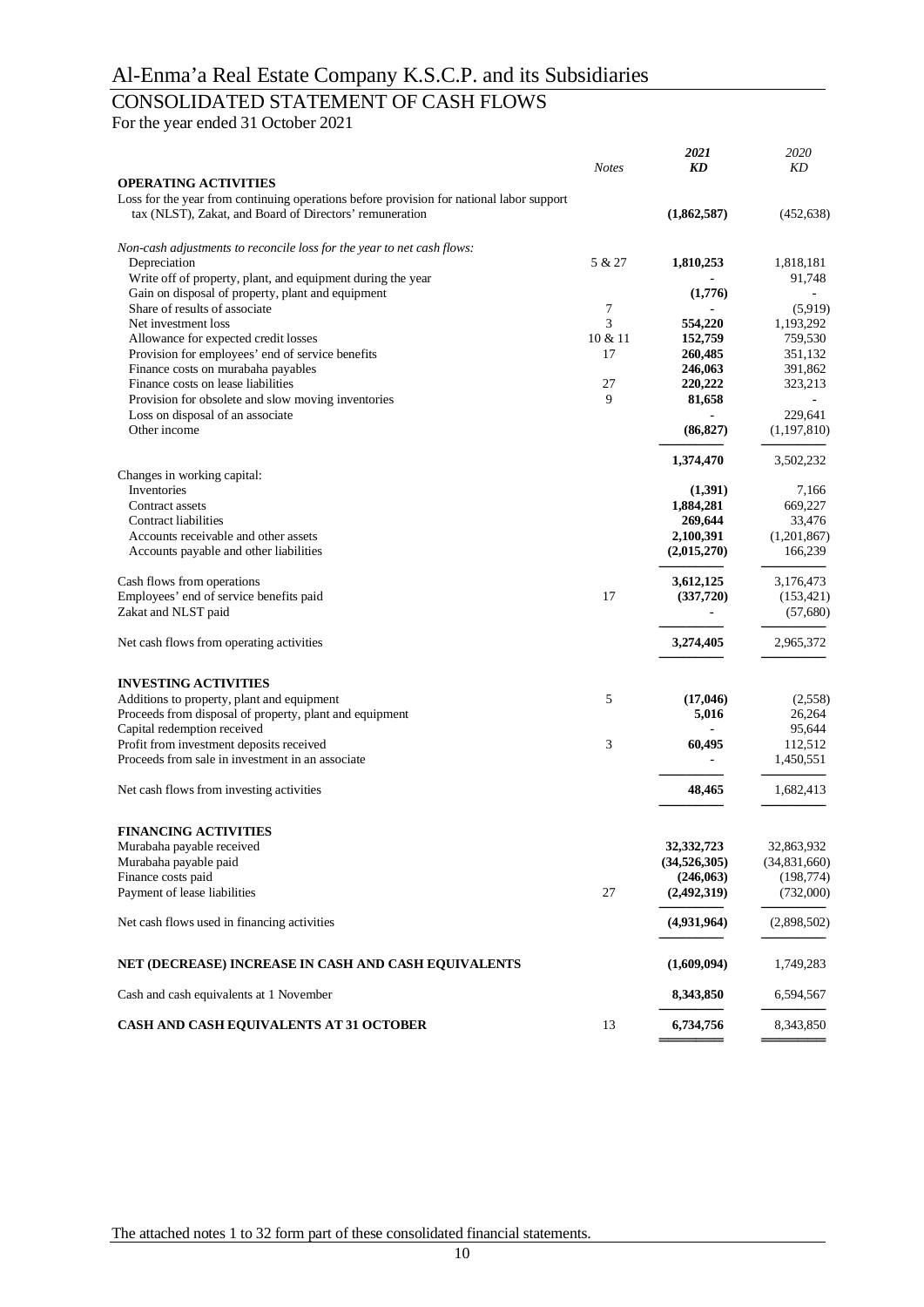# CONSOLIDATED STATEMENT OF CHANGES IN EQUITY

For the year ended 31 October 2021

|                                                                                       | <b>Share</b><br>capital<br>KD | <b>Share</b><br>premium<br>KD | <i>Statutory</i><br>reserve<br>KD | Voluntary<br>reserve<br>KD | Foreign<br>Currency<br>translation<br>reserve<br>KD | Cumulative<br>changes in<br>fair values<br>reserve<br>KD | Accumulated<br>losses<br>KD | <b>T</b> otal<br>KD       |
|---------------------------------------------------------------------------------------|-------------------------------|-------------------------------|-----------------------------------|----------------------------|-----------------------------------------------------|----------------------------------------------------------|-----------------------------|---------------------------|
| As at 1 November 2020                                                                 | 45,053,468                    | 176,642                       | 8,384,971                         | 4,479,673                  |                                                     | (3,082,215)                                              | (11, 351, 344)              | 43,661,195                |
| Loss for the year<br>Other comprehensive loss for the year                            |                               |                               |                                   |                            |                                                     | (541, 635)                                               | (1,862,587)                 | (1,862,587)<br>(541, 635) |
| Total comprehensive loss for the year<br>Extinguishment of accumulated losses against |                               |                               |                                   |                            |                                                     | (541, 635)                                               | (1,862,587)                 | (2,404,222)               |
| voluntary reserve (Note 32)<br>Zakat (Note 16)                                        |                               |                               |                                   | (4,479,673)                |                                                     |                                                          | 4,479,673<br>(170, 145)     | (170, 145)                |
| As at 31 October 2021                                                                 | 45,053,468                    | 176,642                       | 8,384,971                         |                            |                                                     | (3,623,850)                                              | (8,904,403)                 | 41,086,828                |
| As at 1 November 2019<br>Loss for the year                                            | 45,053,468                    | 176,642                       | 8,384,971                         | 4,479,673                  | 33,668                                              | (2,295,938)                                              | (10,891,706)<br>(459, 638)  | 44,940,778<br>(459, 638)  |
| Other comprehensive loss for the year                                                 |                               |                               |                                   |                            | (33,668)                                            | (786, 277)                                               |                             | (819, 945)                |
| Total comprehensive loss for the year                                                 |                               |                               |                                   |                            | (33,668)                                            | (786, 277)                                               | (459, 638)                  | (1,279,583)               |
| As at 31 October 2020                                                                 | 45,053,468                    | 176,642                       | 8,384,971                         | 4,479,673                  |                                                     | (3,082,215)                                              | (11, 351, 344)              | 43,661,195                |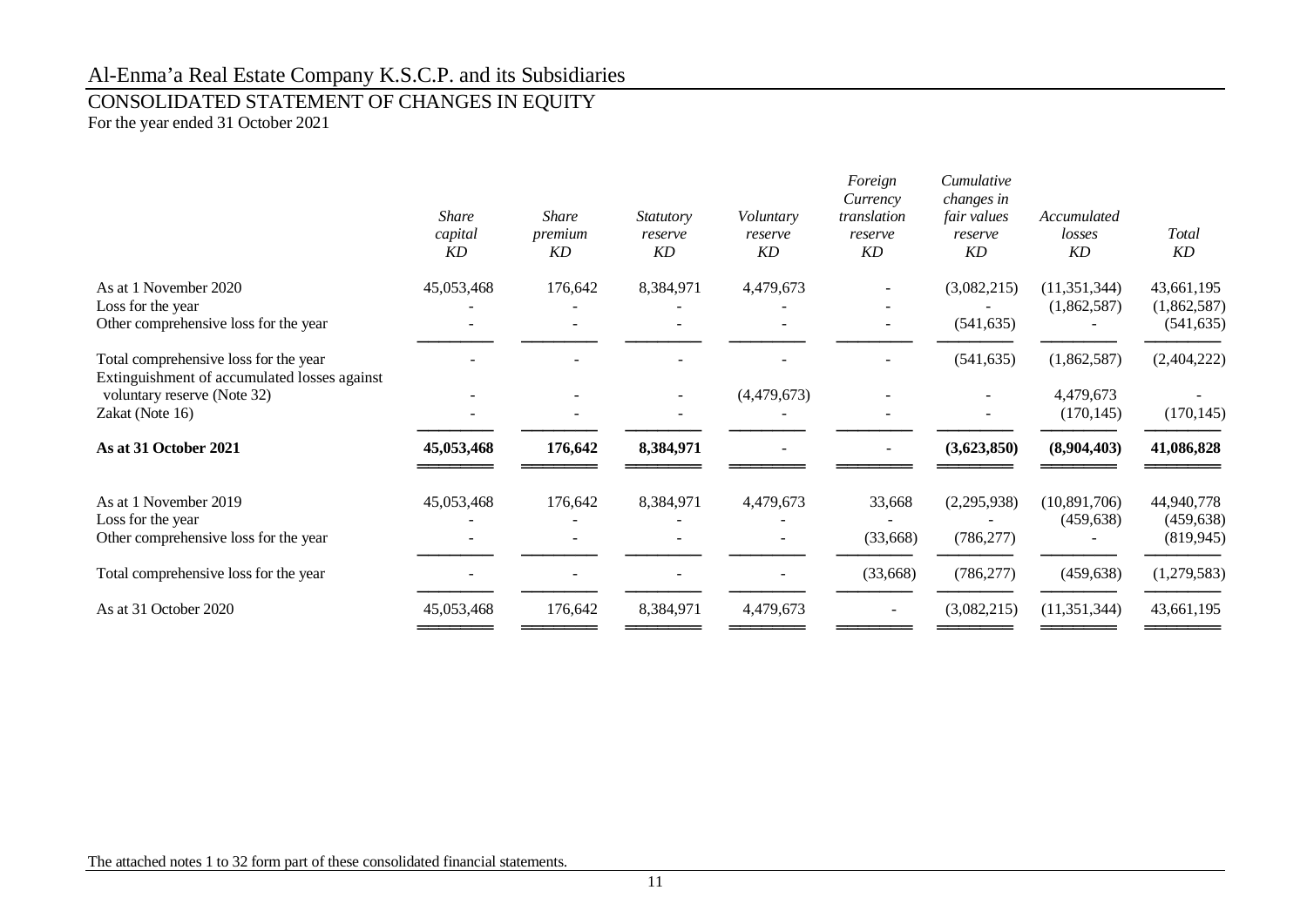# **1 CORPORATE INFORMATION**

The consolidated financial statements of Al-Enma'a Real Estate Company K.S.C.P. (the "Parent Company") and its Subsidiaries (collectively, the "Group") for the year ended 31 October 2021 were authorised for issue in accordance with a resolution of the Parent Company's Board of Directors 20 January 2022.

The General Assembly of the Parent Company's shareholders has the power to amend these consolidated financial statements in the Annual General Assembly meeting of the Parent Company's shareholders.

The Parent Company is a Kuwaiti Public Shareholding Company registered and incorporated in Kuwait on 15 August 1993 whose shares are listed on Boursa Kuwait. The Parent Company is a subsidiary of Kuwait Finance House K.S.C.P. (the "Ultimate Parent Company"), a registered Islamic Bank in Kuwait whose shares are listed on Boursa Kuwait.

The Parent Company is engaged in real estate activities inside and outside Kuwait. The Parent Company's activities in real estate include contracting, management and maintenance of real estate. The Parent Company undertakes contracts to construct buildings and to carry out real estate, commercial, residential, industrial and touristic projects as well as security of public and private real estate, and the transportation of funds and precious metals, in addition to maintenance of mechanical and electrical spare parts and building materials. Surplus funds are invested in direct equity investments, real estate and equity portfolios managed by specialist managers, both local and foreign. All activities are conducted in accordance with Islamic Sharia.

The registered office of the Parent Company is located at Abdullah Mubarak Street, Al-Enma'a Tower, First, Second and Mezzanine Floors, Kuwait.

#### **2.1 BASIS OF PREPARATION**

#### **Statement of compliance**

The consolidated financial statements of the Group have been prepared in accordance with International Financial Reporting Standards ("IFRS") as issued by the International Accounting Standard Board ("IASB").

#### **Basis of preparation**

The consolidated financial statements of the Group have been prepared under the historical cost basis except for investment properties, financial assets at fair value through other comprehensive income and financial assets at fair value through profit or loss that have been measured at fair value.

The consolidated financial statements have been presented in Kuwaiti Dinars ("KD"), which is also the functional currency of the Parent Company.

Certain of the prior year amounts have been reclassified to conform to the amounts of current year presentation. The reclassification has no impact on results or equity of the Group.

#### **2.2 BASIS OF CONSOLIDATION**

The consolidated financial statements comprise the financial statements of the Parent Company and its subsidiaries as at 31 October 2021.

Control is achieved when the Group is exposed, or has rights, to variable returns from its involvement with the investee and has the ability to affect those returns through its power over the investee. Specifically, the Group controls an investee if, and only if, the Group has:

- Power over the investee (i.e. existing rights that give it the current ability to direct the relevant activities of the investee);
- Exposure, or rights, to variable returns from its involvement with the investee; and
- $\blacktriangleright$  The ability to use its power over the investee to affect its returns.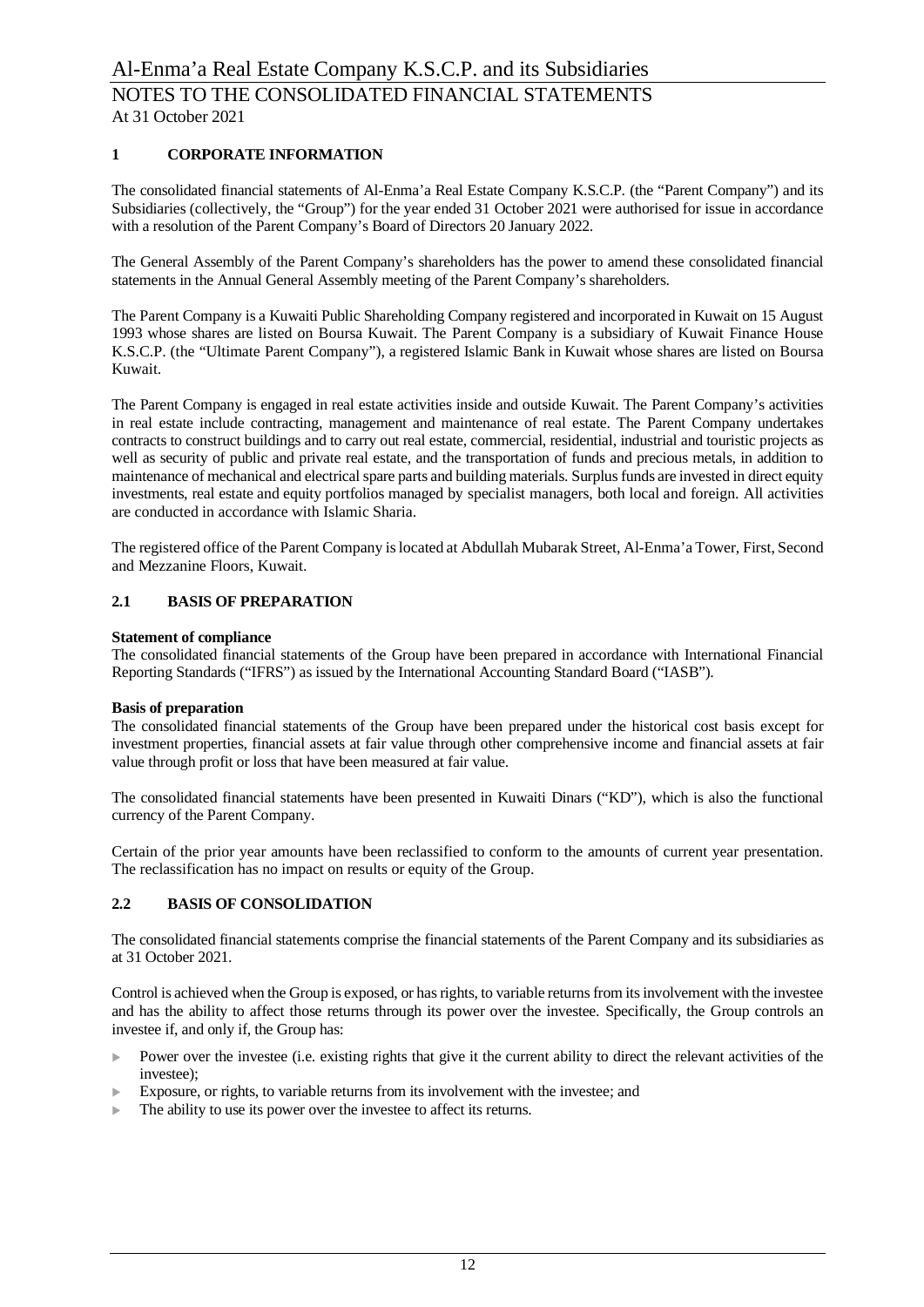### **2.2 BASIS OF CONSOLIDATION (continued)**

Generally, there is a presumption that a majority of voting rights result in control. To support this presumption and when the Group has less than a majority of the voting or similar rights of an investee, the Group considers all relevant facts and circumstances in assessing whether it has power over an investee, including:

- The contractual arrangement with the other vote holders of the investee;
- Rights arising from other contractual arrangements; and
- The Group's voting rights and potential voting rights.

The Group re-assesses whether or not it controls an investee if facts and circumstances indicate that there are changes to one or more of the three elements of control.

Consolidation of a subsidiary begins when the Group obtains control over the subsidiary and ceases when the Group loses control of the subsidiary. Assets, liabilities, income and expenses of a subsidiary acquired or disposed of during the year are included in the consolidated financial statements from the date the Group gains control until the date the Group ceases to control the subsidiary.

Profit or loss and each component of other comprehensive income ("OCI") are attributed to the equity holders of the parent of the Group and to the non-controlling interests, even if this results in the non-controlling interests having a deficit balance. When necessary, adjustments are made to the financial statements of subsidiaries to bring their accounting policies into line with the Group's accounting policies. All intra-group assets and liabilities, equity, income, expenses and cash flows relating to transactions between members of the Group are eliminated in full on consolidation.

A change in the ownership interest of a subsidiary, without a loss of control, is accounted for as an equity transaction.

If the Group loses control over a subsidiary, it derecognises the related assets (including goodwill), liabilities, noncontrolling interest and other components of equity while any resultant gain or loss is recognised in the consolidated statement of comprehensive income. Any investment retained is recognised at fair value.

Details of the subsidiary companies included in the consolidated financial statements as at 31 October are set out below:

| Name of company                                                   | Country of<br>incorporation | Effective interest in<br>equity |      | Principal<br>activities                          |  |
|-------------------------------------------------------------------|-----------------------------|---------------------------------|------|--------------------------------------------------|--|
|                                                                   |                             | 2021                            | 2020 |                                                  |  |
| ERESCO Security K.S.C. (Closed)                                   | Kuwait                      | 99%                             | 99%  | Security services                                |  |
| Al Reyada Facilities Guarding S.P.C                               | Kuwait                      | 100%                            | 100% | Security services                                |  |
| Al Reyada for Security and Safety of<br>Equipment and tools S.P.C | Kuwait                      | 100%                            | 100% | Security services                                |  |
| Al Reyada for Security Consulting Services<br>S.P.C               | Kuwait                      | 100%                            | 100% | Security services                                |  |
| United Real Estate Consultancy S.P.C                              | Kuwait                      | 100%                            | 100% | <b>Real Estate</b><br><b>Consulting Services</b> |  |
| Al-Enma'a For Security Services Company<br>K.S.C. (Closed)        | Kuwait                      | 99%                             | 99%  | <b>Security Services</b>                         |  |
| Enma'a Gulf Real Estate Company W.L.L.                            | Saudi Arabia                | 99%                             | 99%  | Real estate activities                           |  |
| Eresco Real Estate Development Company<br>S.P.C.                  | Bahrain                     | 100%                            | 100% | Real estate activities                           |  |

1% of ERESCO Security K.S.C. (Closed), Enma'a Gulf Real Estate Company W.L.L. and Al-Enma'a For Security Services K.S.C. (Closed) are held in the name of a related party as nominee on behalf of the Parent Company, who has confirmed in writing that the Parent Company is the beneficial owner of those shares.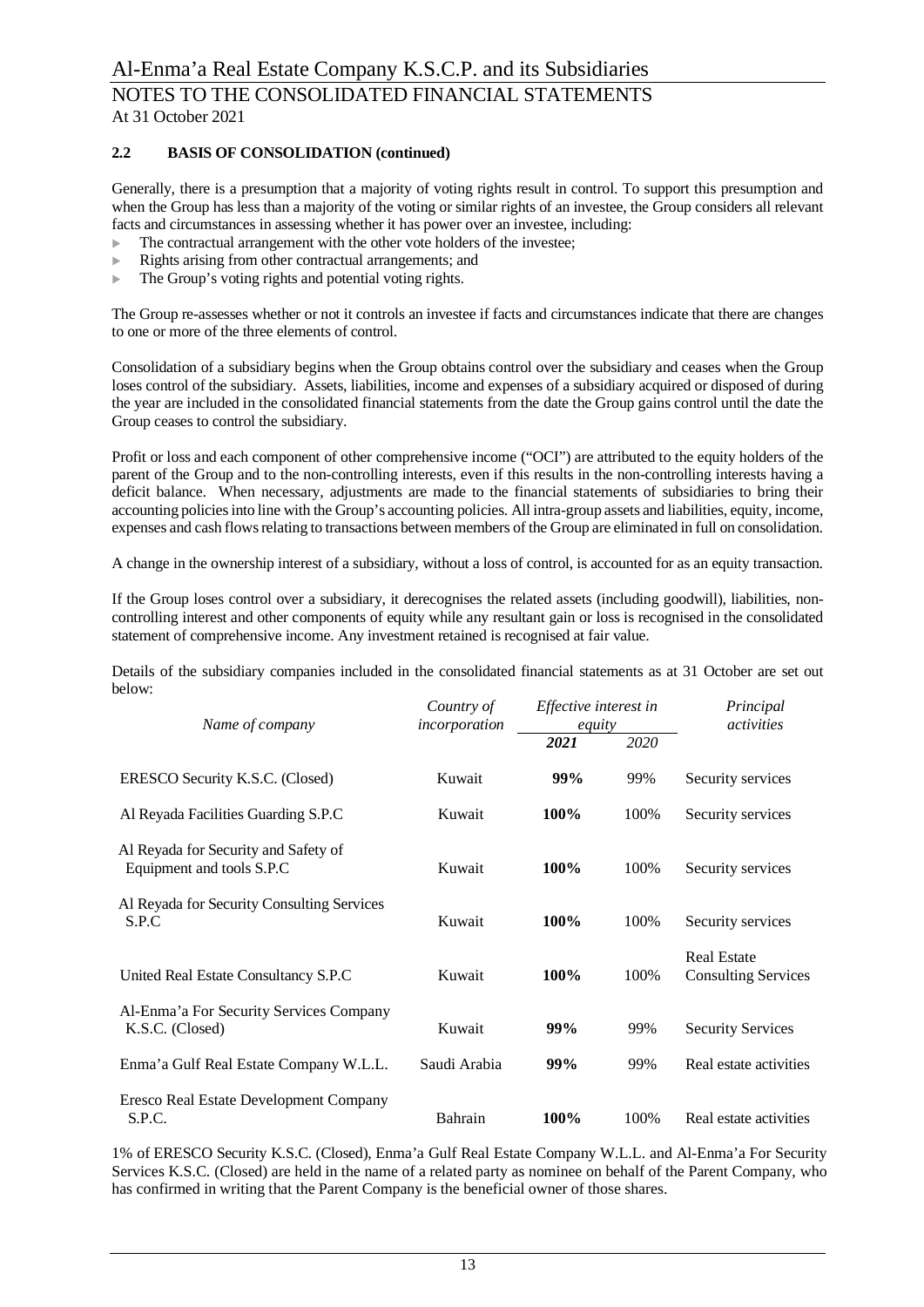# **2.3 CHANGES IN ACCOUNTING POLICIES**

### **New and amended standards and interpretations adopted by the Group**

The accounting policies adopted in the preparation of the consolidated financial statements are consistent with those followed in the preparation of the Group's annual consolidated financial statements for the year ended 31 October 2020, except for the adoption of new standards effective as of 1 November 2020. The Group has not early adopted any other standard, interpretation or amendment that has been issued but is not yet effective. The adoption of these standards did not have material impact on the financial performance or consolidated financial position of the Group.

### *Amendments to IFRS 3: Definition of a Business*

The amendment to *IFRS 3 Business Combinations* clarifies that to be considered a business, an integrated set of activities and assets must include, at a minimum, an input and a substantive process that, together, significantly contribute to the ability to create output. Furthermore, it clarifies that a business can exist without including all of the inputs and processes needed to create outputs. These amendments had no impact on the consolidated financial statements of the Group.

#### *Amendments to IFRS 9, IAS 39 and IFRS 7 Interest Rate Benchmark Reform*

The amendments to IFRS 9, IAS 39 and IFRS 7 provide a number of reliefs, which apply to all hedging relationships that are directly affected by interest rate benchmark reform. A hedging relationship is affected if the reform gives rise to uncertainty about the timing and/or amount of benchmark-based cash flows of the hedged item or the hedging instrument. These amendments have no impact on the consolidated financial statements of the Group as it does not have any interest rate hedge relationships.

#### *Amendments to IAS 1 and IAS 8 Definition of Material*

The amendments provide a new definition of material that states, "information is material if omitting, misstating or obscuring it could reasonably be expected to influence decisions that the primary users of general purpose financial statements make on the basis of those financial statements, which provide financial information about a specific reporting entity." The amendments clarify that materiality will depend on the nature or magnitude of information, either individually or in combination with other information, in the context of the financial statements. A misstatement of information is material if it could reasonably be expected to influence decisions made by the primary users. These amendments had no impact on the consolidated financial statements of the Group.

# **2.4 STANDARDS ISSUED BUT NOT YET EFFECTIVE**

A number of new standards, amendments to standards and interpretations which are effective for annual periods beginning on or after 1 November 2020 have not been early adopted in the preparation of the Group's consolidated financial statements. None of these are expected to have a significant impact on the Group's consolidated financial statements.

### **2.5 SUMMARY OF SIGNIFICANT ACCOUNTING POLICIES**

#### **Revenue recognition**

Revenue from construction contracts is recognised when control of the goods or services are transferred to the customer at an amount that reflects the consideration to which the Group expects to be entitled in exchange for those goods or services. The Group has generally concluded that it is the principal in its revenue arrangements because it typically controls the goods or services before transferring them to the customer.

The Group has determined that the customer controls all of the work in progress for the contracts being executed. This is because under those contracts, the final product is made to customer's specification and if a contract is terminated by the customer, then the Group is entitled to reimbursement of the costs incurred to date, including a reasonable margin.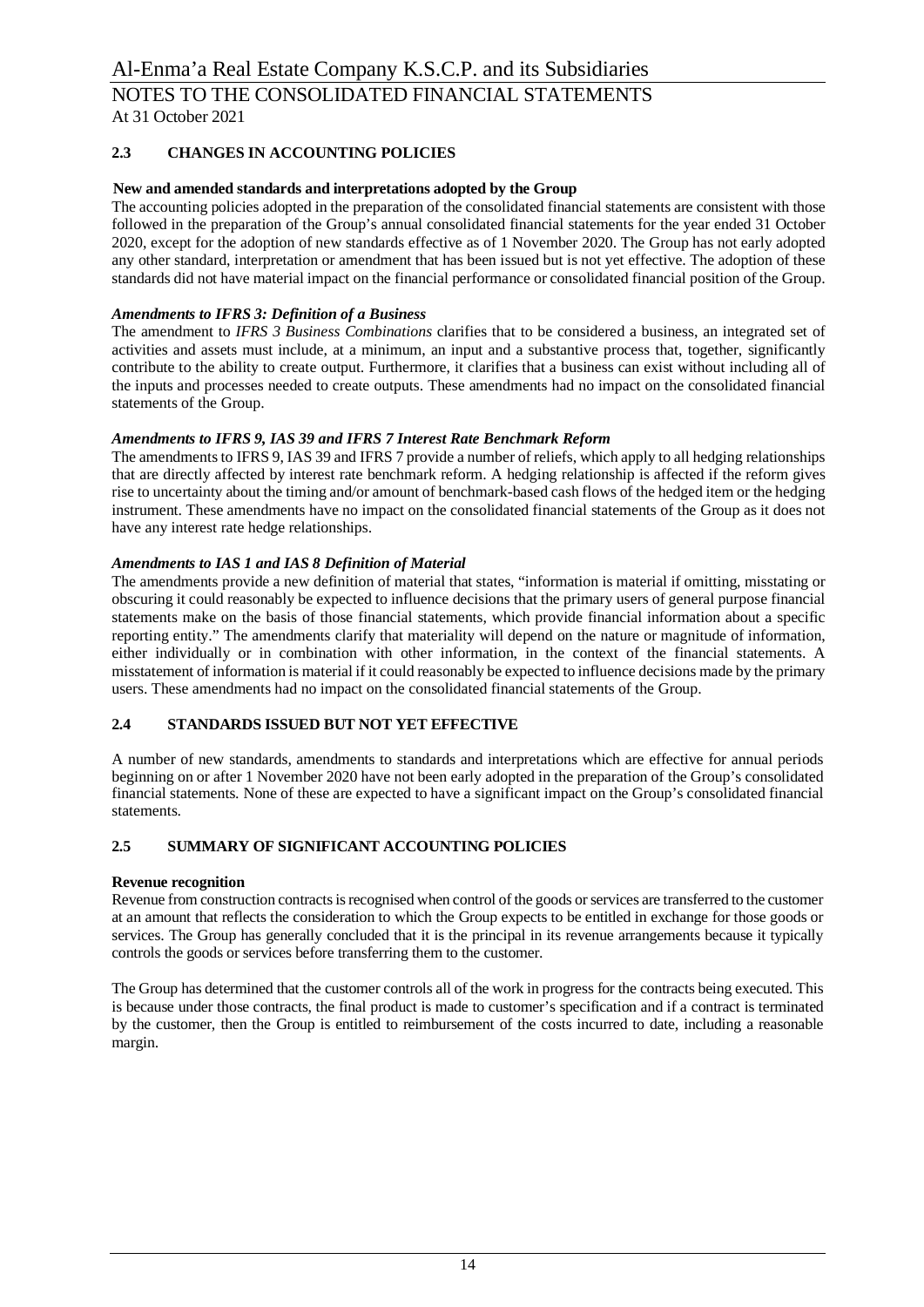### **2.5 SUMMARY OF SIGNIFICANT ACCOUNTING POLICIES (continued)**

#### **Revenue recognition (continued)**

Revenue is recognised over time based on the input method using cost incurred relative to the total costs to complete the contract as the measure of progress. When the outcome of a construction contract cannot be estimated reliably, contract revenue is recognised only to the extent of contract costs incurred that are likely to be recoverable. An expected loss on a contract is recognized immediately in the consolidated statement of income. The related costs are recognised in the consolidated statement of income when they are incurred and are reduced by any incidental income that is not included in contract revenue. Invoices are issued according to contractual terms and are usually payable within 30 to 90 days. Excess billings are presented as contract liabilities and uninvoiced amounts are presented as contract assets.

For cost-plus contracts, revenue is recognised to the extent of cost incurred on satisfying the performance obligation plus the percentage mark up on these costs as a fixed fee as per the contract.

Contract revenue includes the initial amount of revenue agreed in the contract and any variation in contract value, claims and incentives to the extent that it is approved either written, oral or implied by customer business practices.

Contract costs to fulfil the performance obligation includes costs that relate directly to the contract or to an anticipated contract that can be specifically identified and are expected to be recovered. Cost of obtaining a contract are generally expensed as the period of amortization is less than a year. Contract revenues and costs relating to contracts on which the work performed to the consolidated statement of financial position date is insignificant are recognised to the extent of cost incurred, and accordingly no profit is recognised.

#### <sup>u</sup> *Variable consideration*

If the consideration in a contract includes a variable amount, the Group estimates the amount of consideration to which it will be entitled in exchange for transferring the goods or services to the customer. The variable consideration is estimated at contract inception and constrained until it is highly probable that a significant revenue reversal in the amount of cumulative revenue recognised will not occur when the associated uncertainty with the variable consideration is subsequently resolved. The Group at the reporting date is not entitled to any variable consideration.

#### **Warranty obligations**

The Group contractually provides warranties for general repairs of defects that existed at the time of completion of the projects. These assurance-type warranties are accounted for under IAS 37 *Provisions, Contingent Liabilities and Contingent Assets*.

The Group provides a one to three year warranty beyond the end of the construction period. These service-type warranties are sold either separately or bundled together with the installation of equipment. Contracts for bundled sales of equipment and a service-type warranty comprise two performance obligations because the promises to transfer the equipment and to provide the service-type warranty are capable of being distinct. Using the relative stand-alone selling price method, a portion of the transaction price is allocated to the service-type warranty and recognised as a contract liability. Revenue is recognised over the period in which the service-type warranty is provided based on the time elapsed.

#### $Significant$  *financing component*

The Group also receives long-term advances from its construction contracts with customers. The transaction price for such contracts is discounted, using the rate that would be reflected in a separate financing transaction between the Group and its customers at contract inception, to take into consideration the significant financing component.

#### *Rendering of services*

Revenue from services rendered represents revenue from managing properties, security services and maintenance services provided for others. Revenue from services rendered is recognised when earned.

#### *Real estate activities*

Revenue and profits from real estate activities represents revenue from managing real estate for others and renting properties. Real estate rental income arising from operating leases on investment properties is recognised in the consolidated statement of income on a straight line basis over the lease terms.

#### *Dividend income*

Dividend income is recognised when the right to receive the payment is established.

#### *Investment deposits*

Profit from investment deposits is recognised on an accrual basis based on the expected profit distribution rates.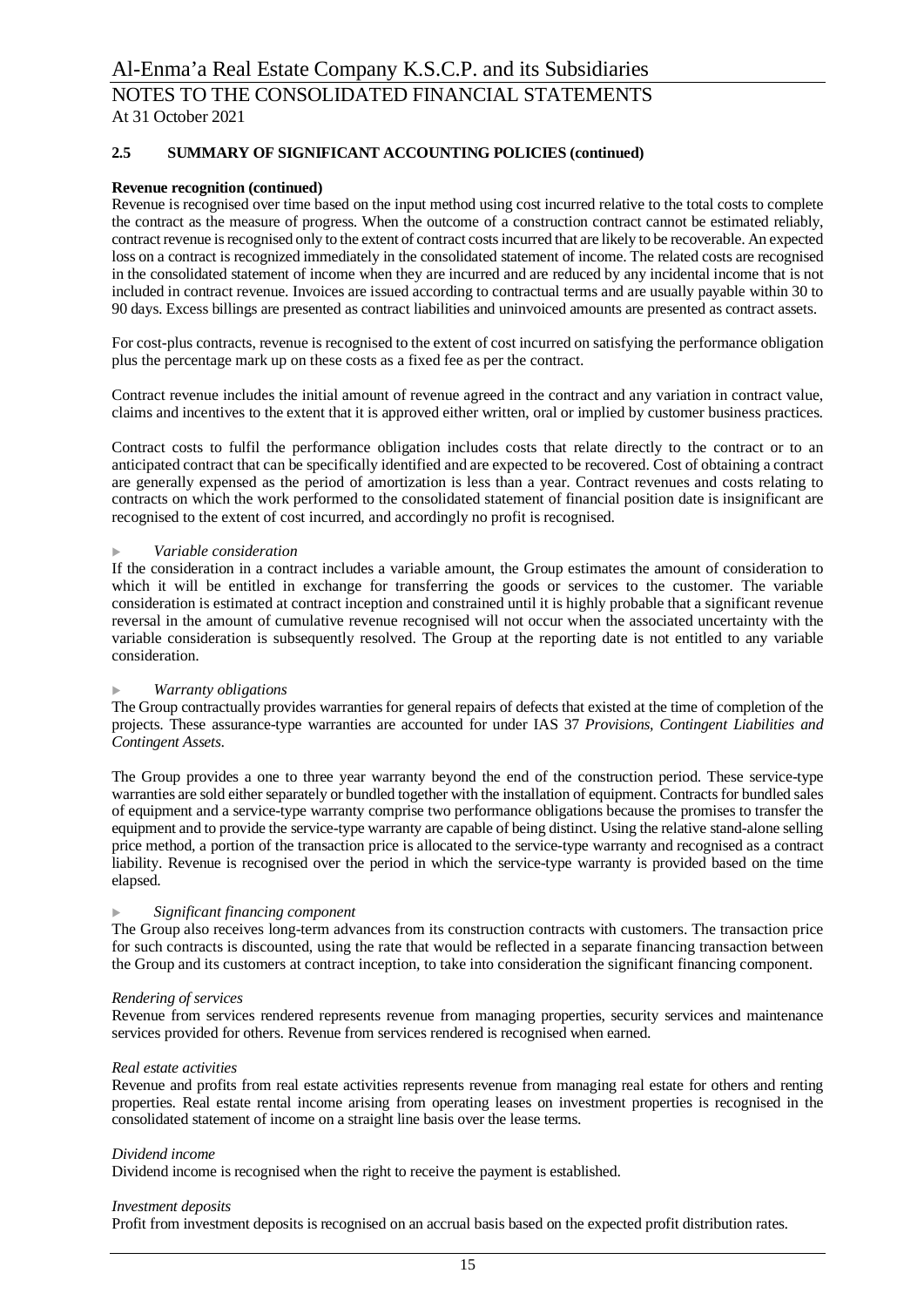# **2.5 SUMMARY OF SIGNIFICANT ACCOUNTING POLICIES (continued)**

#### **Finance costs**

Finance costs directly attributable to the acquisition, construction or production of an asset that necessarily takes a substantial period of time to get ready for its intended use or sale are capitalized as part of the cost of the asset. All other finance costs are expensed in the period they occur. Finance costs consist of profit and other costs that an entity incurs in connection with the borrowing of funds.

### **Taxation**

#### *Contribution to Kuwait Foundation for the Advancement of Sciences (KFAS)*

The Parent Company calculates the contribution to KFAS at 1% of profit for the year in accordance with the modified calculation based on the Foundation's Board of Directors resolution, which states that income from associates and subsidiaries and transfer to statutory reserve should be excluded from profit for the year when determining the contribution.

#### *National Labour Support Tax (NLST)*

The Parent Company calculates the NLST in accordance with Law No. 19 of 2000 and the Minister of Finance Resolution No. 24 of 2006 at 2.5% of taxable profit for the year. Cash dividends from listed companies which are subjected to NLST are deducted from the profit for the year to determine the taxable profit.

#### *Zakat*

Zakat is calculated at 1% of the profit for the year in accordance with the requirements of the Ministry of Finance resolution No. 58/2007 effective from 10 December 2007. Zakat charge calculated in accordance with these requirements is charged to the consolidated statement of income.

In addition, in accordance with its internal guidelines, the Parent Company is calculating additional Zakat at 2.577% of the net assets that are subject to Zakat at the end of the year. Such amount is charged to voluntary reserve/ accumulated losses, and paid under the direction of the Ultimate Parent Company's Fatwa and Sharea'a Supervisory Board.

#### **Foreign currencies translation**

#### *Transactions and balances*

Transactions in foreign currencies are initially recorded by the Group's entities at their respective functional currency spot rates at the date of the transaction that first qualifies for recognition.

Monetary assets and liabilities denominated in foreign currencies are retranslated at the functional currency spot rates of exchange at the reporting date. All differences are taken to the consolidated statement of income.

Non-monetary items that are measured in terms of historical cost in a foreign currency are translated using the exchange rates as at the dates of the initial transactions. Non-monetary items measured at fair value in a foreign currency are translated using the exchange rates at the date when the fair value was determined.

#### *Group companies*

As at the reporting date, the assets and liabilities of foreign operations are translated into the Parent Company's presentation currency at the rate of exchange prevailing at the reporting date and their statements of income are translated at exchange rates prevailing at the dates of the transactions. The exchange differences arising on translation for consolidation are recognised directly in the consolidated statement of other comprehensive income. On disposal of a foreign operation, the component of other comprehensive income relating to that particular foreign operation is recognised in the consolidated statement of income.

#### **Impairment of non-financial assets**

The Group assesses at each reporting date whether there is an indication that an asset may be impaired. If any such indication exists, or when annual impairment testing for an asset is required, the Group makes an estimate of the asset's recoverable amount. An asset's recoverable amount is the higher of an asset's or a cash-generating unit's fair value less costs to sell and its value in use and is determined for an individual asset, unless the asset does not generate cash inflows that are largely independent of those from other assets or groups of assets and then its recoverable amount is assessed as part of the cash-generating unit to which it belongs. Where the carrying amount of an asset (or cashgenerating unit) exceeds its recoverable amount, the asset (or cash-generating unit) is considered impaired and is written down to its recoverable amount by recognizing impairment loss in the consolidated statement of income.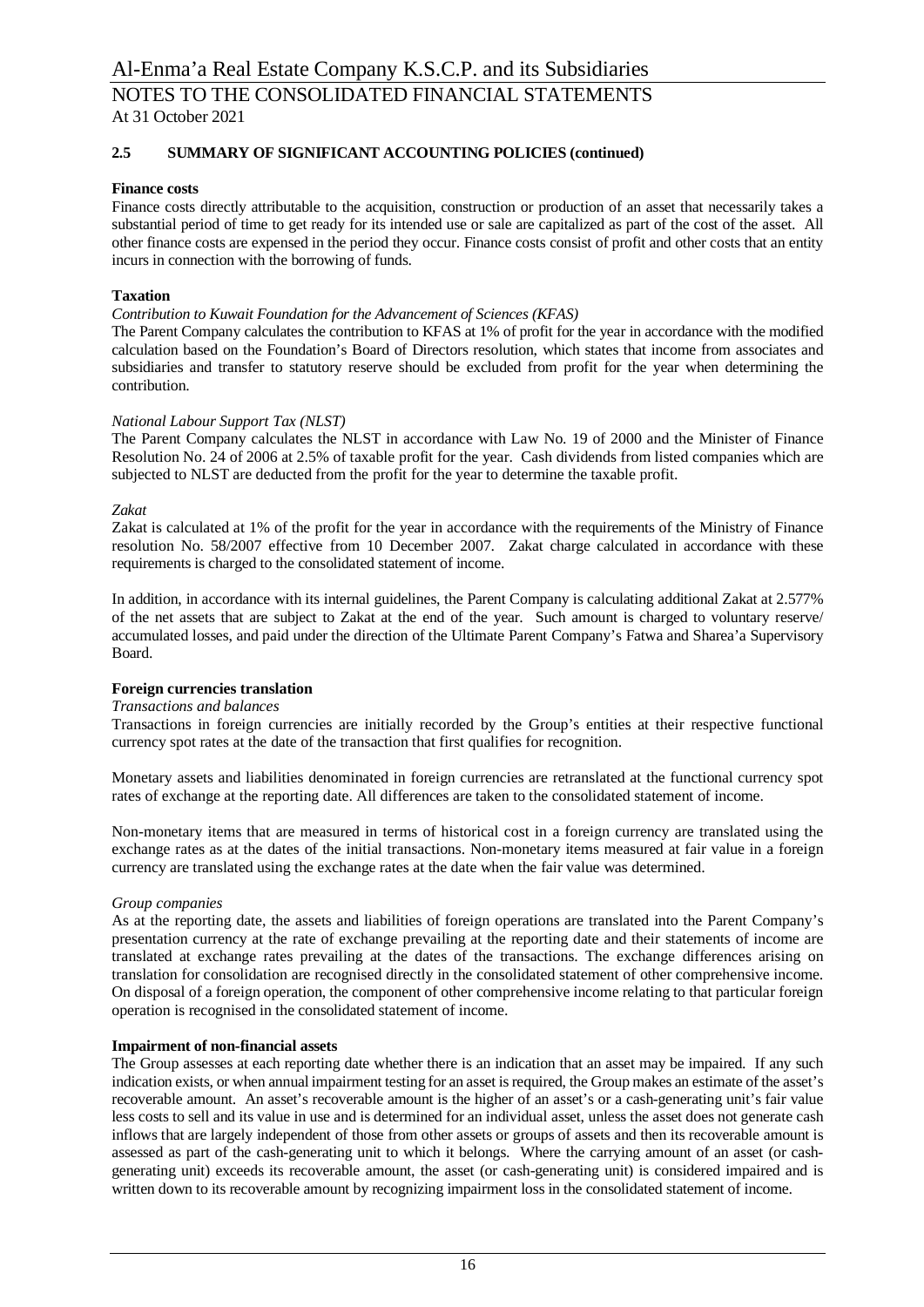### **2.5 SUMMARY OF SIGNIFICANT ACCOUNTING POLICIES (continued)**

#### **Impairment of non-financial assets** *(continued)*

In assessing value in use, the estimated future cash flows are discounted to their present value using a discount rate that reflects current market assessments of the time value of money and the risks specific to the asset (or cashgenerating unit). In determining fair value less costs to sell, an appropriate valuation model is used. These calculations are corroborated by available fair value indicators.

An assessment is made at each reporting date as to whether there is any indication that previously recognised impairment losses may no longer exist or may have decreased. If such indication exists, the recoverable amount is estimated. A previously recognised impairment loss is reversed only if there has been a change in the estimates used to determine the asset's recoverable amount since the last impairment loss was recognised. If that is the case, the carrying amount of the asset is increased to its recoverable amount. That increased amount cannot exceed the carrying amount that would have been determined, net of depreciation, had no impairment loss been recognised for the asset in prior years. Such reversal is recognised in the consolidated statement of income.

#### **Property, plant and equipment**

Property, plant and equipment are stated at cost, net of accumulated depreciation and any accumulated losses, if any. Land is not depreciated. Depreciation is calculated on a straight line basis over the estimated useful lives as follows:

| <b>Buildings</b>        | 10 to 15 years |
|-------------------------|----------------|
| Furniture and equipment | 2 to 7 years   |
| Motor vehicles          | 3 to 6 years   |

An item of property and equipment and any significant part initially recognised is derecognised upon disposal or when no future economic benefits are expected from its use or disposal. Any gain or loss arising on derecognition of the asset (calculated as the difference between the net disposal proceeds and the carrying amount of the asset) is included in the consolidated statement of income when the asset is derecognised.

The residual values, useful lives and methods of depreciation of property, plant and equipment are reviewed at each financial year end and adjusted prospectively, if appropriate.

Expenditure incurred to replace a component of an item of property, plant and equipment that is accounted for separately is capitalized and the carrying amount of the component that is replaced is written off. Other subsequent expenditure is capitalized only when it increases future economic benefits of the related item of property, plant and equipment. All other expenditure is recognised in the consolidated statement of income as the expense is incurred.

The carrying values of property, plant and equipment are reviewed for impairment when events or changes in circumstances indicate the carrying value may not be recoverable. If any such indication exists and where the carrying values exceed the estimated recoverable amount, the assets are written down to their recoverable amount, being the higher of their fair value less costs to sell and their value in use.

#### **Investment properties**

Investment properties comprise properties under development and developed properties that are held to earn rentals or for capital appreciation or both. Properties held under a lease are classified as investment properties when they are held to earn rentals or for capital appreciation or both, rather than for sale in the ordinary course of business or for use in production or administrative functions.

Investment properties are measured initially at cost, including transaction costs. Transaction costs include professional fees for legal services, commissions and other costs to bring the property to the condition necessary for it to be capable of operating. The carrying amount also includes the cost of replacing part of an existing investment property at the time that cost is incurred if the recognition criteria are met; and excludes the costs of day to day servicing of an investment property.

Subsequent to initial recognition, investment properties are stated at fair value, which reflects market conditions at the reporting date. Gains or losses arising from changes in the fair values of investment properties are included in the consolidated statement of income in the year in which they arise.

Transfers are made to or from investment properties only when there is a change in use. For a transfer from investment property to owner occupied property, the deemed cost for subsequent accounting is the fair value at the date of change in use. If owner occupied property becomes an investment property, the Group accounts for such property in accordance with the policy stated under property, plant and equipment up to the date of change in use.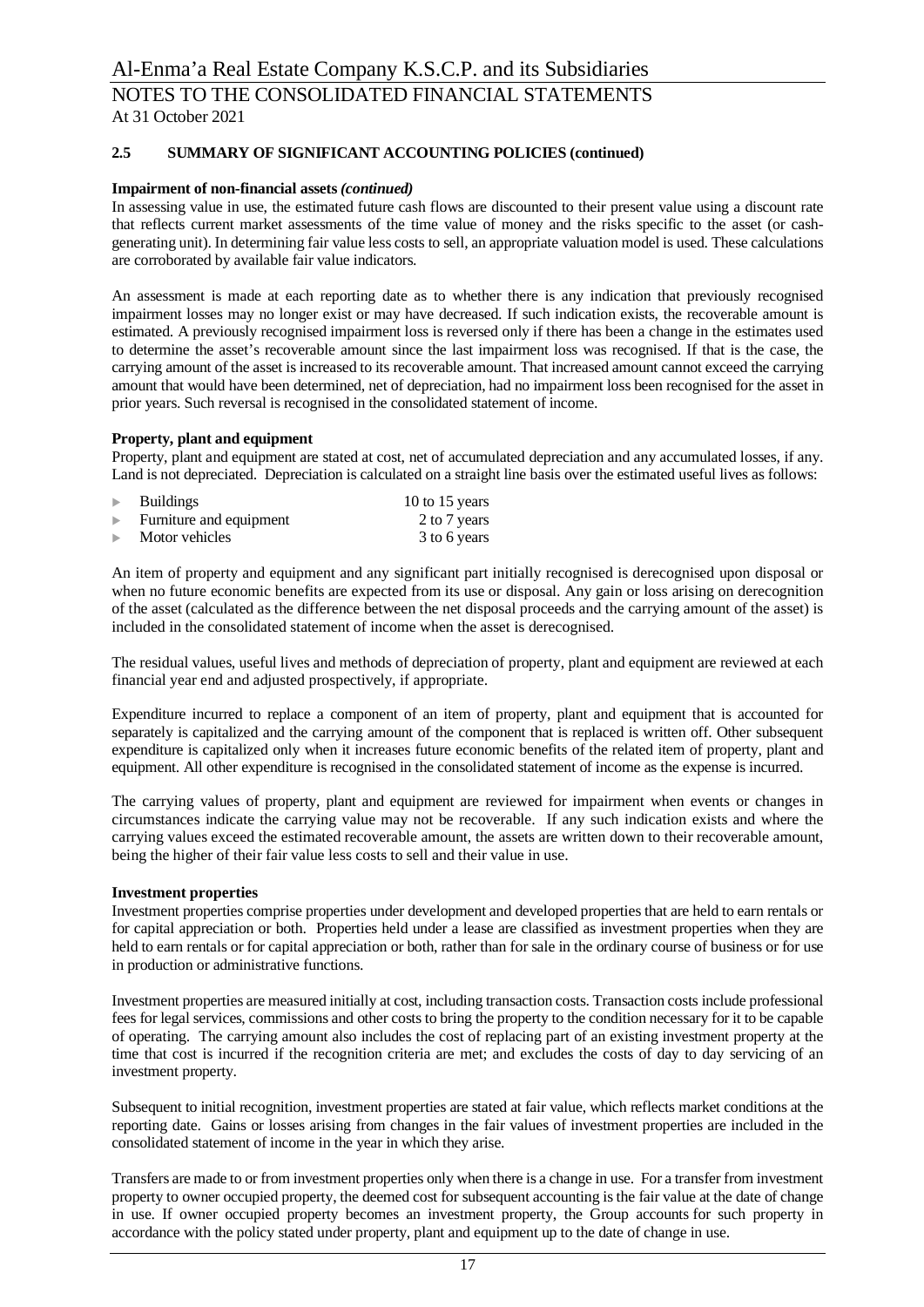# **2.5 SUMMARY OF SIGNIFICANT ACCOUNTING POLICIES (continued)**

### **Investment properties (continued)**

Investment properties are derecognised when either they have been disposed of or when the investment property is permanently withdrawn from use and no future economic benefit is expected from its disposal. The difference between the net disposal proceeds and the carrying amount of the investment property would result in either gains or losses on the retirement or disposal of the investment property. Any gains or losses are recognised in the consolidated statement of income in the period of derecognition. No properties held under operating lease have been classified as investment properties.

#### **Investment in associates**

An associate is an entity over which the Group has significant influence. Significant influence is the power to participate in the financial and operating policy decisions of the investee but is not control or joint control over those policies. The Group's investment in its associates is accounted for using the equity method of accounting.

Under the equity method, the investment in the associate is initially recognized at cost in the consolidated statement of financial position. The carrying amount of the investment is adjusted to recognize changes in the Group's share of net assets of the associate since the acquisition date. Goodwill relating to the associate is included in the carrying amount of the investment and is not tested for impairment separately. The consolidated statement of income reflects the share of the results of operations of the associate. Where there has been a change recognised directly in the other comprehensive income of the associate, the Group recognises its share of any changes and discloses this, when applicable, in the consolidated statement of other comprehensive income. Unrealized gains and losses resulting from transactions between the Group and the associate are eliminated to the extent of the interest in the associate.

The share of profit of associates is shown on the face of the consolidated statement of income. This is the profit attributable to equity holders of the associate and therefore is profit after tax and minority interests in the subsidiaries of the associates.

The financial statements of the associates are prepared for the same reporting period as the Group and in case of different reporting date of associate, which are not more than three months, from that of the Group, adjustments are made for the effects of significant transactions or events that occur between that date and the date of the Group's consolidated financial statements. Where necessary, adjustments are made to bring the accounting policies in line with those of the Group.

After application of the equity method, the Group determines whether it is necessary to recognise an impairment loss on the Group's investment in its associates. The Group determines at each reporting date whether there is any objective evidence that the investment in the associate is impaired. If this is such evidence, the Group calculates the amount of impairment as the difference between the recoverable amount of the associate and its carrying value, and then recognises the amount in the consolidated statement of income.

Upon loss of significant influence over the associate, the Group measures and recognises any retained investment at its fair value. Any difference between the carrying amount of the associate upon loss of significant influence and the fair value of the retained investment and proceeds from disposal is recognised in the consolidated statement of income.

#### **Inventories**

Inventory items are intended to be used partially in the Group's contracts, and are stated at the lower of cost and net realizable value. Costs are those expenses incurred in bringing each item to its present location and condition, determined on a weighted average basis.

Net realizable value is determined based on the estimated costs to purchase or replace a similar item including any expenses to be incurred in bringing such item to its present location and condition, determined on a weighted average basis.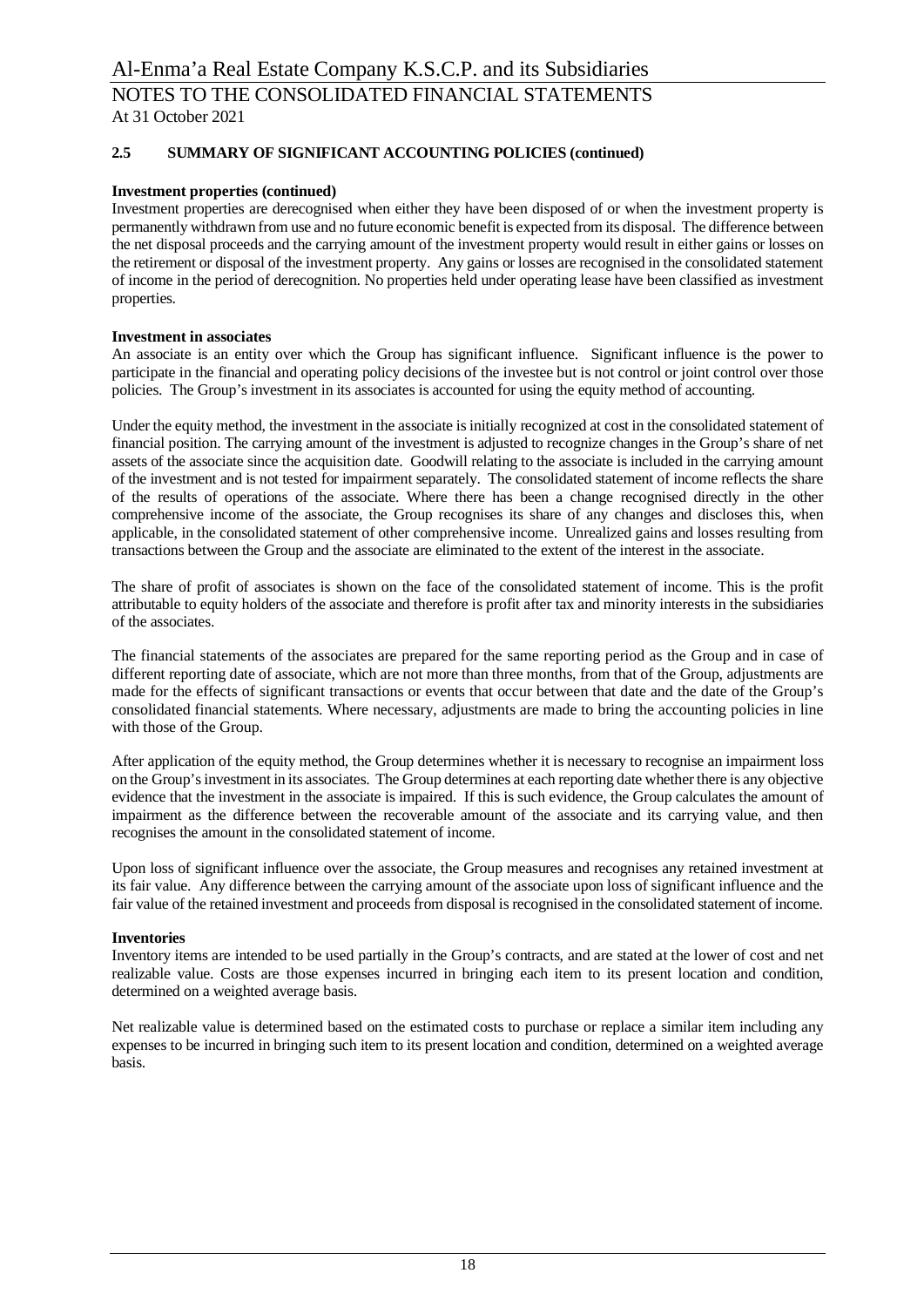# **2.5 SUMMARY OF SIGNIFICANT ACCOUNTING POLICIES (continued)**

#### **Right-of-use assets**

The Group recognises right-of-use assets at the commencement date of the lease (i.e., the date the underlying asset is available for use). Right-of-use assets are measured at cost, less any accumulated depreciation and impairment losses, and adjusted for any remeasurement of lease liabilities. The cost of right-of-use assets includes the amount of lease liabilities recognised, initial direct costs incurred, and lease payments made at or before the commencement date less any lease incentives received. Unless the Group is reasonably certain to obtain ownership of the leased asset at the end of the lease term, the recognised right-of-use assets are depreciated on a straight-line basis over the shorter of its estimated useful life and the lease term. Right-of-use assets are subject to impairment.

#### **Lease liabilities**

At the commencement date of the lease, the Group recognises lease liabilities measured at the present value of lease payments to be made over the lease term. The lease payments include fixed payments (including in-substance fixed payments) less any lease incentives receivable, variable lease payments that depend on an index or a rate, and amounts expected to be paid under residual value guarantees. The lease payments also include the exercise price of a purchase option reasonably certain to be exercised by the Group and payments of penalties for terminating a lease, if the lease term reflects the Group exercising the option to terminate. The variable lease payments that do not depend on an index or a rate are recognised as expense in the period on which the event or condition that triggers the payment occurs.

In calculating the present value of lease payments, the Group uses the incremental borrowing rate at the lease commencement date if the borrowing rate implicit in the lease is not readily determinable. After the commencement date, the amount of lease liabilities is increased to reflect the accretion of finance cost and reduced for the lease payments made. In addition, the carrying amount of lease liabilities is remeasured if there is a modification, a change in the lease term, a change in the in-substance fixed lease payments or a change in the assessment to purchase the underlying asset.

#### *Short-term leases and leases of low-value assets*

The Group applies the short-term lease recognition exemption to its short-term leases of property and equipment (i.e., those leases that have a lease term of 12 months or less from the commencement date and do not contain a purchase option). It also applies the lease of low-value assets recognition exemption to leases of office equipment that are considered of low value (i.e., below KD 1,500). Lease payments on short-term leases and leases of low-value assets are recognised as expense on a straight-line basis over the lease term.

#### *Amendments to IFRS 16 Covid-19 Related Rent Concessions*

On 28 May 2020, the IASB issued Covid-19-Related Rent Concessions - amendment to IFRS 16 Leases. The amendments provide relief to lessees from applying IFRS 16 guidance on lease modification accounting for rent concessions arising as a direct consequence of the Covid-19 pandemic. As a practical expedient, a lessee may elect not to assess whether a Covid-19 related rent concession from a lessor is a lease modification. A lessee that makes this election accounts for any change in lease payments resulting from the Covid-19 related rent concession the same way it would account for the change under IFRS 16, if the change were not a lease modification. The amendment applies to annual reporting periods beginning on or after 1 June 2020. Earlier application is permitted. This amendment had a material impact on the consolidated financial statements of the Group (Note 27).

#### **Financial instruments – Initial recognition and subsequent measurement**

Financial assets and financial liabilities are recognised when the Group becomes a party to the contractual provisions of the instrument. Financial assets and financial liabilities are initially measured at fair value. Transaction costs that are directly attributable to the acquisition of financial assets or issue of financial liabilities (other than on financial assets and financial liabilities at fair value through profit or loss) are added to or deducted from the fair value of the financial assets or financial liabilities, as appropriate, on initial recognition. Transaction costs directly attributable to the acquisition of financial assets or issue financial liabilities at fair value through profit or loss are recognised immediately in consolidated statement of income.

#### *Financial assets*

All regular way purchases or sales of financial assets are recognised and derecognised on a trade date basis. Regular way purchases or sales are purchases or sales of financial assets that require delivery of assets within the time frame established by regulation or convention in the marketplace.

All recognised financial assets are subsequently measured in their entirety at either amortized cost or fair value, depending on the classification of the financial assets.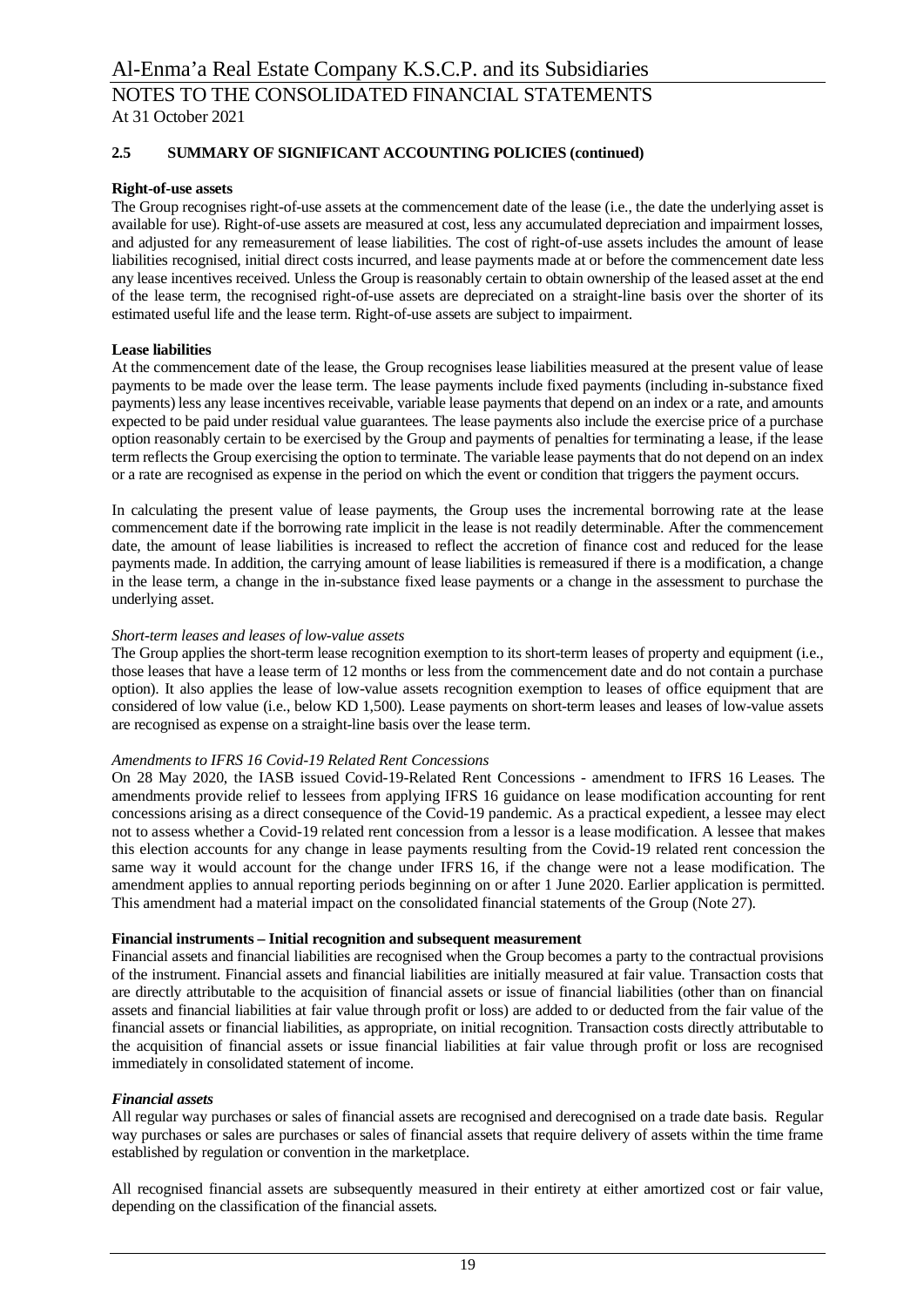### **2.5 SUMMARY OF SIGNIFICANT ACCOUNTING POLICIES (continued)**

#### **Financial instruments – Initial recognition and subsequent measurement (continued)** *Financial assets* **(continued)**

#### *Classification of financial assets*

#### *Financial assets at amortized cost*

Financial assets such as contract assets, accounts receivable and other assets, investment deposits, and cash and cash equivalents that meet the following conditions are subsequently measured at amortized cost:

- <sup>u</sup> the financial asset is held within a business model whose objective is to hold financial assets in order to collect contractual cash flows; and
- $\blacktriangleright$  the contractual terms of the financial asset give rise on specified dates to cash flows that are solely payments of principal and yield on the principal amount outstanding.

All other financial assets are subsequently measured at fair value through profit or loss except for equity instruments when the Group may make an irrevocable election/designation at initial recognition to recognize fair value in other comprehensive income.

#### *Amortized cost and effective yield method*

The effective yield method is a method of calculating the amortized cost of a debt instrument and of allocating profit income over the relevant period.

For financial instruments at amortized cost, the effective profit rate is the rate that exactly discounts estimated future cash receipts (including all fees and points paid or received that form an integral part of the effective profit rate, transaction costs and other premiums or discounts) excluding expected credit losses, through the expected life of the debt instrument, or, where appropriate, a shorter period, to the gross carrying amount of the debt instrument on initial recognition.

The amortized cost of a financial asset is the amount at which the financial asset is measured at initial recognition minus the principal repayments, plus the cumulative amortization using the effective yield method of any difference between that initial amount and the maturity amount, adjusted for any loss allowance. On the other hand, the gross carrying amount of a financial asset is the amortized cost of a financial asset before adjusting for any loss allowance.

Profit income is recognized using the effective yield method for debt instruments measured subsequently at amortized cost. Profit income is calculated by applying the effective profit rate to the gross carrying amount of a financial asset, except for financial assets that have subsequently become credit-impaired. For financial assets that have subsequently become credit-impaired, profit income is recognised by applying the effective profit rate to the amortized cost of the financial asset. If, in subsequent reporting periods, the credit risk on the credit-impaired financial instrument improves so that the financial asset is no longer credit-impaired, profit income is recognised by applying the effective profit rate to the gross carrying amount of the financial asset.

#### *Financial assets at FVOCI*

On initial recognition, the Group may make an irrevocable election (on an instrument-by-instrument basis) to designate investments in equity instruments as at FVOCI. Designation at FVOCI is not permitted if the equity investment is held for trading or if it is contingent consideration recognised by an acquirer in a business combination to which IFRS 3 applies.

Investments in equity instruments at FVOCI are initially measured at fair value plus transaction costs. Subsequently, they are measured at fair value with gains and losses arising from changes in fair value recognised in other comprehensive income. The cumulative gain or loss will not be reclassified to consolidated statement of income on disposal of the equity investments, instead, they will be transferred to accumulated losses.

The Group has designated all investments in equity instruments that are not held for trading as at FVOCI on initial application of IFRS 9.

Dividends on these investments in equity instruments are recognised in consolidated statement of income when the Group's right to receive the dividends is established in accordance with IFRS 15: Revenue from contracts with customers, unless the dividends clearly represent a recovery of part of the cost of the investment.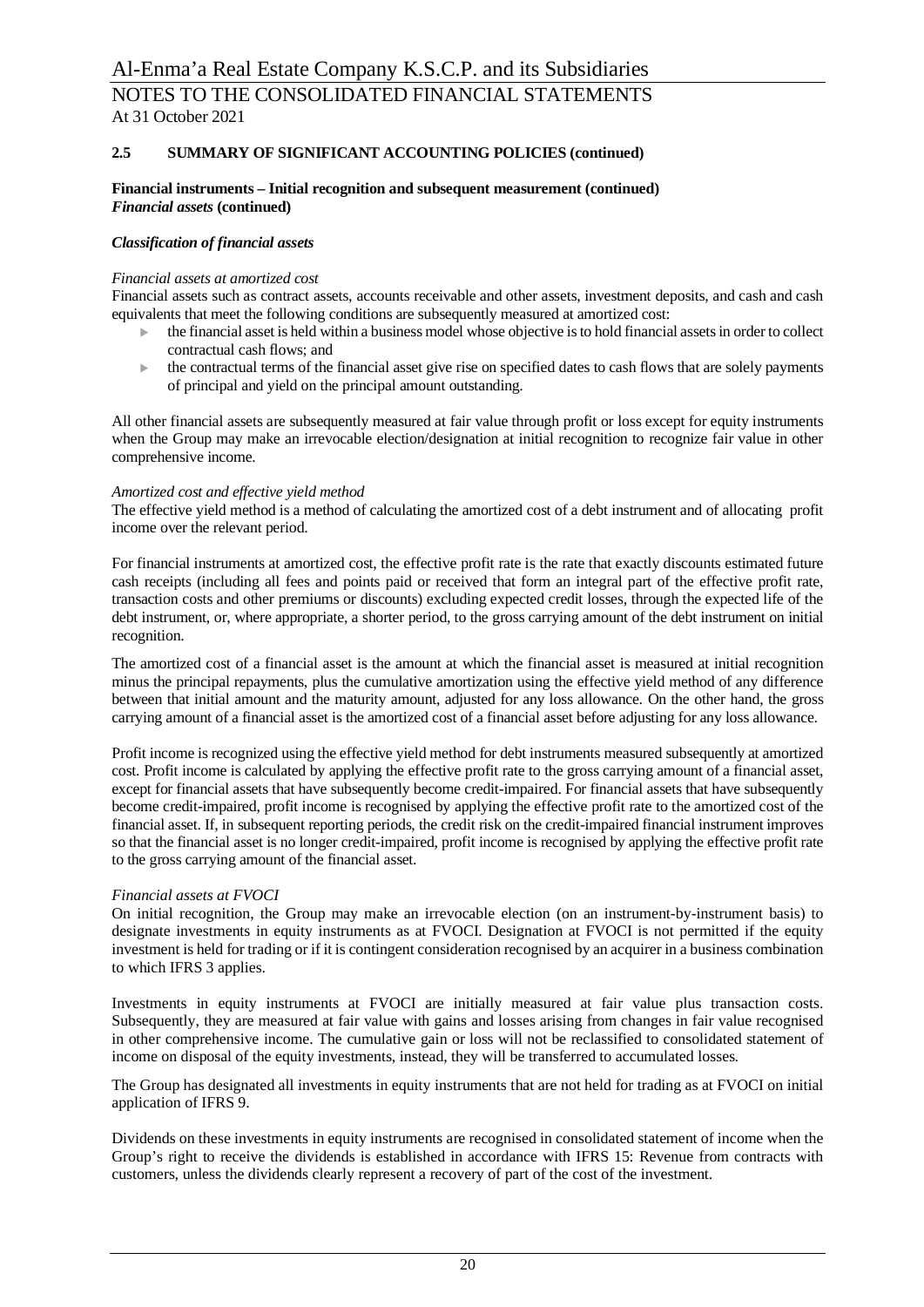### **2.5 SUMMARY OF SIGNIFICANT ACCOUNTING POLICIES (continued)**

#### **Financial instruments – Initial recognition and subsequent measurement (continued)** *Financial assets (continued) Classification of financial assets (continued)*

# *Fair Value Through Profit and Loss (FVTPL)*

Financial assets whose business model is to acquire and sell, or whose contractual terms do not give rise on specified dates to cash flows that are solely payments of principal and interest (SPPI) on the principal amount outstanding, are classified as FVTPL.

The Group classifies financial assets fair value through profit and loss when they have been purchased or issued primarily for short-term profit making through trading activities or form part of a portfolio of financial instruments that are managed together, for which there is evidence of a recent pattern of short-term profit taking. Held-fortrading assets are recorded and measured in the consolidated statement of financial position at fair value.

In addition to the above, on initial recognition, the Group may irrevocably designate a financial asset that otherwise meets the requirements to be measured at amortised cost or at FVOCI as at FVTPL if doing so eliminates or significantly reduces an accounting mismatch that would otherwise arise.

Financial assets classified as FVTPL are subsequently measured at fair value with gains and losses arising due to changes in fair value recognised in the consolidated statement of income. Interest income and dividends are recognised in the consolidated statement of income according to the terms of the contract, or when the right to payment has been established

#### *Impairment of financial assets*

The Group recognises a loss allowance for expected credit losses on financial assets that are measured at amortized cost. No impairment loss is recognised for equity instruments that are classified as financial assets at FVOCI. The amount of expected credit losses is updated at each reporting date.

The Group always recognises lifetime ECL for trade receivables which generally do not have a significant financing component. The expected credit losses on these financial assets are estimated using a provision matrix based on the Group's historical credit loss experience, adjusted for factors that are specific to the debtors, general economic conditions and an assessment of both the current as well as the forecast direction of conditions at the reporting date, including time value of money where appropriate. Lifetime ECL represents the expected credit losses that will result from all possible default events over the expected life of a trade receivables.

#### *Credit-impaired financial assets at amortized cost*

A financial asset is credit-impaired when one or more events, constituting an event of default for internal credit risk management purposes as historical experience indicates, that have a detrimental impact on the estimated future cash flows of that financial asset have occurred that meet below criteria. Evidence that a financial asset is credit-impaired includes observable data about the following events:

- $\blacktriangleright$  significant financial difficulty of the issuer or the borrower;
- 
- a breach of contract, such as a default or past due event;<br>
the lender(s) of the borrower, for economic or contract the lender(s) of the borrower, for economic or contractual reasons relating to the borrower's financial difficulty, having granted to the borrower a concession(s) that the lender(s) would not otherwise consider;
- $\blacktriangleright$  it is becoming probable that the borrower will enter bankruptcy or other financial reorganization; or
- $\blacktriangleright$  the disappearance of an active market for that financial asset because of financial difficulties.

#### *Write-off of financial assets at amortized cost*

The Group writes off a financial asset at amortized cost when there is information indicating that the counterparty is in severe financial difficulty and there is no realistic prospect of recovery, e.g. when the counterparty has been placed under liquidation or has entered into bankruptcy proceedings. Financial assets written off may still be subject to enforcement activities under the Group's recovery procedures, considering legal advice where appropriate. Any recoveries made are recognised in the consolidated statement of income.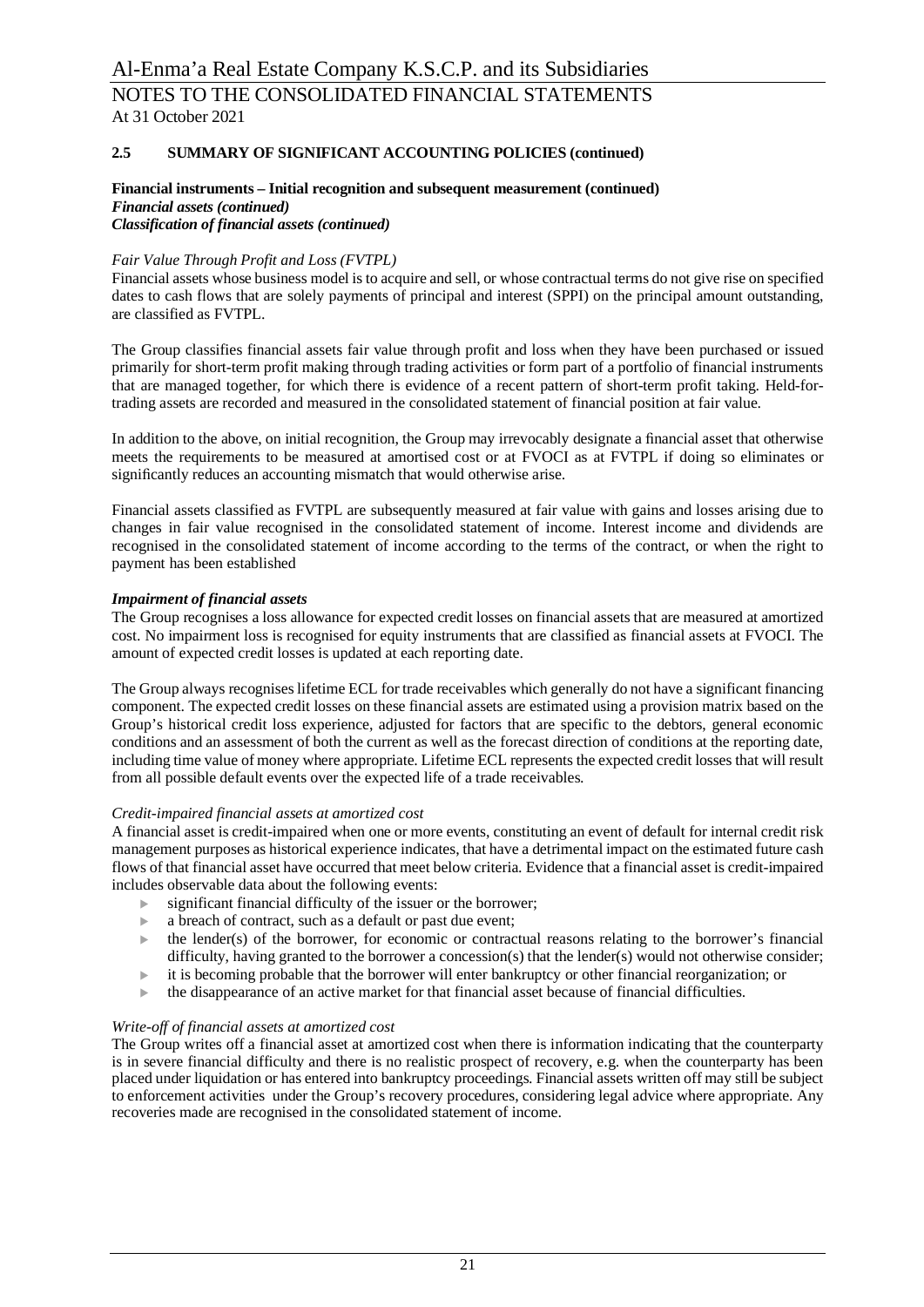### **2.5 SUMMARY OF SIGNIFICANT ACCOUNTING POLICIES (continued)**

#### **Financial instruments – Initial recognition and subsequent measurement (continued)** *Financial assets (continued) Impairment of financial assets (continued)*

# *Measurement and recognition of expected credit losses*

The measurement of expected credit losses is a function of the probability of default, loss given default (i.e. the magnitude of the loss if there is a default) and the exposure at default. The assessment of the probability of default and loss given default is based on historical data adjusted by forward-looking information as described above. As for the exposure at default, for financial assets, this is represented by the assets' gross carrying amount at the reporting date; for loan commitments and financial guarantee contracts, the exposure includes the amount drawn down as at the reporting date.

For financial assets, the expected credit loss is estimated as the difference between all contractual cash flows that are due to the Group in accordance with the contract and all the cash flows that the Group expects to receive, discounted at the original effective profit rate.

The Group recognises an impairment loss in consolidated statement of income for all financial assets at amortized cost with a corresponding adjustment to their carrying amount through a loss allowance account.

#### *Derecognition*

The Group derecognizes a financial asset when the contractual rights to the cash flows from the financial asset expire, or it transfers the rights to receive the contractual cash flows in a transaction in which substantially all of the risks and rewards of ownership of the financial asset are transferred or in which the Group neither transfers nor retains substantially all of the risks and rewards of ownership and it does not retain control of the financial asset.

From 1 November 2017, any cumulative gain/loss recognised in OCI in respect of equity investment securities designated as at FVOCI is not recognised in consolidated statement of income on derecognition of such securities.

Any interest in transferred financial assets that qualify for derecognition that is created or retained by the Group is recognised as a separate asset or liability.

If the terms of a financial asset are modified, the Group evaluates whether the cash flows of the modified asset are substantially different. If the cash flows are substantially different, then the contractual rights to cash flows from the original financial asset are deemed to have expired. In this case, the original financial asset is derecognised and a new financial asset is recognised at fair value.

#### *Financial liabilities*

All financial liabilities are subsequently measured at amortized cost using the effective yield method.

The Group's financial liabilities include bank overdrafts, murabaha payables, accounts payable and other liabilities, and contract liabilities, and lease liabilities.

#### *Subsequent measurement*

The subsequent measurement of financial liabilities depends on their classification as described below:

#### *Murabaha payables*

Murabaha payables represent amounts payable on a deferred settlement basis for assets purchased under murabaha arrangements. Murabaha payables are stated at the contractual amount payable, less deferred profit payable. Profit payable is expensed on a time apportionment basis taking account of the profit rate attributable and the balance outstanding.

#### *Accounts payable and other liabilities*

Liabilities are recognised for amounts to be paid in the future for goods or services received, whether billed by the supplier or not.

#### *Derecognition*

A financial liability is derecognised when the obligation under the liability is discharged or cancelled or expires.

When an existing financial liability is replaced by another from the same lender on substantially different terms, or the terms of an existing liability are substantially modified, such an exchange or modification is treated as a derecognition of the original liability and the recognition of a new liability, and the difference in the respective carrying amounts is recognised in the consolidated statement of income.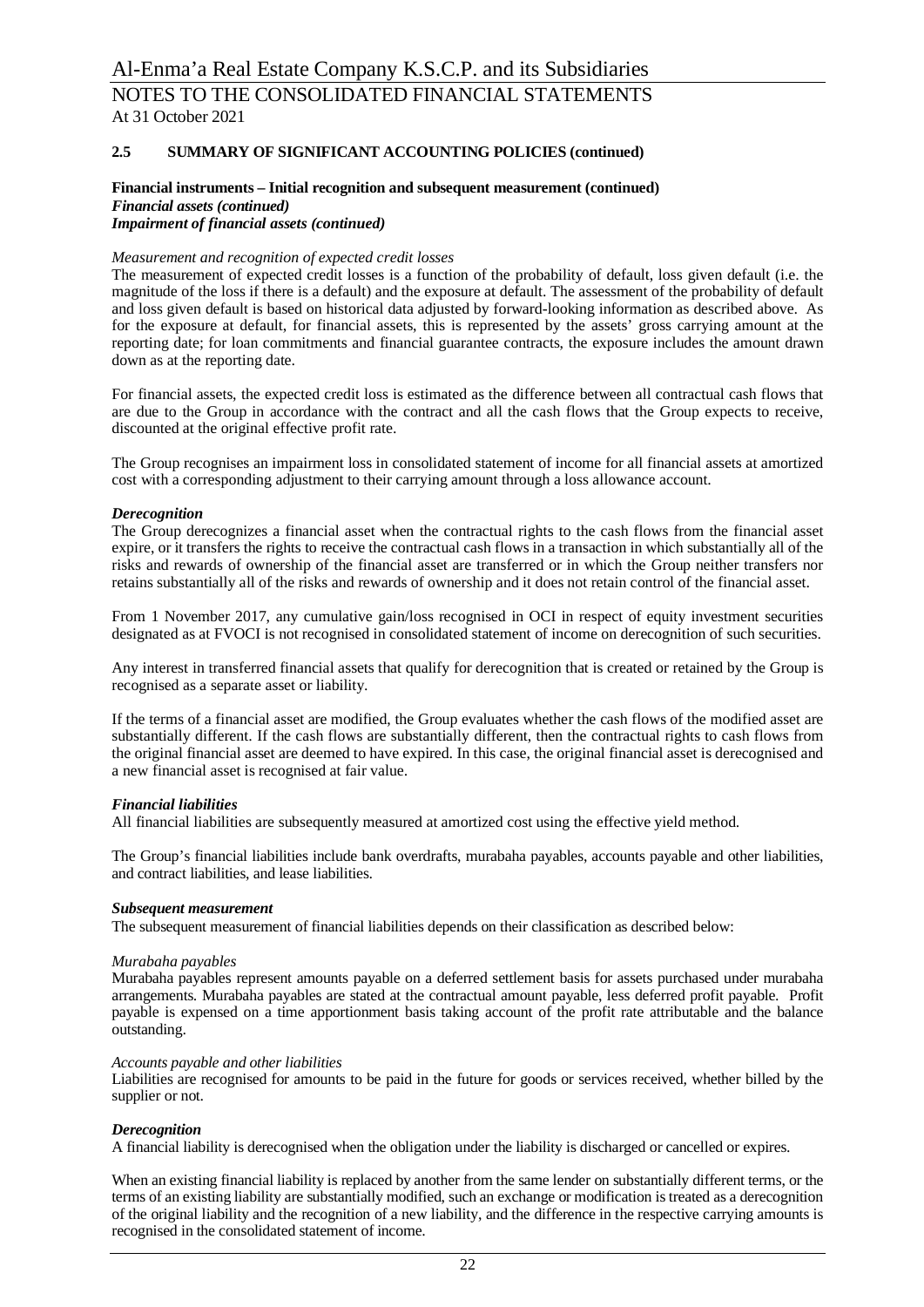# **2.5 SUMMARY OF SIGNIFICANT ACCOUNTING POLICIES (continued)**

#### **Offsetting of financial instruments**

Financial assets and financial liabilities are offset, and the net amount reported in the consolidated statement of financial position if and only if, there is a currently enforceable legal right to offset the recognised amounts and there is an intention to settle on a net basis, or to realise the assets and settle the liabilities simultaneously.

#### **Fair value measurement**

Fair value is the price that would be received to sell an asset or paid to transfer a liability in an orderly transaction between market participants at the measurement date. The fair value measurement is based on the presumption that the transaction to sell the asset or transfer the liability takes place either:

- $\blacktriangleright$  In the principal market for the asset or liability; or
- $\blacktriangleright$  In the absence of a principal market, in the most advantageous market for the asset or liability.

The principal or the most advantageous market must be accessible to by the Group.

The fair value of an asset or a liability is measured using the assumptions that market participants would use when pricing the asset or liability, assuming that market participants act in their economic best interest.

A fair value measurement of a non-financial asset takes into account a market participant's ability to generate economic benefits by using the asset in its highest and best use or by selling it to another market participant that would use the asset in its highest and best use.

The Group uses valuation techniques that are appropriate in the circumstances and for which sufficient data are available to measure fair value, maximizing the use of relevant observable inputs and minimizing the use of unobservable inputs.

All assets and liabilities for which fair value is measured or disclosed in the consolidated financial statements are categorized within the fair value hierarchy, described as follows, based on the lowest level input that is significant to the fair value measurement as a whole:

- Level 1 Ouoted (unadjusted) market prices in active markets for identical assets or liabilities.
- $\blacktriangleright$  Level 2 Valuation techniques for which the lowest level input that is significant to the fair value measurement is directly or indirectly observable.
- Level 3 Valuation techniques for which the lowest level input that is significant to the fair value measurement is unobservable.

For assets and liabilities that are recognised in the consolidated financial statements on a recurring basis, the Group determines whether transfers have occurred between levels in the hierarchy by re-assessing categorization (based on the lowest level input that is significant to the fair value measurement as a whole) at the end of each reporting period.

For the purpose of fair value disclosures, the Group has determined classes of assets and liabilities on the basis of the nature, characteristics and risks of the asset or liability and the level of the fair value hierarchy as explained above.

#### **Employees' end of service benefits**

The Group provides end of service benefits to its employees in accordance with Kuwait Labour Law. The entitlement to these benefits is based upon the employees' final salary and length of service, subject to the completion of a minimum service period in accordance with relevant labour law and the employees' contracts. The expected costs of these benefits are accrued over the period of employment. This liability, which is unfunded, represents the amount payable to each employee as a result of termination on the reporting date.

With respect to its national employees, the Group makes contributions to the Public Institution for Social Security calculated as a percentage of the employees' salaries. The Group's obligations are limited to these contributions, which are expensed when due.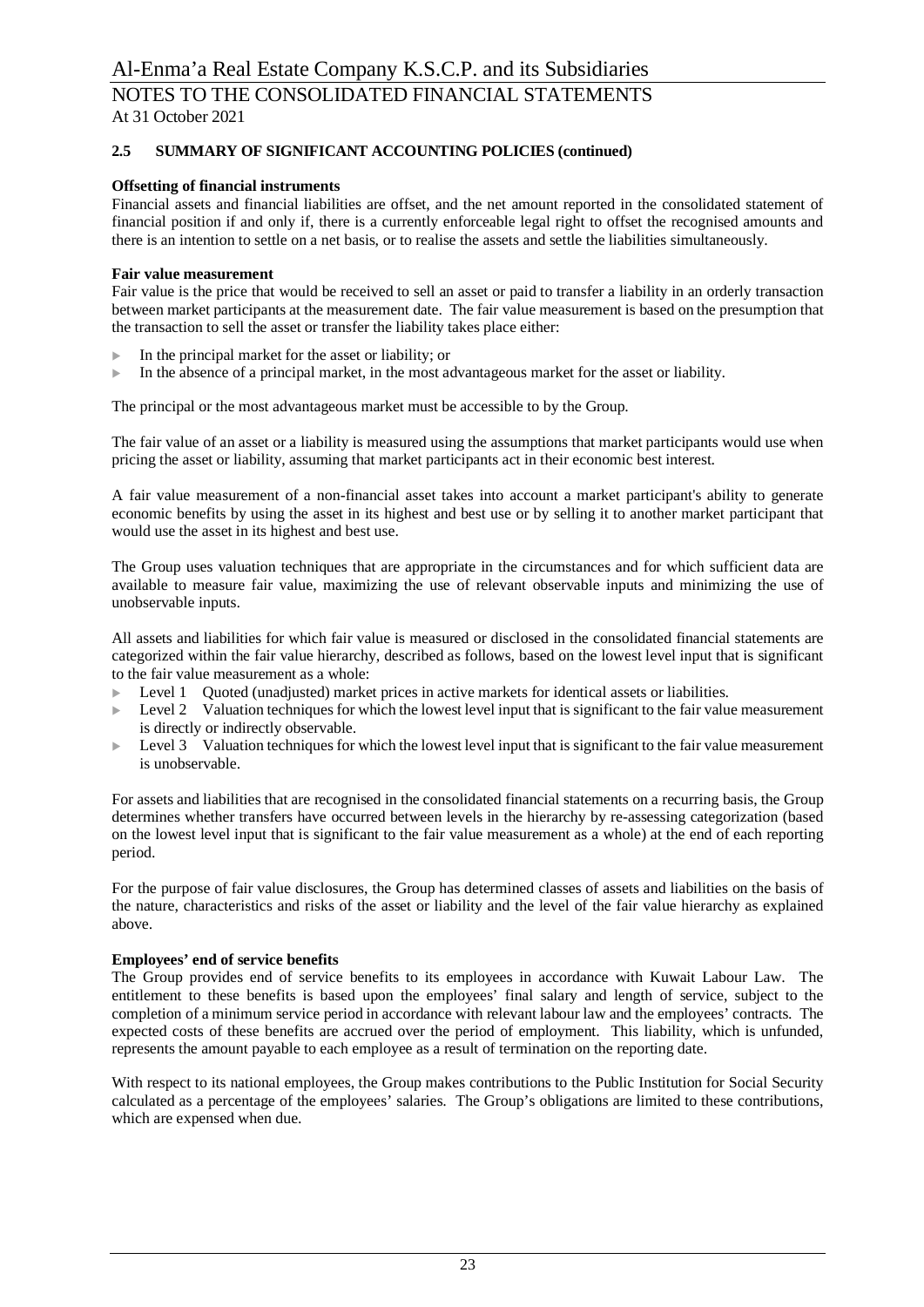# **2.5 SUMMARY OF SIGNIFICANT ACCOUNTING POLICIES (continued)**

### **Provisions**

Provisions are recognised when the Group has a present obligation (legal or constructive) as a result of a past event, it is probable that an outflow of resources embodying economic benefits will be required to settle the obligation and a reliable estimate of the obligation amount can be made.

#### **Fiduciary assets**

Assets and related deposits held in trust or in a fiduciary capacity are not treated as assets or liabilities of the Group and accordingly are not included in the consolidated statement of financial position.

#### **Contingencies**

Contingent assets are not recognised in the consolidated financial statements, but are disclosed when an inflow of economic benefits is probable.

Contingent liabilities are not recognised in the consolidated financial statements, but are disclosed unless the possibility of an outflow of resources embodying economic benefits is remote.

#### **Segment information**

A segment is a distinguishable component of the Group that is engaged either in providing products or services (business segment), or in providing products and services within a particular economic environment (geographic segment), which is subject to risks and rewards that are different from those of other segments.

#### **Contract balances**

#### *Contract assets*

A Contract asset is the right to consideration in exchange of goods or services transferred to the customer. If the Group performs by transferring goods or services to a customer before the customer pays consideration or before the payment is due, a contract asset is recognized for the earned consideration that is conditional.

#### *Contract liabilities*

A contract liability is the obligation to transfer goods or services to a customer for which the Group has received consideration (or an amount of consideration is due) from the customer. If a customer pays consideration before the Group transfers goods or services to the customer, a contract liability is recognized when the payment is made, or the payment is due (whichever is earlier). Contract liabilities are recognized as revenue when the Group performs under the contract.

#### **2.6 SIGNIFICANT ACCOUNTING JUDGMENTS, ESTIMATES AND ASSUMPTIONS**

The preparation of the Group's consolidated financial statements requires management to make judgments, estimates and assumptions that affect the reported amount of revenues, expenses, assets and liabilities and the disclosure of contingent liabilities, at the end of the reporting period. However, uncertainty about these assumptions and estimates could result in outcomes that require a material adjustment to the carrying amount of the asset or liability affected in future periods.

#### **Judgments**

In the process of applying the Group's accounting policies, management has made the following significant judgments, which have the most significant effect on the amounts recognised in the consolidated financial statements:

#### *Classification of real estate properties*

Management decides on acquisition of a real estate property whether it should be classified as trading or investment property.

The Group classifies property as an investment property if it is acquired, developed or is in the process of development to principally generate rental income or for capital appreciation, or for undetermined future use.

The Group classifies property as trading property if it is principally acquired or developed for sale in the ordinary course of business, if any.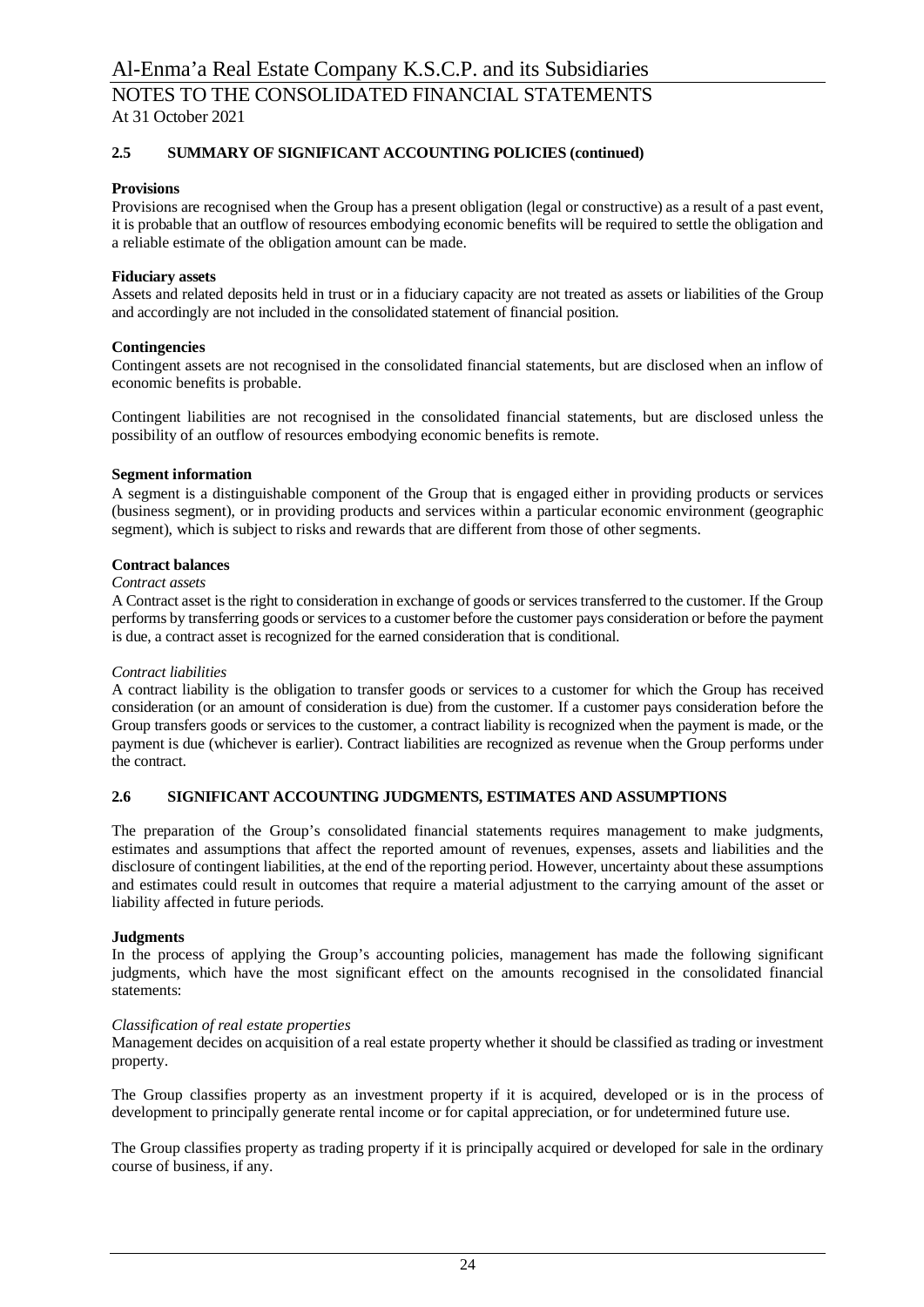### **2.6 SIGNIFICANT ACCOUNTING JUDGMENTS, ESTIMATES AND ASSUMPTIONS (continued)**

#### **Judgments (continued)**

#### *Classification of financial instruments*

Management decides on acquisition of a financial instrument whether it should be classified as "at fair value through profit or loss" or "at fair value through other comprehensive income".

Classification of financial instruments as "at fair value through profit or loss" depends on how management monitors the performance of these financial instruments. When they have readily available reliable fair values and the changes in fair values are reported as part of profit or loss in the management accounts, they are classified as "at fair value through profit or loss".

The Group classifies all other financial instruments as financial assets at fair value through other comprehensive income.

#### **Estimates and assumptions**

The key assumptions concerning the future and other key sources of estimation uncertainty at the reporting date, that have a significant risk of causing a material adjustment to the carrying amounts of assets and liabilities within the next financial year, are described below. The Group based its assumptions and estimates on parameters available when the consolidated financial statements were prepared. Existing circumstances and assumptions about future developments, however, may change due to market changes or circumstances arising beyond the control of the Group. Such changes are reflected in the assumptions when they occur.

#### *Valuation of investment properties*

The fair value of developed investment properties is determined based on valuation performed annually by independent professional real estate valuation experts using recognised valuation techniques. Developed investment properties are valued using the income capitalization approach; or, the market approach based on recent transactions for properties with characteristics and location similar to those of the Group's properties.

The fair value of investment properties under development is also determined based on valuation performed annually by independent professional real estate valuation experts using recognised valuation techniques recommended by the International Valuation Standards Committee, except if such values cannot be reliably determined. The fair value of investment properties under development is determined using a combination of the market approach for the land and cost approach for the construction work.

#### *Recognition of construction contract revenue*

Recognised amounts of construction contract revenues and related receivables reflect management's best estimate of each contract's outcome and stage of completion. This includes the assessment of the profitability of on-going construction contracts and the order backlog. For more complex contracts in particular, costs to complete and contract profitability are subject to significant estimation uncertainty.

#### *Profit on uncompleted contracts*

Profit on uncompleted contracts is only recognised when the contract reaches a point where the ultimate profit can be estimated with reasonable certainty. This requires the Group's management to determine the level at which reasonable estimates can be reached.

#### *Accumulated costs and estimated earnings on uncompleted contracts*

Revenue from fixed price construction contracts is measured by reference to the percentage of actual costs incurred to date to the estimated total costs for each contract applied to the estimated contract revenue, and reduced by the proportion of revenue previously recognised. This requires the Group to use judgment in the estimation of the total cost expected to complete each project.

#### *Useful lives of property, plant and equipment*

Management determines the estimated useful lives of its property, plant and equipment for calculating depreciation. This estimate is determined after considering the expected usage of the asset or physical wear and tear. Management reviews the residual value and useful lives annually and future depreciation charge would be adjusted where management believes the useful lives differ from previous estimates.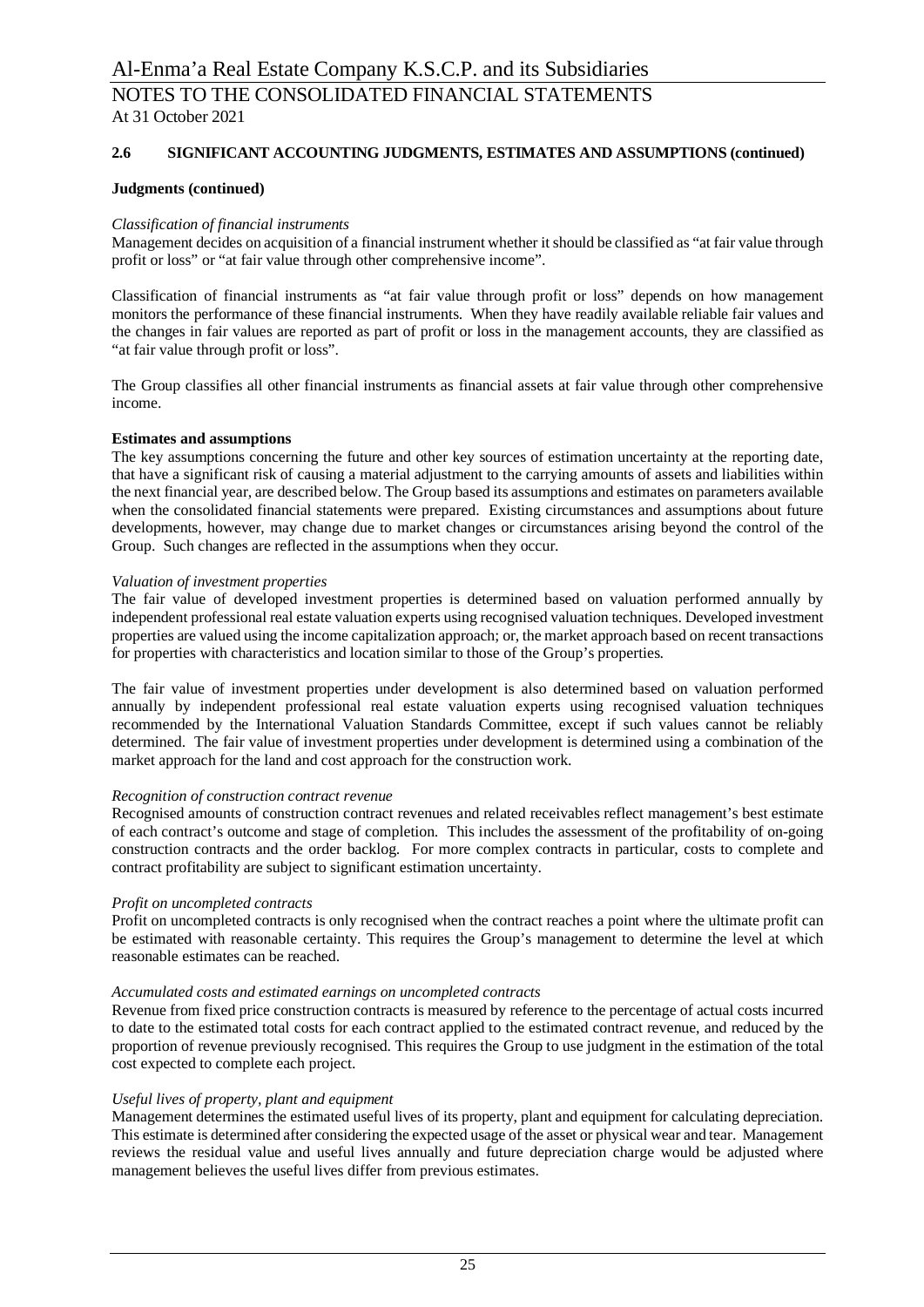# **2.6 SIGNIFICANT ACCOUNTING JUDGMENTS, ESTIMATES AND ASSUMPTIONS (continued)**

### **Estimates and assumptions (continued)**

#### *Impairment of property, plant and equipment*

A decline in the value of property, plant and equipment could have a significant effect on the amounts recognised in the consolidated financial statements. Management assesses the impairment of property, plant and equipment whenever events or changes in circumstances indicate that the carrying value may not be recoverable.

Factors that are considered important which could trigger an impairment review include the following:

- significant decline in the market value which would be expected from the passage of time or normal use;
- significant changes in the technology and regulatory environments; or
- $\triangleright$  evidence from internal reporting which indicates that the economic performance of the asset is, or will be, worse than expected.

#### *Valuation of unquoted equity investments*

Valuation of unquoted equity investments is normally based on one of the following:

- recent arm's length market transactions;
- current fair value of another instrument that is substantially the same;
- $\blacktriangleright$  the expected cash flows discounted at current rates applicable for items with similar terms and risk characteristics; or
- Other valuation models.
- Net assets value "NAV" when the underlying assets are measured in fair value.

The determination of the cash flows and discount factors for unquoted equity investments requires significant estimation.

### *Impairment of financial assets at amortized cost*

The allowance for expected credit losses for financial assets disclosed in Note 10 and Note 11 are based on assumptions about risk of default and expected loss rates. The Group uses judgement in making these assumptions and selecting the inputs to the impairment calculation, based on the Group's past history, existing market conditions as well as forward looking estimates at the end of each reporting period.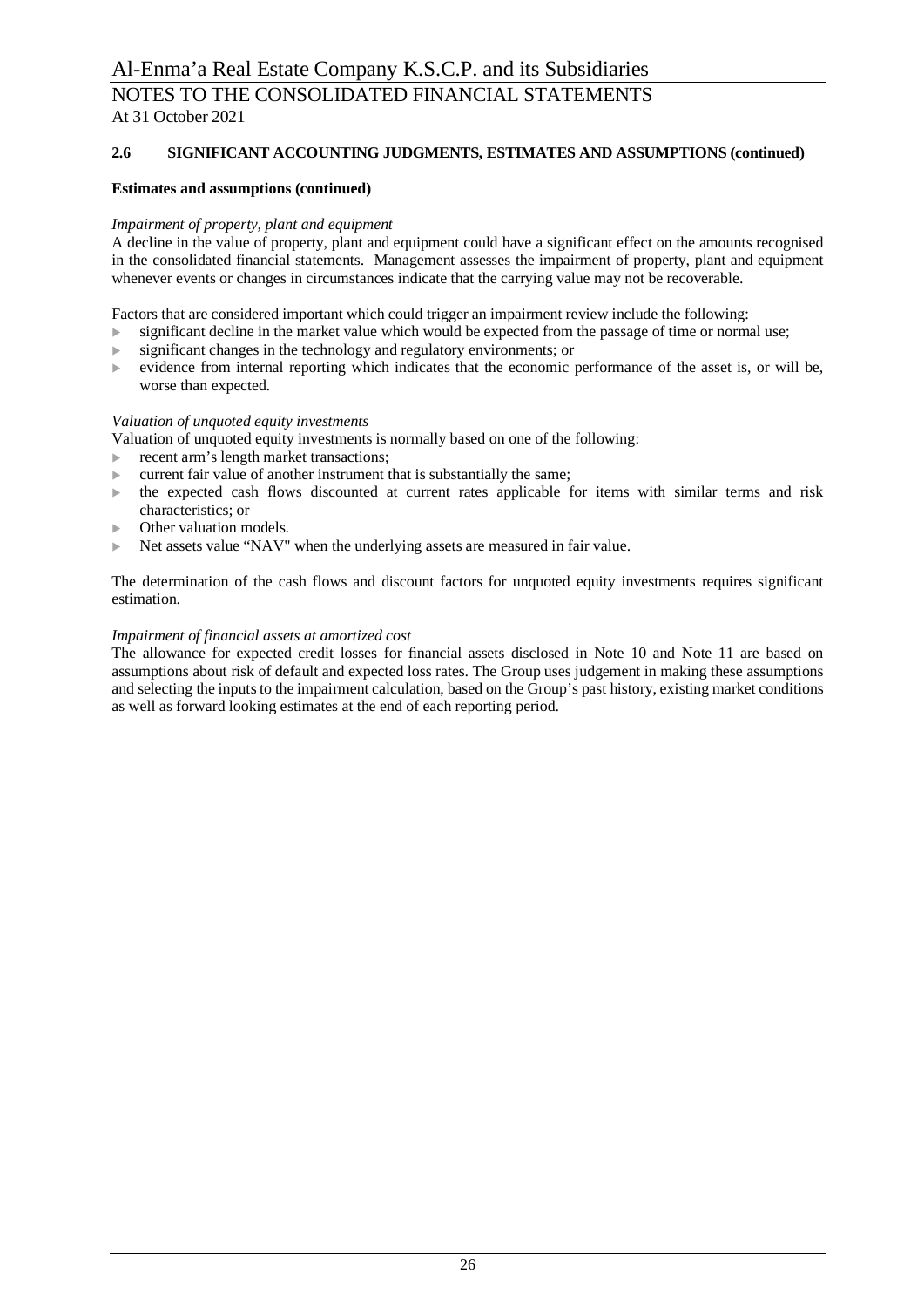### **3 NET INVESTMENT LOSS**

|                                                                                                                                                                                        | 2021<br>KD                   | 2020<br>KD                      |
|----------------------------------------------------------------------------------------------------------------------------------------------------------------------------------------|------------------------------|---------------------------------|
| Unrealized loss on revaluation of investment properties (Note 6)<br>Unrealized gain (loss) on financial assets at fair value through profit or loss<br>Profit from investment deposits | (615,777)<br>1,062<br>60.495 | (1,304,954)<br>(850)<br>112,512 |
|                                                                                                                                                                                        | (554, 220)                   | (1,193,292)                     |

### **4 BASIC AND DILUTED LOSS PER SHARE**

Basic loss per share are calculated by dividing the loss for the year by the weighted average number of ordinary shares outstanding during the year. Diluted loss per share are calculated by dividing the loss for the year by the weighted average number of ordinary shares outstanding during the year plus the weighted average number of ordinary shares that would be issued on the conversion of all the dilutive potential ordinary shares into ordinary shares. As at 31 October, the Parent Company had no outstanding dilutive potential shares.

|                                                                        | 2021          | 2020          |
|------------------------------------------------------------------------|---------------|---------------|
| Loss for the year $(KD)$                                               | (1,862,587)   | (459,638)     |
| Weighted average number of shares outstanding during the year (shares) | 450,534,680   | 450,534,680   |
| Basic and diluted loss per share                                       | $(4.13)$ fils | $(1.02)$ fils |

### **5 PROPERTY, PLANT AND EQUIPMENT**

|                       |                  | <i><b>Furniture</b></i> |              |            |
|-----------------------|------------------|-------------------------|--------------|------------|
|                       |                  | and                     | <b>Motor</b> |            |
|                       | <b>Buildings</b> | equipment               | vehicles     | Total      |
|                       | <b>KD</b>        | <b>KD</b>               | KD           | KD         |
| Cost:                 |                  |                         |              |            |
| As at 1 November 2020 |                  | 1,706,284               | 230,961      | 1,937,245  |
| <b>Additions</b>      |                  | 17,046                  |              | 17,046     |
| Disposals             |                  | (126, 671)              | (15, 475)    | (142, 146) |
| Reclassification      |                  | (53, 583)               | 53,583       |            |
| As at 31 October 2021 |                  | 1,543,076               | 269,069      | 1,812,145  |
| Depreciation:         |                  |                         |              |            |
| As at 1 November 2020 |                  | 1,423,106               | 230,910      | 1,654,016  |
| Charge for the year   |                  | 128,512                 |              | 128,512    |
| Disposals             |                  | (123, 433)              | (15, 473)    | (138,906)  |
| Reclassification      |                  | (53, 573)               | 53,573       |            |
| As at 31 October 2021 |                  | 1,374,612               | 269,010      | 1,643,622  |
| Net book value:       |                  |                         |              |            |
| As at 31 October 2021 |                  | 168,464                 | 59           | 168,523    |
|                       |                  |                         |              |            |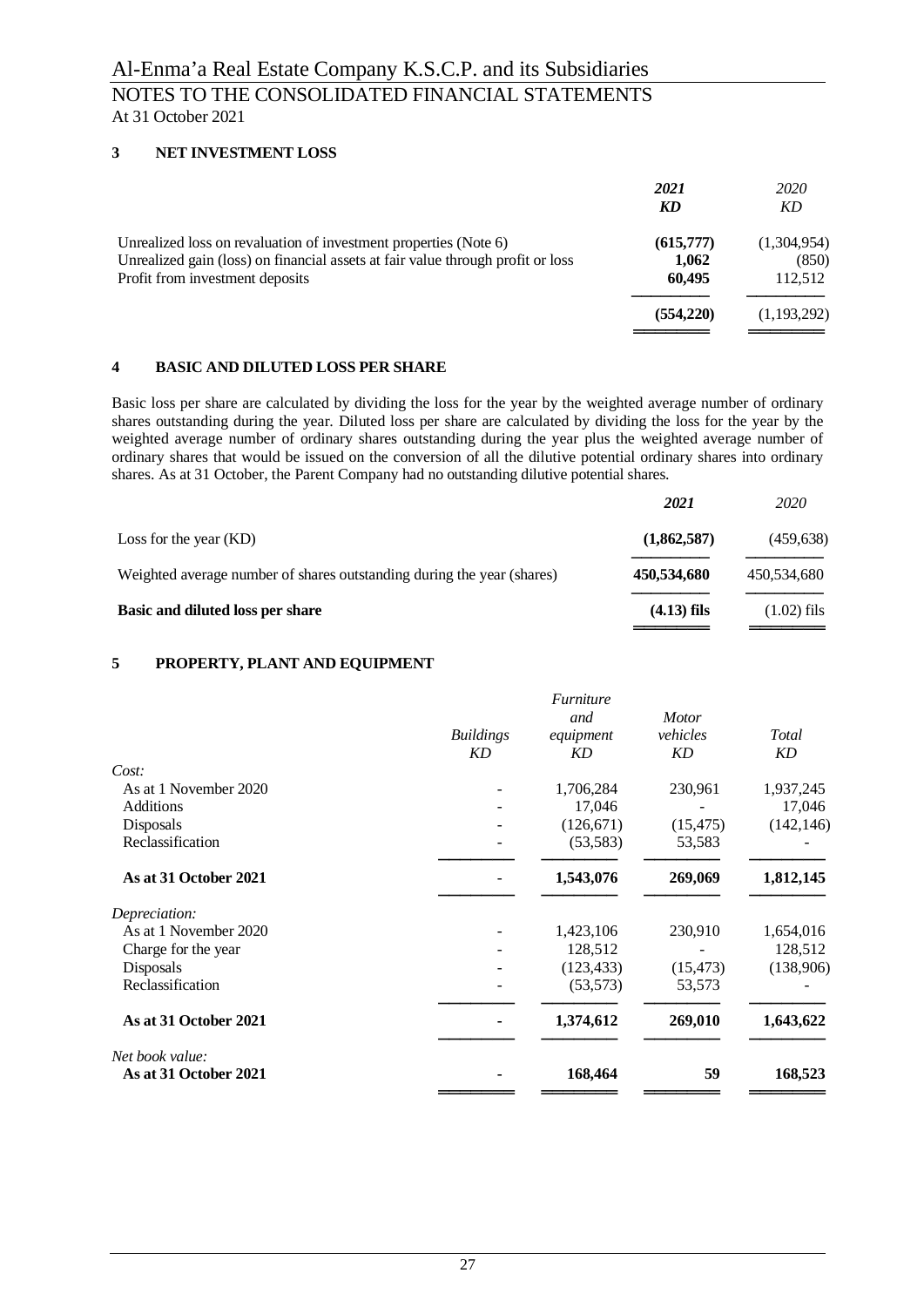# **5 PROPERTY, PLANT AND EQUIPMENT (continued)**

|                                    |                        | Furniture<br>and   | <i>Motor</i>   |                    |
|------------------------------------|------------------------|--------------------|----------------|--------------------|
|                                    | <b>Buildings</b><br>KD | equipment<br>KD    | vehicles<br>KD | Total<br>KD        |
| Cost:                              |                        |                    |                |                    |
| As at 1 November 2019<br>Additions | 237,997                | 1,718,115<br>2,558 | 230,961        | 2,187,073<br>2,558 |
| Disposals                          | (237,997)              | (14, 389)          |                | (252, 386)         |
| As at 31 October 2020              |                        | 1,706,284          | 230,961        | 1,937,245          |
| Depreciation:                      |                        |                    |                |                    |
| As at 1 November 2019              | 144,410                | 1,280,443          | 230,910        | 1,655,763          |
| Charge for the year                | 1,839                  | 151,263            |                | 153,102            |
| Disposals                          | (146, 249)             | (8,600)            |                | (154, 849)         |
| As at 31 October 2020              |                        | 1,423,106          | 230,910        | 1,654,016          |
| Net book value:                    |                        |                    |                |                    |
| As at 31 October 2020              |                        | 283,178            | 51             | 283,229            |
|                                    |                        |                    |                |                    |

Depreciation charged for the year has been charged to the consolidated statement of income as follows:

|                                                               | 2021<br><b>KD</b> | 2020<br><b>KD</b> |
|---------------------------------------------------------------|-------------------|-------------------|
| Continuing operations                                         |                   |                   |
| Cost of services rendered                                     | 20,811            | 34,651            |
| Cost of construction contracts                                | 552               | 3,714             |
| General and administrative expenses                           | 107,149           | 114,737           |
|                                                               | 128,512           | 153,102           |
| <b>INVESTMENT PROPERTIES</b><br>6                             |                   |                   |
|                                                               | 2021              | 2020              |
|                                                               | <b>KD</b>         | KD                |
| As at 1 November                                              | 41,138,050        | 42,443,004        |
| Unrealized loss on revaluation (Note 3)                       | (615,777)         | (1,304,954)       |
| As at 31 October                                              | 40,522,273        | 41,138,050        |
| As at 31 October, investment properties are categorized into: |                   |                   |
|                                                               | 2021              | 2020              |
|                                                               | KD                | KD                |
| Developed properties                                          | 34,648,000        | 35,113,000        |
| Lands                                                         | 5,874,273         | 6,025,050         |
|                                                               | 40,522,273        | 41,138,050        |

**═════════**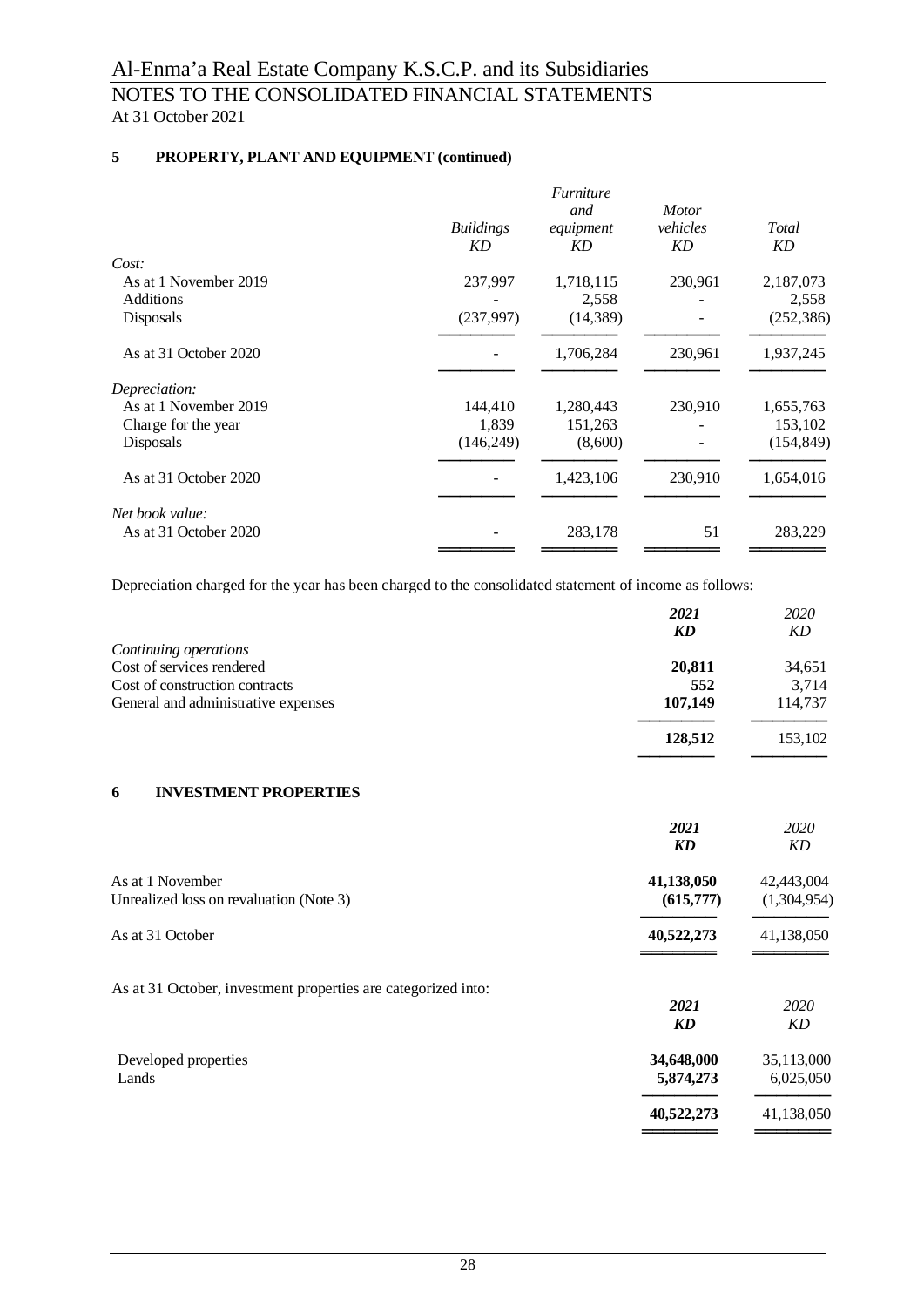#### **6 INVESTMENT PROPERTIES (continued)**

As at 31 October, the Group's investment properties are geographically located as follows:

|                                         | 2021<br>KD              | <i>2020</i><br>KD       |
|-----------------------------------------|-------------------------|-------------------------|
| Kuwait<br><b>Gulf Council Countries</b> | 34,648,000<br>5,874,273 | 35,113,000<br>6,025,050 |
|                                         | 40,522,273              | 41,138,050              |
|                                         |                         |                         |

The fair value of investment properties has been determined based on valuation performed by two independent professional real estate valuation experts who are specialized in valuing such type of properties. Both valuers have used the following methods:

- Some developed properties have been valued using the income capitalization approach assuming full capacity of the property;
- <sup>u</sup> Other developed properties have been valued using the market approach based on recent transactions for properties with characteristics and location similar to those of the Group's properties;

Description of the above valuation methods is provided in detail in (Note 26).

For valuation purpose, the Group has selected the lower of those two valuations (2020: the lower of two valuations). Based on those valuations, the Group has recognized an unrealized loss on revaluation of KD 615,777 (2020: KD 1,304,954) in the consolidated statement of income (Note 3).

As at 31 October 2021, investment properties with a carrying value amounting to KD 17,080,000 and KD 11,378,000 (2020: KD 16,820,000 and KD 12,232,000) are pledged as a security against murabaha payables to the Ultimate Parent Company and local financial institutions, respectively (Note 18).

As at 31 October 2021, the Group has developed properties amounting to KD 34,648,000 (2020: KD 35,113,000) which generate rental income. The significant assumptions made relating to valuation of such properties are set out below:

|                                     | 2021    | <i>2020</i> |
|-------------------------------------|---------|-------------|
| Total area available for rent (sqm) | 15,654  | 15.654      |
| Average monthly rent per sqm (KD)   |         |             |
| Average yield rate                  | $6.6\%$ | 8.0%        |
| Occupancy rate                      | 78%     | 92%         |

#### *Sensitivity analysis*

The table below presents the sensitivity of the valuation to changes in the significant assumptions underlying the valuation of the investment properties.

|                                   | Changes in<br>significant<br>assumptions | 2021<br>KD | 2020<br>KD |
|-----------------------------------|------------------------------------------|------------|------------|
| Average monthly rent per sqm (KD) | $+/-1\%$                                 | 346,480    | 351,130    |
| Average yield rate                | $+/-1\%$                                 | 343,050    | 347,653    |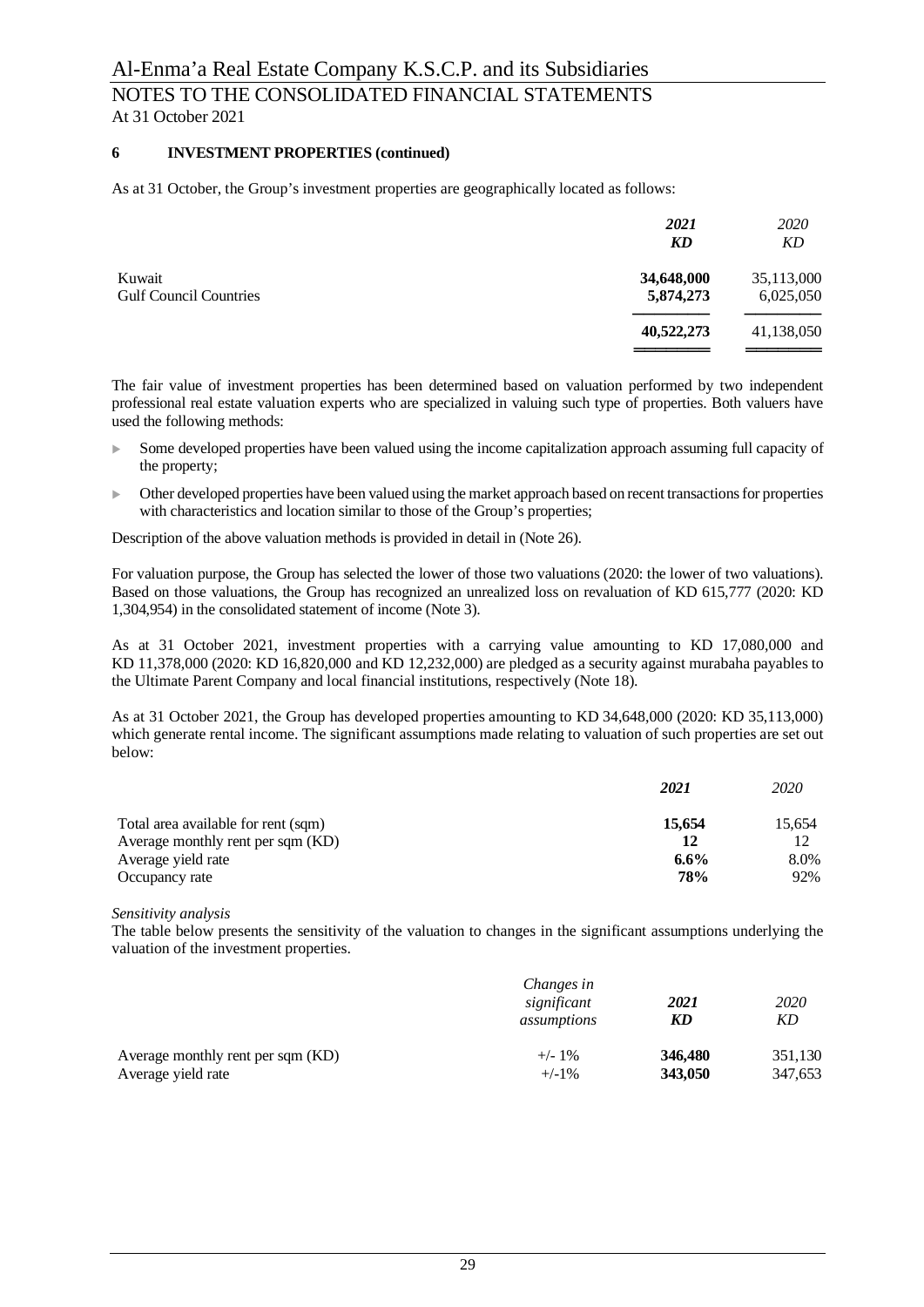# NOTES TO THE CONSOLIDATED FINANCIAL STATEMENTS At 31 October 2021

# **7 INVESTMENTS IN ASSOCIATE**

Details of the Group's associate as at 31 October are set out below:

| Name of company                                                                              | Country of<br>incorporation | Effective interest<br>in equity |                                | Principal<br><b>Activities</b> |
|----------------------------------------------------------------------------------------------|-----------------------------|---------------------------------|--------------------------------|--------------------------------|
|                                                                                              |                             | 2021                            | 2020                           |                                |
| The Kingdom Towers Real Estate Company W.L.L.                                                | Bahrain                     | 25.0%                           | 25.0%                          | Real estate activities         |
| Movement of investment in associate during the year is as follows:                           |                             |                                 |                                |                                |
|                                                                                              |                             |                                 | 2021                           | 2020                           |
|                                                                                              |                             |                                 | $\boldsymbol{K}\boldsymbol{D}$ | KD                             |
| As at 1 November<br>Share of results                                                         |                             |                                 |                                | 9,795<br>1,717,736<br>5,919    |
| Disposals                                                                                    |                             |                                 |                                | (1,713,977)                    |
| Foreign currency translation adjustments                                                     |                             |                                 |                                | 117                            |
| As at 31 October                                                                             |                             |                                 |                                | 9,795<br>9,795                 |
| The following table illustrates summarized financial information of investment in associate: |                             |                                 |                                |                                |
|                                                                                              |                             |                                 | 2021                           | 2020                           |
|                                                                                              |                             |                                 | $\boldsymbol{K}\boldsymbol{D}$ | KD                             |
| Share of associate's assets and liabilities as at 31 October:<br>Non-current assets          |                             |                                 | 9,795                          | 20,501                         |
| <b>Current liabilities</b>                                                                   |                             |                                 |                                | (10,706)                       |
| Net assets                                                                                   |                             |                                 | 9,795                          | 9,795                          |
| Share of associate's revenue and results for the year ended 31 October:                      |                             |                                 |                                |                                |
| Revenue                                                                                      |                             |                                 |                                | 26,295                         |
| Results                                                                                      |                             |                                 |                                | 5,919                          |
|                                                                                              |                             |                                 |                                |                                |
| 8<br><b>INVESTMENT SECURITIES</b>                                                            |                             |                                 |                                |                                |
|                                                                                              |                             |                                 | 2021                           | 2020                           |
| Financial assets at fair value through other comprehensive income (FVOCI)                    |                             |                                 | <b>KD</b>                      | KD                             |
| Local unquoted equity securities                                                             |                             |                                 |                                | 4,996<br>4,996                 |
| Foreign unquoted equity securities                                                           |                             |                                 | 564,956                        | 1,106,591                      |
|                                                                                              |                             |                                 | 569,952                        | 1,111,587                      |
| Fair value hierarchy disclosures are provided in (Note 26).                                  |                             |                                 |                                |                                |
| 9<br><b>INVENTORIES</b>                                                                      |                             |                                 |                                |                                |
|                                                                                              |                             |                                 | 2021<br>KD                     | 2020<br>KD                     |
|                                                                                              |                             |                                 |                                |                                |
| Spare parts and others                                                                       |                             |                                 | 203,087                        | 213,267                        |

Provision for obsolete and slow moving inventories (156,659) (86,572)

**203,087** 213,267<br> **(156,659)** (86,572)

**───────** ─────── **46,428** 126,695 ═══════════════════════════════════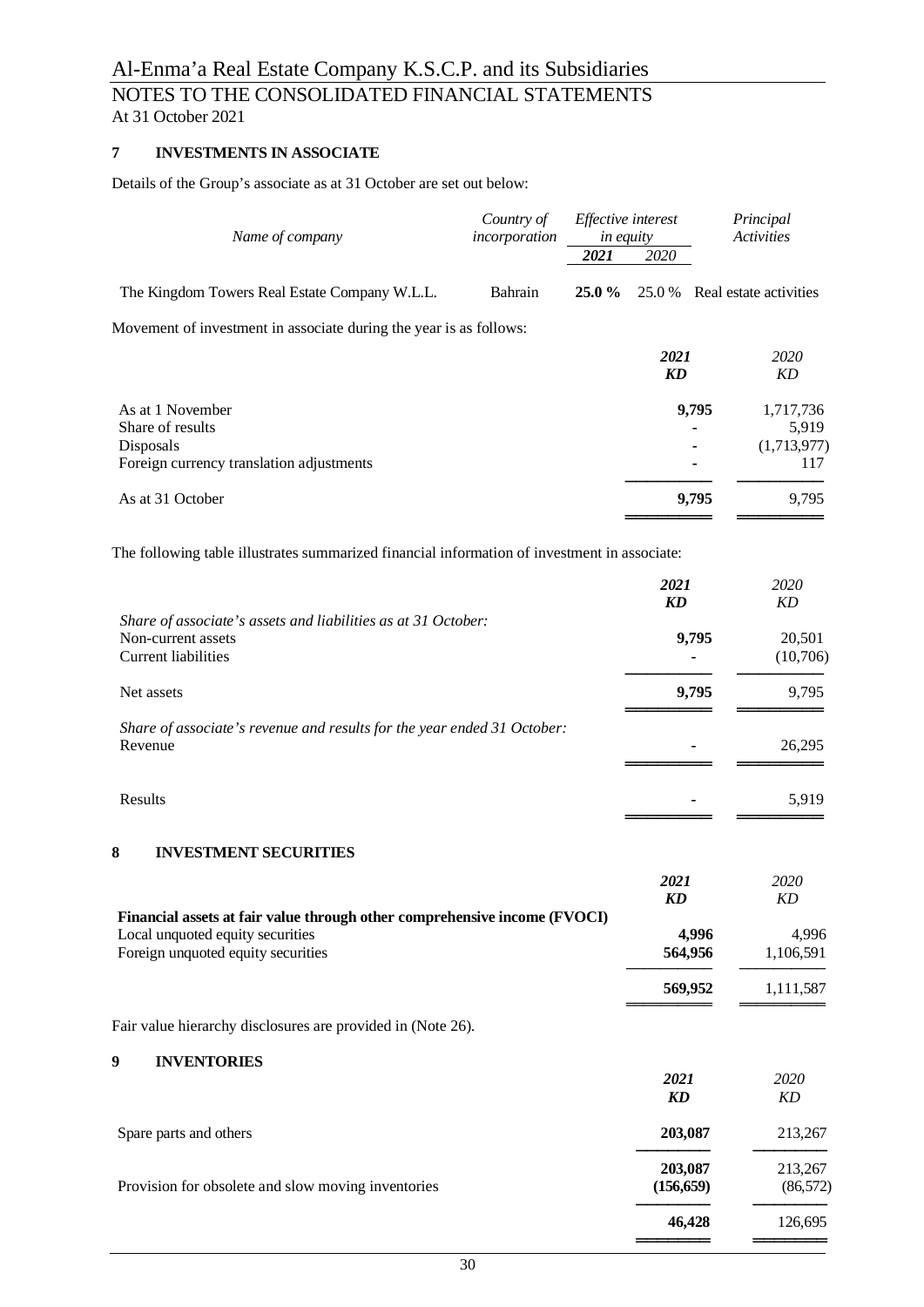# **9 INVENTORIES (continued)**

The movement in the provision for obsolete and slow moving inventories is as follows:

|                                                  | 2021       | 2020      |
|--------------------------------------------------|------------|-----------|
|                                                  | KD         | KD        |
| Balance at beginning of year                     | (86, 572)  | (86, 572) |
| Charge for the year                              | (81,658)   |           |
| Written off during the year                      | 11,571     |           |
| Balance at end of the year                       | (156, 659) | (86, 572) |
|                                                  |            |           |
| 1 A<br>CONTED LOT LOCETOLOONTED LOT LEADER TRUBO |            |           |

#### **10 CONTRACT ASSETS/CONTRACT LIABILITIES**

|                                                                                                                 | 2021<br>KD                   | 2020<br>KD                 |
|-----------------------------------------------------------------------------------------------------------------|------------------------------|----------------------------|
| Accumulated costs and estimated earnings on contracts in progress<br>Progress billings on contracts in progress | 85,561,431<br>(84, 212, 274) | 84,114,931<br>(80,611,849) |
| Less: allowance for expected credit losses                                                                      | 1,349,157<br>(206,756)       | 3,503,082<br>(295, 251)    |
|                                                                                                                 | 1,142,401                    | 3,207,831                  |

Contract assets/contract liabilities are disclosed on the consolidated statement of financial position as follows:

|                                              | 2021<br><b>KD</b>       | 2020<br>KD              |
|----------------------------------------------|-------------------------|-------------------------|
| Contract assets, net<br>Contract liabilities | 1,667,590<br>(525, 189) | 3,463,376<br>(255, 545) |
|                                              | 1,142,401               | 3,207,831               |

Retention receivables or payables relating to contracts in progress are disclosed in (Note 11) and (Note 19 respectively).

Movements in the allowance for expected credit losses of contract assets were as follows:

|                                                                          | 2021<br>KD           | 2020<br>KD           |
|--------------------------------------------------------------------------|----------------------|----------------------|
| Opening balance<br>Reversal of ECL during the year based on lifetime ECL | 295,251<br>(88, 495) | 389,610<br>(94, 359) |
|                                                                          | 206,756              | 295,251              |

The following table shows lifetime ECL that has been recognized for contract assets in accordance with the simplified approach set out in IFRS 9.

|                                                | Lifetime ECL-not<br>credit impaired | Lifetime ECL-<br>credit impaired | <b>Total</b> |
|------------------------------------------------|-------------------------------------|----------------------------------|--------------|
|                                                | KD                                  | КD                               | KD           |
| 31 October 2021                                |                                     |                                  |              |
| Expected credit loss rate                      | $11.03\%*$                          | 100%                             |              |
| Estimated total gross carrying amount          | 1,874,346                           | $\overline{\phantom{0}}$         | 1,874,346    |
| Lifetime ECL                                   | (206,756)                           | ۰                                | (206, 756)   |
| As at 31 October                               |                                     |                                  | 1,667,590    |
| * represents average expected credit loss rate |                                     |                                  |              |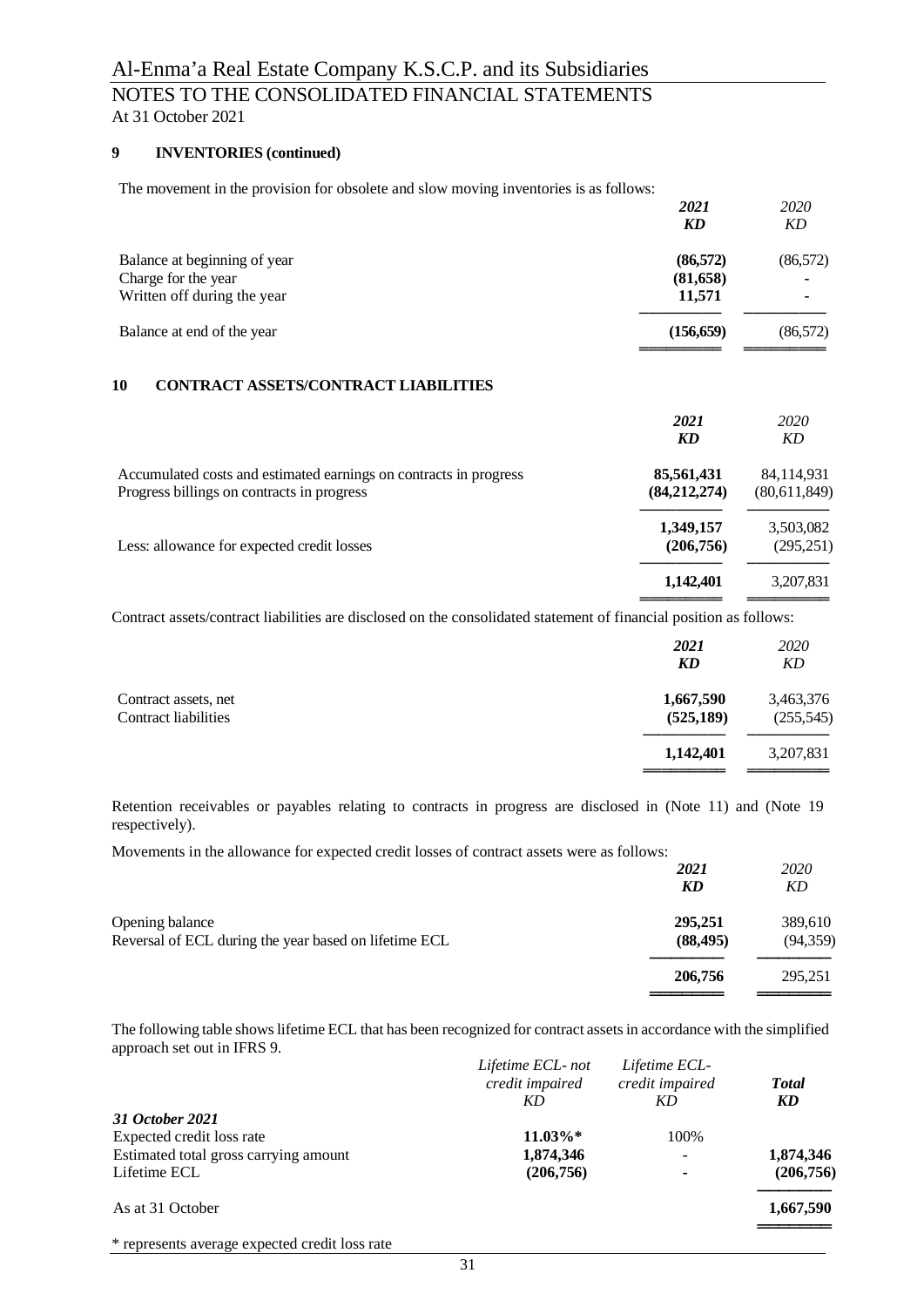# **10 CONTRACT ASSETS/CONTRACT LIABILITIES (continued)**

|                                       | Lifetime ECL-not<br>credit impaired<br>KD | Lifetime ECL-<br>credit impaired<br>KD | Total<br>KD |
|---------------------------------------|-------------------------------------------|----------------------------------------|-------------|
| 31 October 2020                       |                                           |                                        |             |
| Expected credit loss rate             | 7.86%*                                    | 100%                                   |             |
| Estimated total gross carrying amount | 3,758,627                                 |                                        | 3,758,627   |
| Lifetime ECL                          | (295, 251)                                |                                        | (295, 251)  |
| As at 31 October                      |                                           |                                        | 3,463,376   |
|                                       |                                           |                                        |             |

\* represents average expected credit loss rate

# **11 ACCOUNTS RECEIVABLE AND OTHER ASSETS**

|                                                                                                                                                             | 2021<br><b>KD</b>           | 2020<br>KD                |
|-------------------------------------------------------------------------------------------------------------------------------------------------------------|-----------------------------|---------------------------|
| Non-current<br>Retention receivables, gross (C)<br>Less: Allowance for expected credit losses of retention receivables                                      | 833,947<br>(108, 651)       | 744,070<br>(70,240)       |
| Retention receivables, net                                                                                                                                  | 725,296                     | 673,830                   |
| Current<br>Trade receivables and amounts due from contract owners, gross<br>Less: Allowance for expected credit losses of trade receivables and amounts due | 7,140,051                   | 7,891,878                 |
| from contract owners                                                                                                                                        | (3,302,747)                 | (3,128,673)               |
| Trade receivables and amounts due from contract owners, net                                                                                                 | 3,837,304                   | 4,763,205                 |
| Amounts due from related parties, gross<br>Less: Allowance for expected credit losses of amounts due from related parties                                   | 137,539<br>(24, 757)        | 473,000<br>(78,602)       |
| Amounts due from related parties, net (Note 21)                                                                                                             | 112,782                     | 394,398                   |
| Retention receivables, gross (C)<br>Less: Allowance for expected credit losses of retention receivables                                                     | 3,314,596<br>(400, 832)     | 4,071,884<br>(517,608)    |
| Retention receivables, net                                                                                                                                  | 2,913,764                   | 3,554,276                 |
| Subcontractor debit balances<br>Less: Allowance for expected credit losses of subcontractor debit balances (A)                                              | 10,747,827<br>(8, 107, 597) | 10,938,186<br>(8,111,864) |
| Subcontractor debit balances, net                                                                                                                           | 2,640,230                   | 2,826,322                 |
| Advances to subcontractors<br>Prepaid expenses and refundable deposits                                                                                      | 323,936<br>114,531          | 389,315<br>84,375         |
| Other receivables<br>Less: Allowance for expected credit losses on staff receivables                                                                        | 810,544<br>(271, 158)       | 847,028<br>(70, 702)      |
| Other receivables, net                                                                                                                                      | 539,386                     | 776,326                   |
| Total current                                                                                                                                               | 10,481,933                  | 12,788,217                |
|                                                                                                                                                             | 11,207,229                  | 13,462,047                |
|                                                                                                                                                             |                             |                           |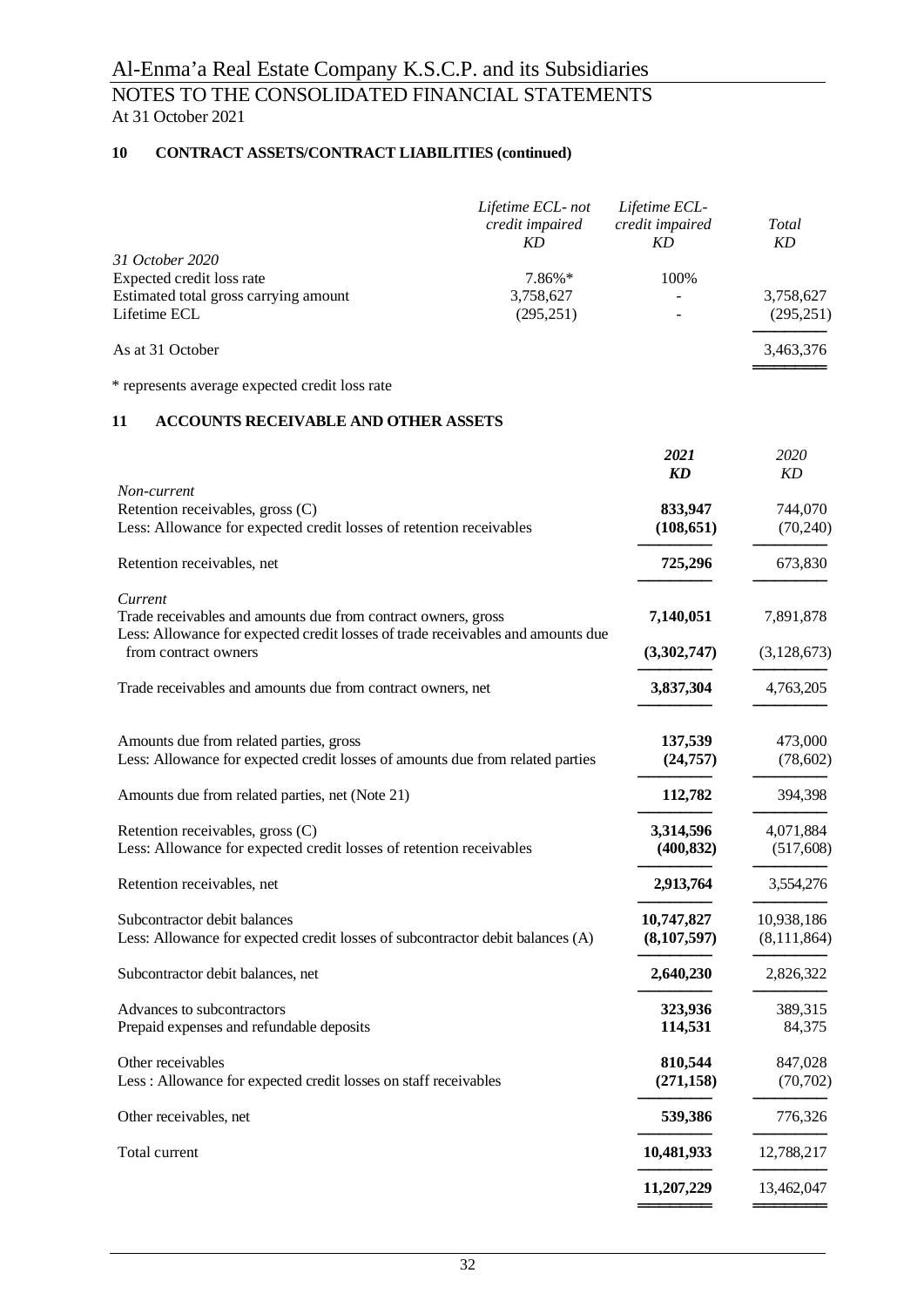# **11 ACCOUNTS RECEIVABLE AND OTHER ASSETS (continued)**

#### *(A) Allowance for expected credit losses of subcontractor debit balances:*

As at 31 October 2021, the Parent Company has a legal dispute against foreign subcontractors on the ground of the non-fulfillment of their subcontract obligations relating to one of the construction contracts undertaken by the Parent Company for which the court is yet to pronounce its verdict.

In the opinion of external legal counsel of the Parent Company, there is an uncertainty regarding the possible financial impact of this lawsuit which in turn indicates an uncertainty regarding the recoverability of amounts due from such subcontractors amounting to KD 7,078,579 at 31 October 2021 (2020: KD 7,691,998) which management has fully impaired in prior years.

*(B) Movements in the allowance for expected credit losses during the years ended 31 October were as follows:*

|                            | 2021<br>KD | 2020<br>KD |
|----------------------------|------------|------------|
| Opening balance            | 11,977,689 | 11,127,509 |
| Net charge for the year    | 241,254    | 853,889    |
| Write offs during the year | (3,201)    | (3,709)    |
|                            | 12,215,742 | 11,977,689 |
|                            |            |            |

(C) Retention receivables amounting to KD 2,703,482 (2020: KD 3,208,402) relate to projects that have been already delivered to customers for which final payments certificate amounting to KD 1,872,875 (2020: KD 3,167,825) are yet to be billed pending the final agreement with the Parent Company's subcontractors*.*

*(D) As at 31 October, the ageing analysis of unimpaired trade receivables and amounts due from contract owners is as follows:*

|      |           |                  | Past due but not impaired |             |
|------|-----------|------------------|---------------------------|-------------|
|      |           | Neither past due | 3 to 6                    | More than 6 |
|      | Total     | nor impaired     | <b>Months</b>             | months      |
|      | KD        | KD               | KD                        | KD          |
| 2021 | 3,837,304 | 1,179,372        | 141,640                   | 2,516,292   |
| 2020 | 4,763,205 | 1,500,214        | 86,297                    | 3,176,694   |

Unimpaired trade receivables and amounts due from contract owners are expected, on the basis of past experience, to be fully recoverable. It is not the practice of the Group to obtain collaterals over trade receivables and amounts due from contract owners.

### **12 INVESTMENT DEPOSITS**

Investment deposits in local currency amounting to KD 5,803,616 (2020: KD 6,903,616) are placed with a local Islamic bank, have an original maturity of three months or less, and are automatically renewable for a similar period.

Investment deposits placed with the Ultimate Parent Company (Note 21) amount to KD 5,803,616 as at 31 October 2021 (2020: KD 6,903,616). The average rate of profit on these deposits during the year ended 31 October 2021 was 1.042% (2020: 1.629%) per annum.

The Parent Company manages, on behalf of the Ultimate Parent Company, a portfolio of real estate assets. These real estate assets and the investment deposits relating to these fiduciary accounts are not included in the consolidated statement of financial position, but disclosed as part of the fiduciary assets (Note 22).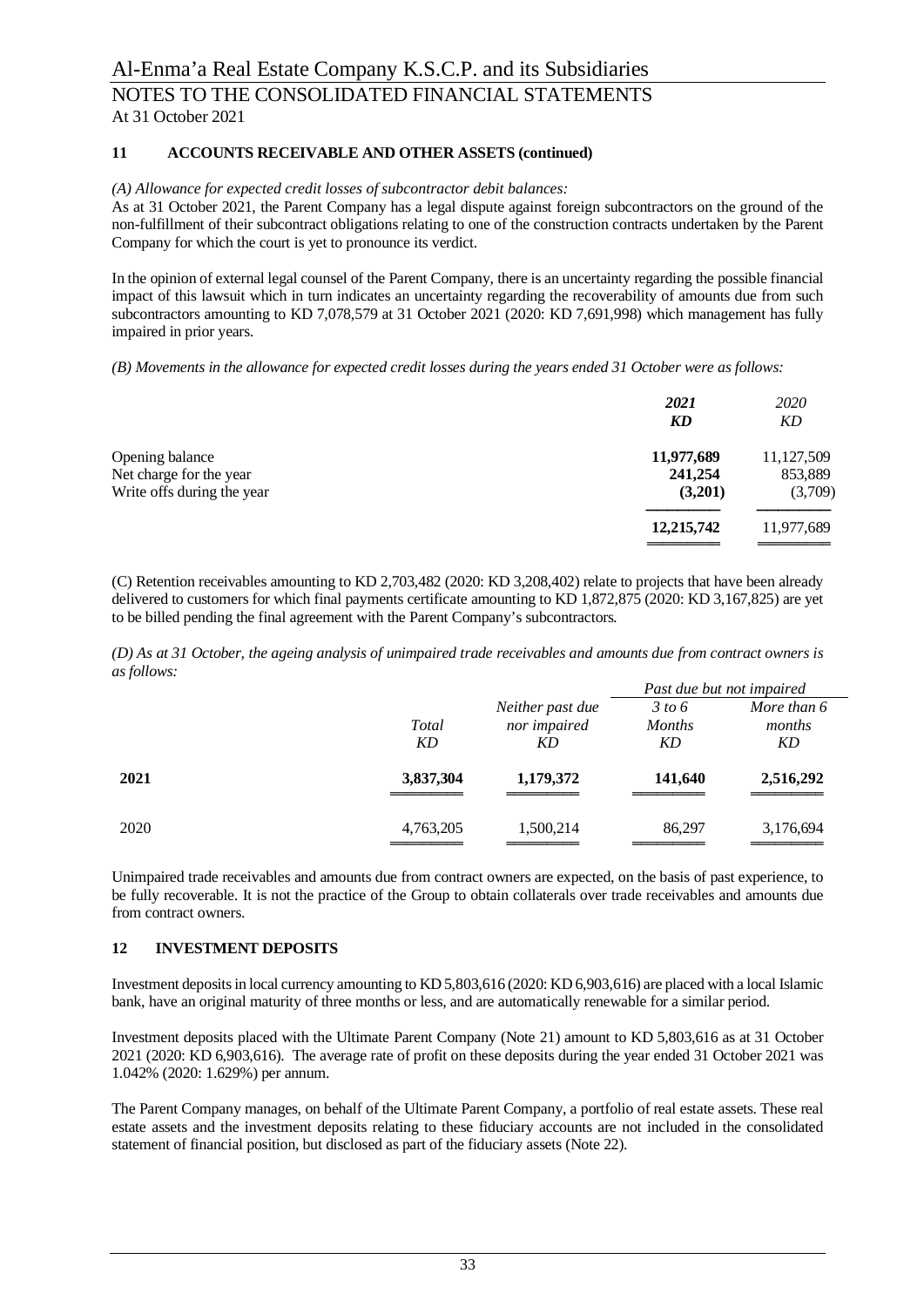### **13 CASH AND CASH EQUIVALENTS**

Cash and cash equivalents included in the consolidated statement of cash flows are reconciled to the related items in the consolidated statement of financial position as follows:

|                                                                                  | 2021      | 2020       |
|----------------------------------------------------------------------------------|-----------|------------|
|                                                                                  | KD        | KD         |
| Investment deposits                                                              | 5,803,616 | 6,903,616  |
| Bank balances and cash                                                           | 944,093   | 2,046,511  |
|                                                                                  | 6,747,709 | 8,950,127  |
| Less:<br>Bank overdrafts (included under accounts payable and other liabilities) | (12, 953) |            |
|                                                                                  |           | (606, 277) |
| Cash and cash equivalents at the end of the year                                 | 6,734,756 | 8,343,850  |
|                                                                                  |           |            |

As at 31 October 2021, bank balances and cash include an amount of KD 719,002 (2020: KD 989,262) which represents amounts held with the Ultimate Parent Company (Note 21).

As at 31 October 2021, bank overdrafts include an amount of KD 24 (2020: KD 24) which represents amounts withdrawn from the Ultimate Parent Company (Note 21).

The Parent Company manages, on behalf of the Ultimate Parent Company, a portfolio of real estate assets. These real estate assets and the bank balances relating to these fiduciary accounts are not included in the consolidated statements financial position, hence disclosed as part of the fiduciary assets (Note 22).

# **14 SHARE CAPITAL**

|                                                          | Authorised, issued and fully paid |            |
|----------------------------------------------------------|-----------------------------------|------------|
|                                                          | 2021                              | 2020       |
|                                                          | KD                                | KD.        |
| 450,534,680 shares of 100 fils each (fully paid in cash) | 45,053,468                        | 45,053,468 |

#### **15 STATUTORY RESERVE**

In accordance with the Companies' Law, and the Parent Company's Memorandum of Incorporation, a minimum of 10% of the profit for the year before contributions to KFAS, NLST, Zakat and Board of Directors' remuneration shall be transferred to statutory reserve. The annual general assembly of the Parent Company may resolve to discontinue such transfer when the reserve exceeds 50% of the issued share capital. The reserve may only be used to offset losses or enable the payment of a dividend up to 5% of paid-up share capital in years when profit is not sufficient for the payment of such dividend due to absence of distributable reserves. Any amounts deducted from the reserve shall be refunded when the profits in the following years suffice, unless such reserve exceeds 50% of the issued share capital

No amount was transferred to the statutory reserve for the year ended 31 October 2021 due to the fact that the Group has accumulated losses at the reporting date.

#### **16 VOLUNTARY RESERVE**

In accordance with the Companies' Law, and the Parent Company's Memorandum of Incorporation and Articles of Association, a maximum of 10% of the profit for the year before contributions to KFAS, NLST, Zakat and Board of Directors' remuneration is required to be transferred to the voluntary reserve. Such annual transfers may be discontinued by a resolution of the shareholders' general assembly upon a recommendation by the Board of Directors. There are no restrictions on the distribution of this reserve.

No amount was transferred to the voluntary reserve for the year ended 31 October 2021 due to the fact that the Group has accumulated losses at the reporting date.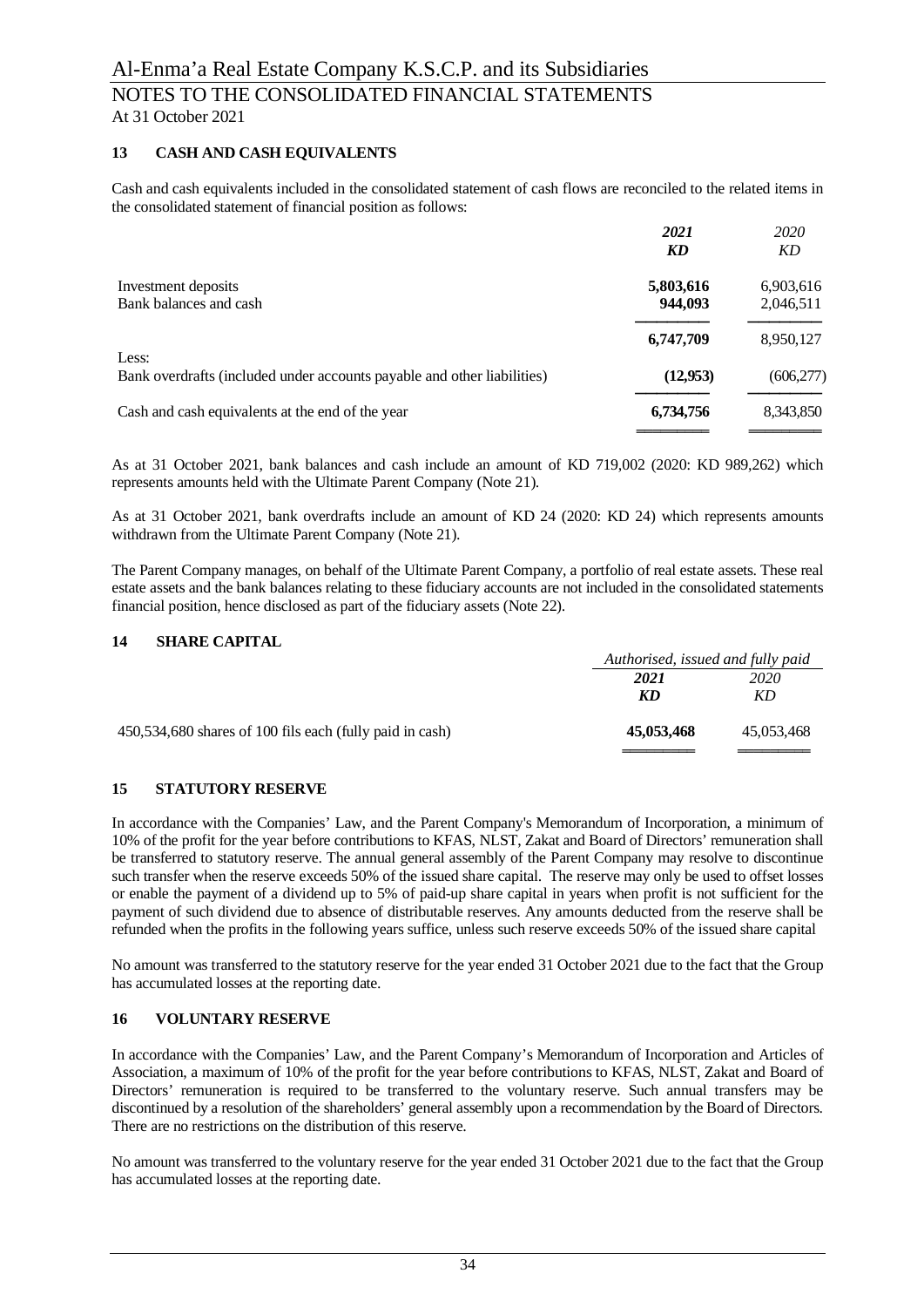### **16 VOLUNTARY RESERVE (continued)**

During the year ended 31 October 2021, an additional Zakat of KD 170,145 (2020: KD Nil) has been charged to the accumulated losses to be paid under the direction of the Ultimate Parent Company's Fatwa and Sharea'a Supervisory Board in accordance with the Parent Company's internal guidelines.

# **17 EMPLOYEES' END OF SERVICE BENEFITS**

The movement of the provision for employees' end of service benefits recognized in the consolidated statement of financial position as at 31 October is as follows:

|                                | 2021      | 2020       |
|--------------------------------|-----------|------------|
|                                | KD        | KD         |
| As at 1 November               | 1,798,160 | 1,698,573  |
| Charge for the year            | 260,485   | 351,132    |
| Payments made during the year  | (337,720) | (153, 421) |
| Reversed during the year       |           | (98, 124)  |
| As at 31 October               | 1,720,925 | 1,798,160  |
| 18<br><b>MURABAHA PAYABLES</b> |           |            |
|                                | 2021      | 2020       |
|                                | <b>KD</b> | KD         |
| Gross amount                   | 8,817,215 | 11,044,768 |
| Less: deferred profit          | (30, 159) | (64, 130)  |
|                                | 8,787,056 | 10,980,638 |
|                                |           |            |

Murabaha payables represent amounts payable on a deferred settlement basis for assets purchased under Islamic financing arrangements. Murabaha payables carry profit at a rate ranging from 3.25 % To 3.5% (2020: 3.25% to 5.25%) per annum.

As at 31 October 2021, murabaha payables amounting to KD Nil (2020: KD 982,451) are granted by the Ultimate Parent Company (Note 21).

As at 31 October 2021, murabaha payables are secured against pledge certain investment deposits with a carrying amounting KD 5,803,616 (2020: KD 6,903,616) (Note 12) to the Ultimate Parent Company and certain investment properties with a carrying value amounting to KD 17,080,000 and KD 11,378,000 (2020: KD 16,820,000 and KD 12,232,000) to the Ultimate Parent Company and local financial institutions, respectively (Note 6).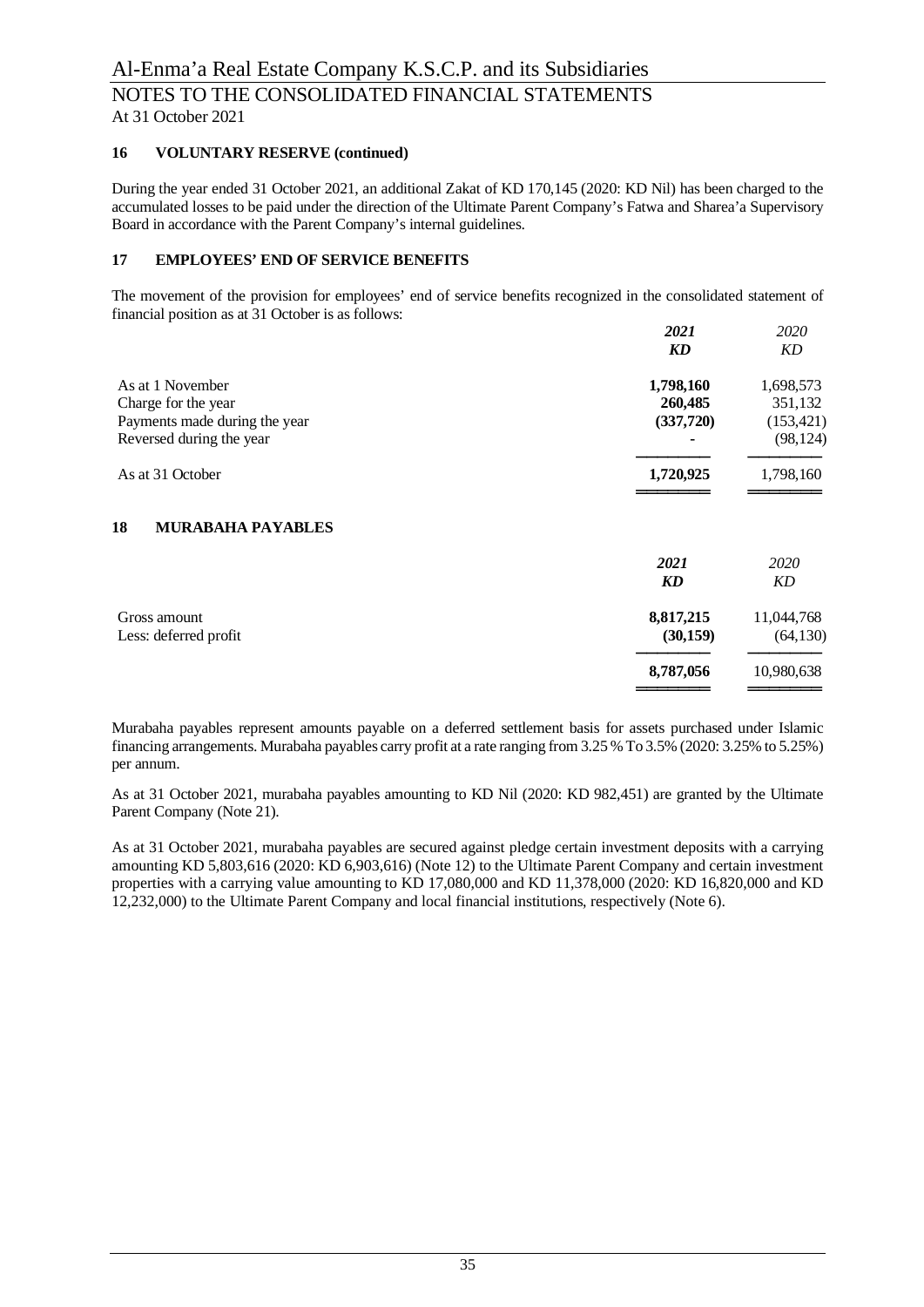# **19 ACCOUNTS PAYABLE AND OTHER LIABILITIES**

|                                                                    | 2021      | 2020         |
|--------------------------------------------------------------------|-----------|--------------|
|                                                                    | KD        | KD           |
| Non-current                                                        |           |              |
| Retentions payable                                                 | 2,764,424 | 3,359,791    |
| Other liabilities                                                  | 553,133   | 1,352,981    |
|                                                                    | 3,317,557 | 4,712,772    |
| Current                                                            |           |              |
| Trade payables                                                     | 1,729,776 | 2,140,433    |
| Advance payment received from contract owners                      | 197,407   | 288,729      |
| Deferred income                                                    | 32,439    | 44,760       |
| Retentions payable                                                 | 326,500   | 486,957      |
| Dividend payable                                                   | 59,431    | 59,960       |
| Bank overdrafts (Note 13)                                          | 12,953    | 606,277      |
| Other liabilities                                                  | 3,166,512 | 3,249,288    |
| Provision for expected losses from contracts and delayed penalties | 912,711   | 604,559      |
| Provision for legal claims                                         | 3,744     | 3,744        |
|                                                                    | 6,441,473 | 7,484,707    |
|                                                                    | 9,759,030 | 12, 197, 479 |
|                                                                    |           |              |

### **20 SEGMENT INFORMATION**

For management purposes, the Group is organized into business units, based on their products and services, in order to manage its various lines of business. For segment reporting, the Group has five reportable operating segments as follows:

*Construction Projects:* undertaking contracts to construct buildings.

*Services Rendered*: undertaking maintenance of mechanical and electrical spare parts and building materials, providing security services, and managing real estate for others.

*Real estate*: managing its own properties and renting properties for others.

*Investments*: participating and investing in shares of local and foreign companies and real estate properties.

No operating segments have been aggregated to form the above reportable operating segments.

Management of the Parent Company monitors the operating results of its business units separately for making decisions about resource allocation and performance assessment. Segment performance is evaluated based on profit or loss and is measured consistently with profit or loss in the consolidated financial statements.

Reported segment profit or loss is based on internal management reporting information that is regularly reviewed by the chief operating decision maker in order to allocate resources to the segment and to assess its performance, and is reconciled to Group profit or loss.

There are no significant inter-segment transactions. Segment assets and liabilities comprise those operating assets and liabilities that are directly attributable to the segment.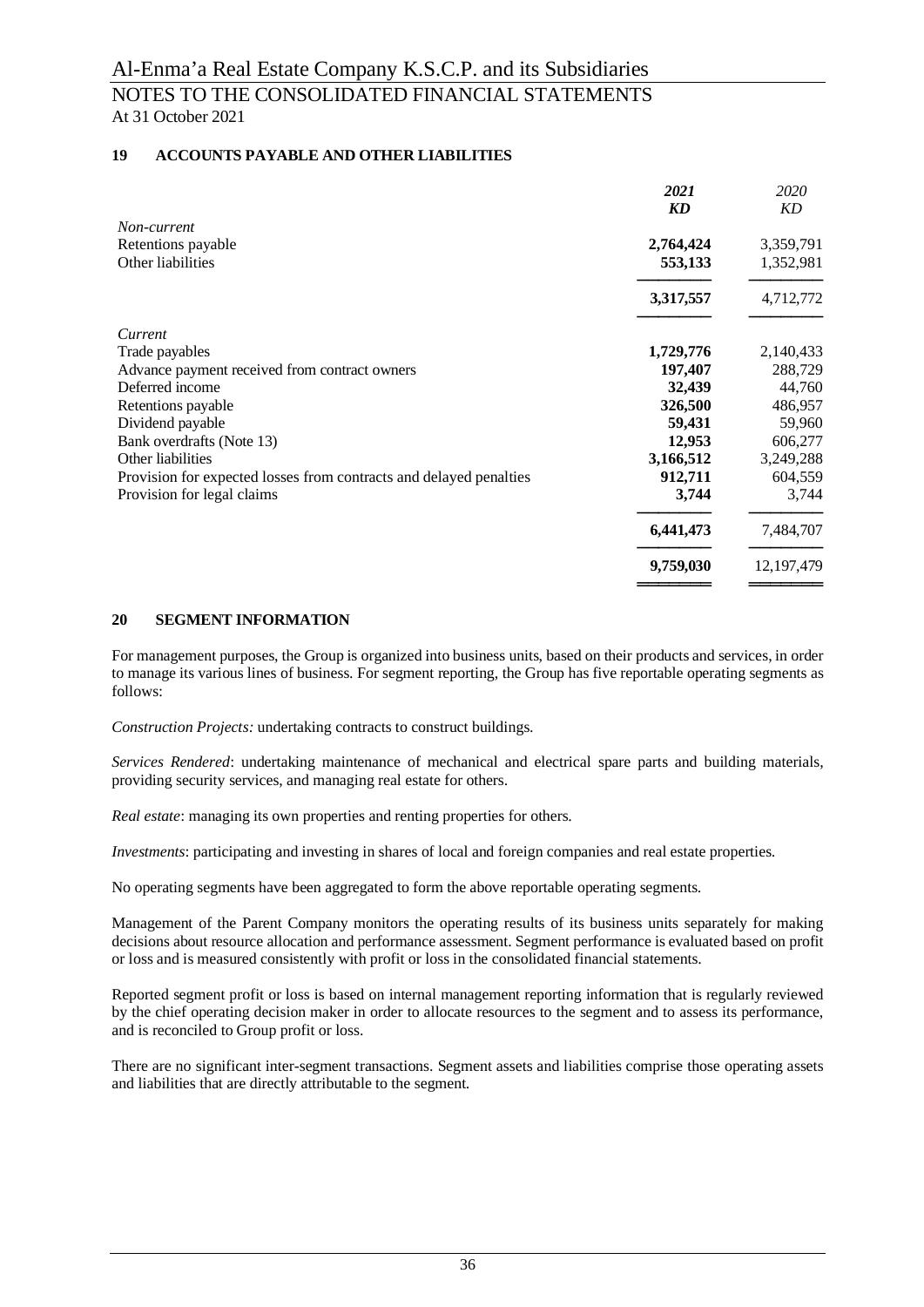# Al-Enma'a Real Estate Company K.S.C.P. and its Subsidiaries NOTES TO THE CONSOLIDATED FINANCIAL STATEMENTS At 31 October 2021

# **20 SEGMENT INFORMATION (continued)**

### *a) Products and services information (continued)*

Segment reporting information is illustrated as follows:

|                                                       | Construction<br>projects<br>KD | <b>Services</b><br>rendered<br>KD | <b>Real Estate</b><br>KD | Investments<br>KD | Unallocated<br>KD    | Total<br>KD             |
|-------------------------------------------------------|--------------------------------|-----------------------------------|--------------------------|-------------------|----------------------|-------------------------|
| 31 October 2021                                       |                                |                                   |                          |                   |                      |                         |
| Segment revenues                                      | 1,174,204                      | 7,232,947                         | 2,033,413                | (554, 220)        | 86,827               | 9,973,171               |
| Operating and administrative expenses<br>Depreciation | 3,555,078<br>552               | 4,324,297<br>1,702,552            | 380,895                  | 131               | 1,765,235<br>107,018 | 10,025,505<br>1,810,253 |
| Segment costs                                         | 3,555,630                      | 6,026,849                         | 380,895                  | 131               | 1,872,253            | 11,835,758              |
| (Loss) profit for the year                            | (2,381,426)                    | 1,206,098                         | 1,652,518                | (554, 351)        | (1,785,426)          | (1,862,587)             |
| As at 31 October 2021                                 |                                |                                   |                          |                   |                      |                         |
| Assets                                                | 8,678,025                      | 8,374,088                         | 34,851,777               | 12,857,206        | 409,409              | 65,170,505              |
| Liabilities                                           | 6,884,110                      | 3,860,271                         | 857,622                  | 8,185,705         | 4,295,969            | 24,083,677              |
| Capital expenditures and commitments                  |                                |                                   |                          |                   | 17,046               | 17,046                  |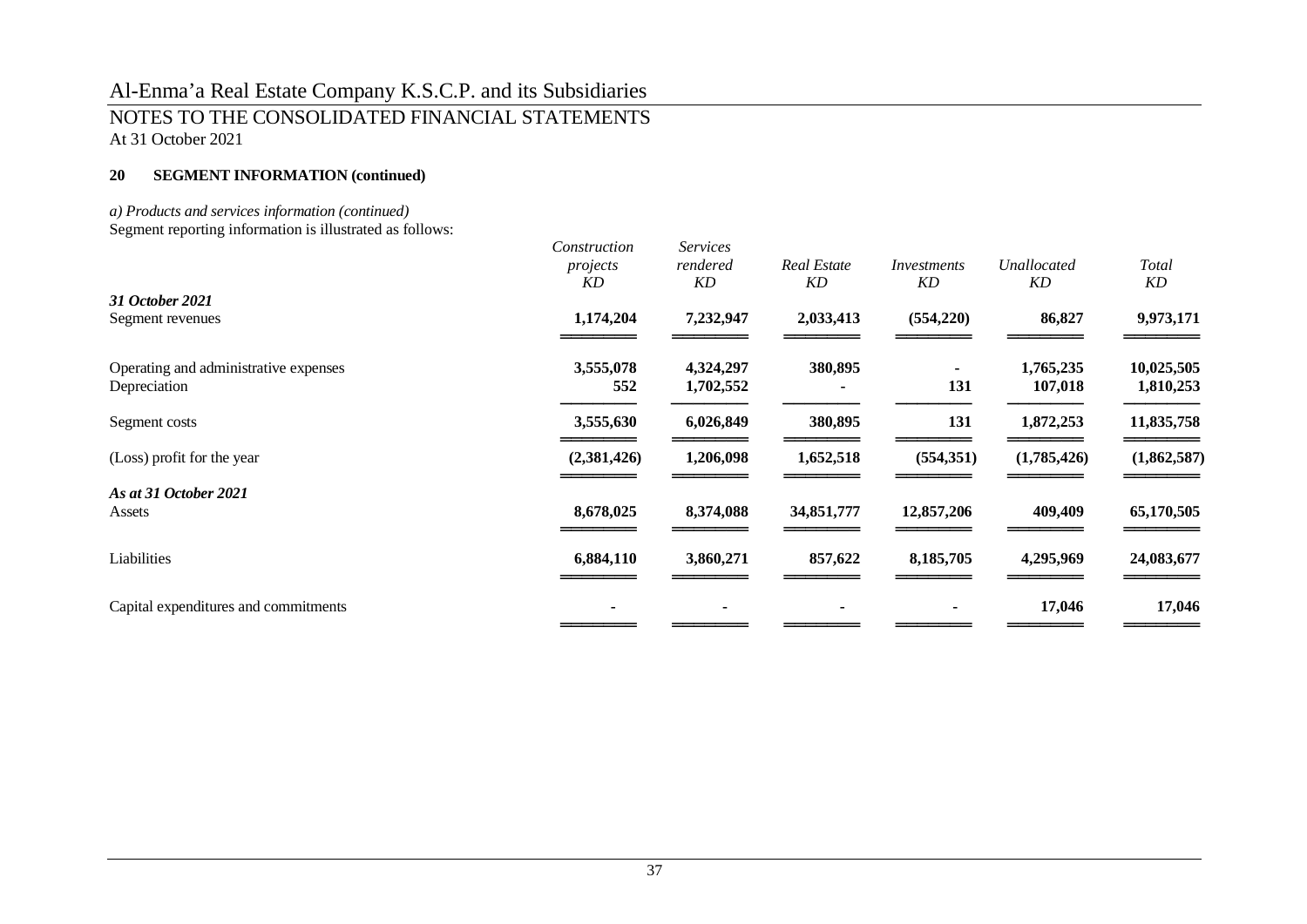# Al-Enma'a Real Estate Company K.S.C.P. and its Subsidiaries NOTES TO THE CONSOLIDATED FINANCIAL STATEMENTS At 31 October 2021

# **20 SEGMENT INFORMATION (continued)**

# *a) Products and services information (continued)*

|                                                       | Construction<br>projects<br>KD | <b>Services</b><br>rendered<br>KD | <b>Real Estate</b><br>KD | Investments<br><b>KD</b> | Unallocated<br>KD    | Total<br>KD            |
|-------------------------------------------------------|--------------------------------|-----------------------------------|--------------------------|--------------------------|----------------------|------------------------|
| 31 October 2020                                       |                                |                                   |                          |                          |                      |                        |
| Segment revenues                                      | 263,017                        | 7,336,802                         | 2,258,802                | (1, 187, 373)            | 1,197,810            | 9,869,058              |
| Operating and administrative expenses<br>Depreciation | 876,365<br>3,714               | 4,396,762<br>1,699,730            | 250,924                  | 229,641<br>2,012         | 2,756,823<br>112,725 | 8,510,515<br>1,818,181 |
| Segment costs                                         | 880,079                        | 6,096,492                         | 250,924                  | 231,653                  | 2,869,548            | 10,328,696             |
| (Loss) profit for the year                            | (617,062)                      | 1,240,310                         | 2,007,878                | (1,419,026)              | (1,671,738)          | (459, 638)             |
| As at 31 October 2020                                 |                                |                                   |                          |                          |                      |                        |
| Assets                                                | 12,909,719                     | 9,367,986                         | 35,576,256               | 15,556,555               | 1,029,926            | 74,440,442             |
| Liabilities                                           | 9,987,879                      | 6,920,510                         | 1,664,301                | 9,417,149                | 2,789,408            | 30,779,247             |
| Capital expenditures and commitments                  |                                |                                   |                          |                          | 2,558                | 2,558                  |
|                                                       |                                |                                   |                          |                          |                      |                        |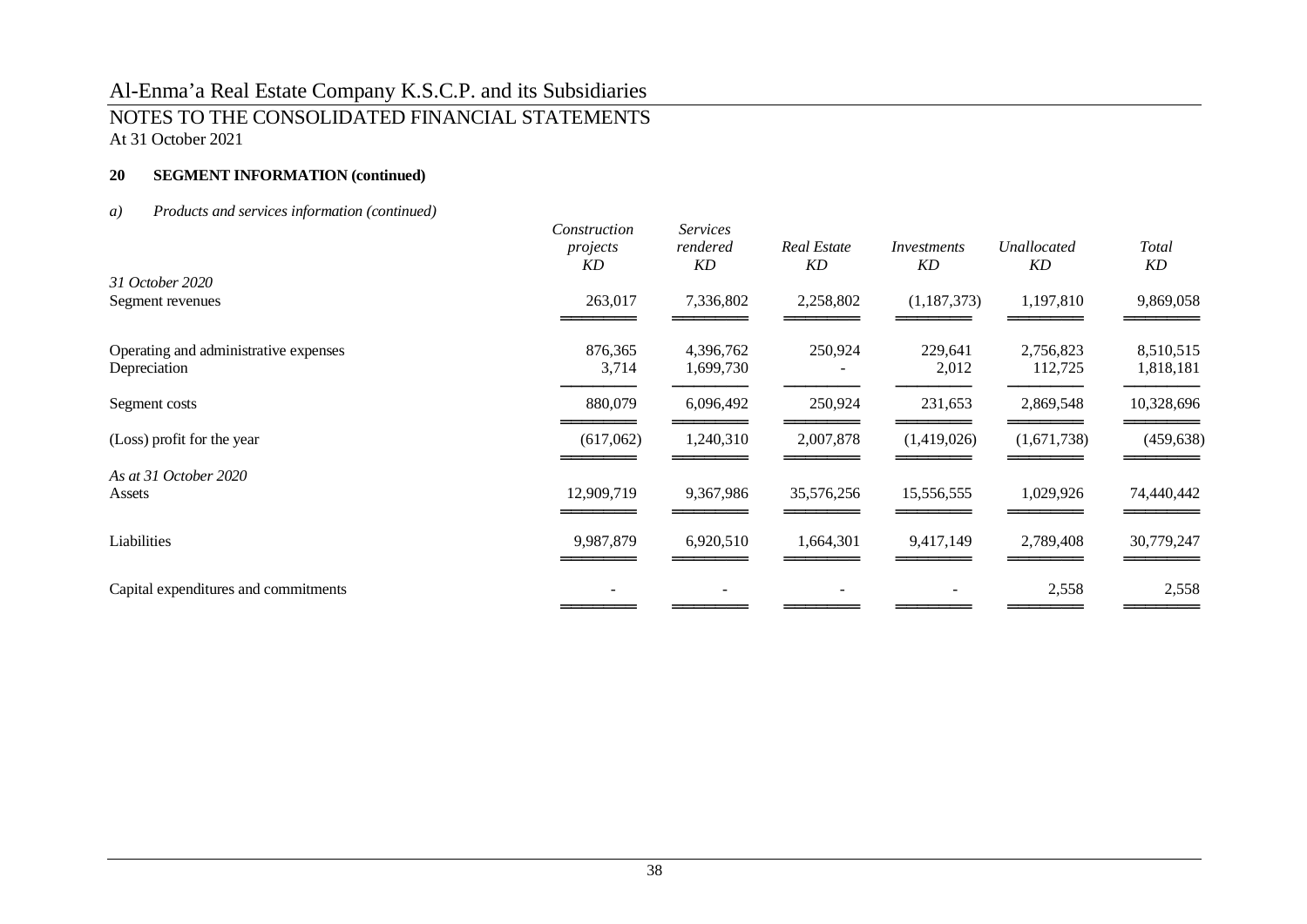# Al-Enma'a Real Estate Company K.S.C.P. and its Subsidiaries NOTES TO THE CONSOLIDATED FINANCIAL STATEMENTS At 31 October 2021

### **20 SEGMENT INFORMATION (continued)**

### *b) Geographical segment*

The Group operates in primarily in the domestic market in Kuwait and the regional market in the Gulf Countries. The following table shows the distribution of the Group's segment assets and revenues by geographical markets.

|            |            |              |           |                          |                          |                 | Total      |
|------------|------------|--------------|-----------|--------------------------|--------------------------|-----------------|------------|
| 2021       | 2020       | 2021         | 2020      | 2021                     | 2020                     | 2021            | 2020       |
|            |            |              | KD        |                          | KD                       |                 | KD         |
| 58,610,485 | 67,188,007 | 6,560,020    | 6,908,463 | $\overline{\phantom{a}}$ | 343,972                  | 65,170,505      | 74,440,442 |
| 10,588,948 | 11,273,738 | $\sim$       | 5,919     |                          | $\overline{\phantom{0}}$ | 10,588,948      | 11,279,657 |
|            | KD         | Kuwait<br>KD | KD        | Gulf council countries   | KD                       | Other countries | KD         |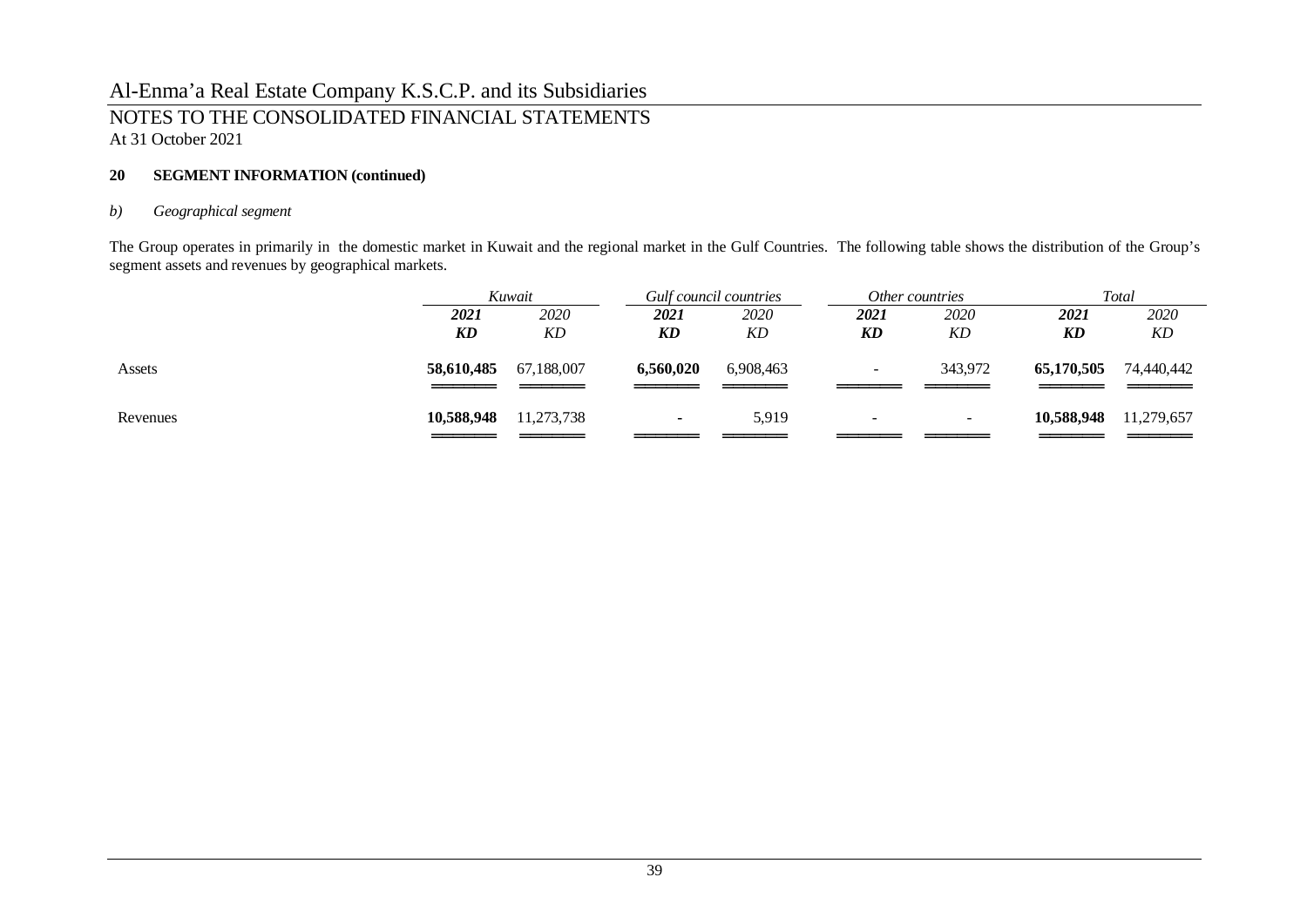### **21 RELATED PARTY TRANSACTIONS**

These represent transactions with major shareholders, associates, directors and executive officers of the Group, close members of their families and companies of which they are principal owners or over which they are able to exercise control or significant influence entered into by the Group in the ordinary course of business. Pricing policies and terms of these transactions are approved by the Parent Company's Board of Directors.

Transactions and balances with related parties included in the consolidated financial statements are as follows:

|                                     | <b>Other</b><br>related<br>parties<br>KD | <b>Ultimate</b><br><b>Parent</b><br>Company<br>KD | <b>Total</b><br>2021<br>KD | Total<br>2020<br>KD |
|-------------------------------------|------------------------------------------|---------------------------------------------------|----------------------------|---------------------|
| Consolidated statement of income    |                                          |                                                   |                            |                     |
| Revenue from services rendered      |                                          | 3,261,850                                         | 3,261,850                  | 3,337,125           |
| Finance costs on murabaha payables  |                                          | 16,880                                            | 16,880                     | 107,594             |
| Profit on investment deposits       | ۰                                        | 60,495                                            | 60.495                     | 110,885             |
| General and administrative expenses | 19.935                                   | ۰                                                 | 19.935                     | 11,501              |
| Cost of services rendered           | 28,325                                   | ۰                                                 | 28,325                     | 24,365              |
| Cost of construction contracts      | 3,039                                    | ۰                                                 | 3,039                      | 38,882              |

Revenue from services rendered includes KD 186,001 (2020: KD 153,238) which has been earned from trust and fiduciary activities rendered to the Ultimate Parent Company (Note 22).

|                                                               | <b>Ultimate</b><br><b>Parent</b><br>Company<br>KD | <b>Total</b><br>2021<br>KD | Total<br>2020<br>KD |
|---------------------------------------------------------------|---------------------------------------------------|----------------------------|---------------------|
| Consolidated statement of financial position                  |                                                   |                            |                     |
| Amounts due from related parties, net (Note 11)               | 112,782                                           | 112,782                    | 394.398             |
| Investment deposits (Note 12)                                 | 5,803,616                                         | 5,803,616                  | 6,903,616           |
| Bank balances and cash (Note 13)                              | 719,002                                           | 719.002                    | 989.262             |
| Accrued revenue (included under accounts receivable and other |                                                   |                            |                     |
| assets)                                                       | 87,923                                            | 87,923                     | $\blacksquare$      |
| Murabaha payables (Note 18)                                   |                                                   |                            | 982.451             |
| Bank overdrafts (Note 13)                                     | 24                                                | 24                         | 24                  |

Amounts due from related parties are interest free and are receivable on demand.

As of 31 October 2021, investment deposits and bank balances amounting to KD 2,500,000 and KD 3,627,890 (2020: KD 2,500,000 and KD 4,016,354), respectively, relate to fiduciary assets held with the Ultimate Parent Company (Note 22).

|                                                                                                              | 2021<br>KD        | 2020<br>KD        |
|--------------------------------------------------------------------------------------------------------------|-------------------|-------------------|
| Key management compensation<br>Salaries and other short-term benefits*<br>Employees' end of service benefits | 228,057<br>18,042 | 282,099<br>26,749 |
|                                                                                                              | 246,099           | 308,848           |

\*Salaries and other short term benefits include remuneration for a board member amounting to KD Nil (2020: 7,000) proposed by the Board of directors and subject to the approval of the shareholder's annual general assembly meeting

### **22 FIDUCIARY ASSETS**

The Group manages rented real estate portfolios on behalf of the Ultimate Parent Company and other third parties. The Group collects rental income and deposits it in fiduciary bank accounts.

The aggregate value of investment deposits and bank balances held in a trust or fiduciary capacity by the Group at 31 October 2021 amounted to KD 2,500,000 and KD 4,477,734 respectively (2020: KD 2,500,000 and KD 4,685,432, respectively), out of which are investment deposits and bank balances related to the Ultimate Parent Company amounting to KD 2,500,000 and KD 3,627,890 respectively (2020: KD 2,500,000 and KD 4,016,354 respectively).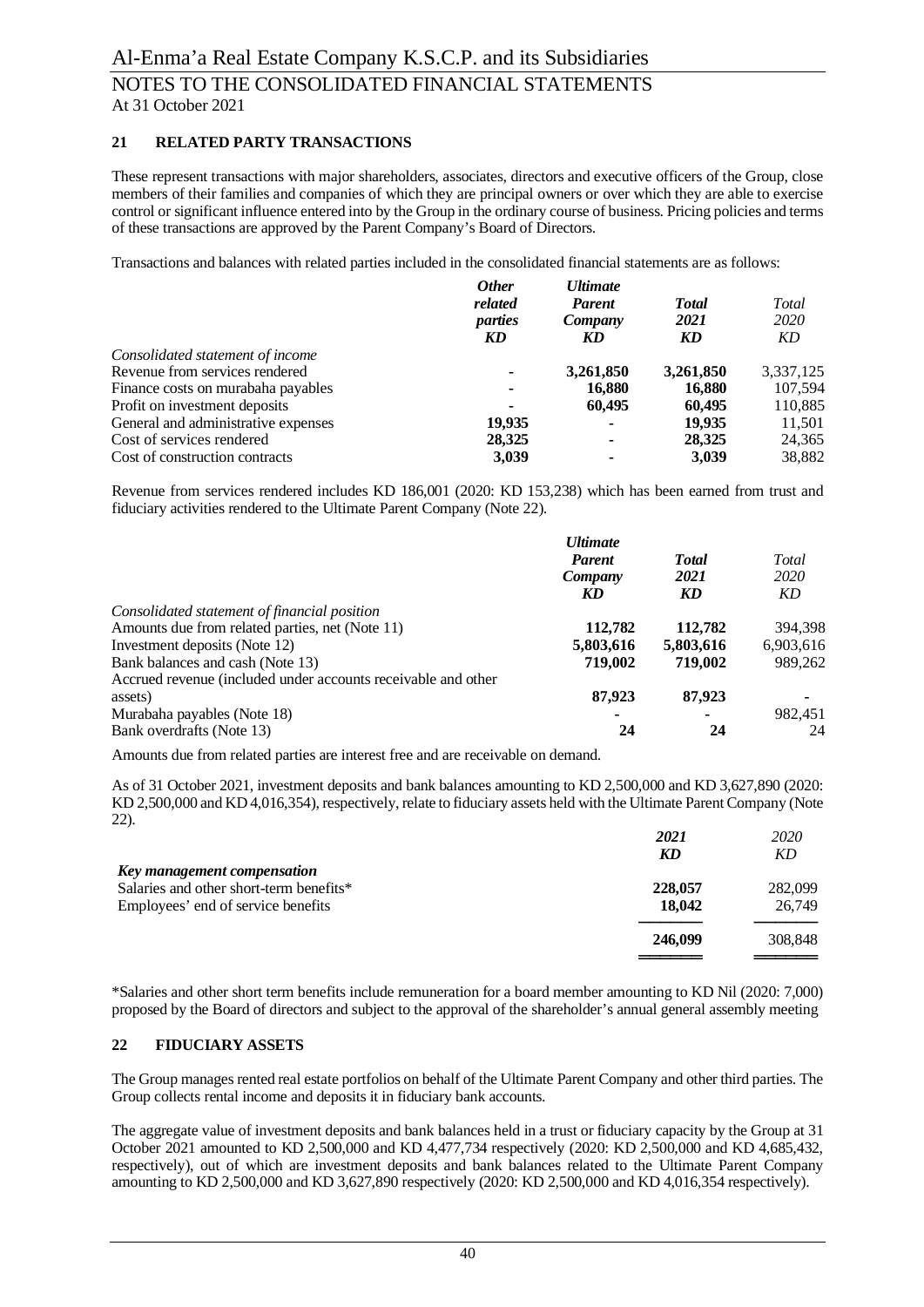### **22 FIDUCIARY ASSETS (continued)**

Revenue from services rendered includes KD 428,957 (2020: KD 413,016) arising from trust and fiduciary activities, out of which KD 186,001 (2020: KD 153,238) has been earned from services rendered to the Ultimate Parent Company (Note 21).

### **23 CONTINGENT LIABILITIES**

- (a) As at 31 October 2021, the Group has contingent liabilities representing letters of guarantee and letters of credit issued in the ordinary course of business amounting to KD 17,490,594 (2020: KD 17,500,344) from which it is anticipated that no material liability will arise.
- (b) Letter of guarantees amounting to KD 11,729,335 (2020: KD 11,729,335) related to delayed projects amounting to KD 81,339,814 (2020: KD 97,110,242) for which the Parent Company did not have approved extension on the project completion date.
- (c) The Parent Company has legal cases filed by subcontractors and the management of the Parent Company does not expect probable obligation from those legal cases.

#### **24 FINANCIAL RISK MANAGEMENT OBJECTIVES AND POLICIES**

Risk is inherent in the Group's activities but it is managed through a process of ongoing identification, measurement and monitoring, subject to risk limits and other controls. This process of risk management is critical to the Group's continuing profitability and each individual within the Group is accountable for the risk exposures relating to his or her responsibilities.

The main risks arising from the Group's financial instruments are credit risk, liquidity risk and market risk, the latter being subdivided into profit rate risk, foreign currency risk and equity price risk. No changes were made in the risk management objectives and policies during the years ended 31 October 2021 and 31 October 2020. The management of the Parent Company reviews and agrees policies for managing each of these risks which are summarized below.

#### *24.1 Credit risk*

Credit risk is the risk that a counter party will not meet its obligations under a financial instrument leading to financial loss.

The Group has policies and procedures in place to limit the amount of credit exposure to any counter party and to monitor the collection of receivables on an ongoing basis. The Group limits its credit risk with regard to bank balances by only dealing with reputable banks. In addition, receivable balances are monitored on an ongoing basis, the Group's exposure to bad debts is disclosed in (Note 11).

#### *Maximum exposure to credit risk*

The Group's exposure to credit risk from bank balances and accounts receivable arises from default of the counterparty. Where financial instruments are recorded at fair value, it represents the current maximum credit risk exposure but not the maximum risk exposure that could arise in the future as a result of changes in values. The maximum exposure is the carrying amount as described in the consolidated statement of financial position.

The Group's largest five customers account for 47% of the total outstanding receivables as at 31 October 2021 (2020: 58%).

#### *24.2 Liquidity risk*

Liquidity risk is the risk that the Group will encounter difficulty in raising funds to meet commitments associated with financial instruments. The risk is managed by the Group by ensuring bank facilities are available and by monitoring on a regular basis that sufficient funds are available to meet future commitments.

The Group limits its liquidity risk by ensuring adequate credit facilities are available. The Group terms of service require amounts to be paid within 60 days of the date of rendering of service. Trade payables are normally settled within 60 days of the date of purchase.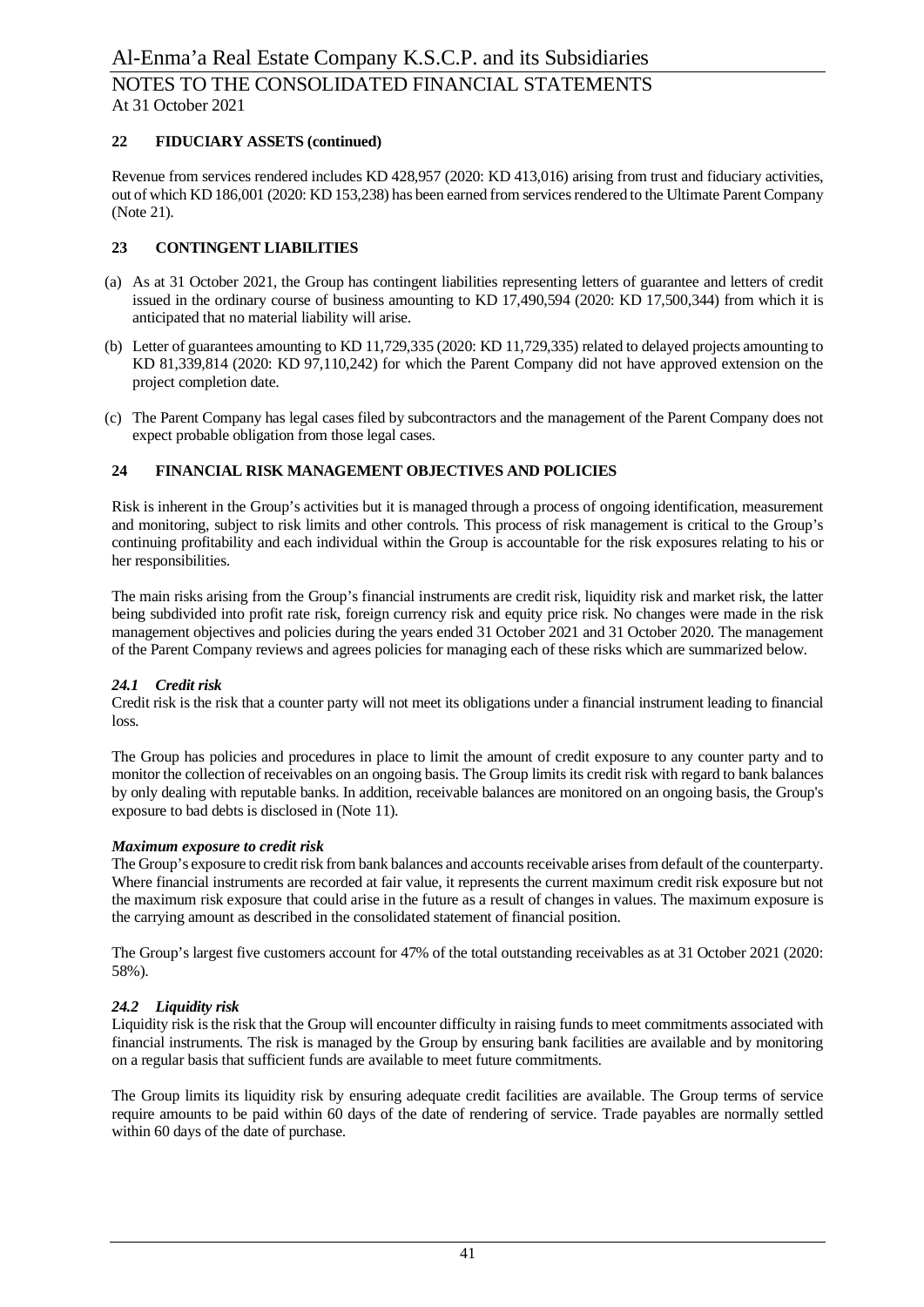### **24 FINANCIAL RISK MANAGEMENT OBJECTIVES AND POLICIES (continued)**

#### **24.2 Liquidity risk (continued)**

The following table summarizes the maturities of the Group's undiscounted financial liabilities as at 31 October, based on contractual payment dates and current market profit rates:

|                                                                                  | Less than<br>3 months<br><b>KD</b> | 3 to 6<br>months<br><b>KD</b> | 6 to 12<br>months<br><b>KD</b>    | Over<br>one year<br><b>KD</b>       | Total<br>KD                         |
|----------------------------------------------------------------------------------|------------------------------------|-------------------------------|-----------------------------------|-------------------------------------|-------------------------------------|
| 2021                                                                             |                                    |                               |                                   |                                     |                                     |
| Murabaha payables<br>Accounts payable and other liabilities<br>Lease liabilities | 5,263,198<br>12,953<br>42,962      | 284,816<br>59,431<br>43,943   | 349,076<br>6,369,089<br>2,128,408 | 2,920,125<br>3,317,557<br>1,708,665 | 8,817,215<br>9,759,030<br>3,923,978 |
| <b>Total financial liabilities</b>                                               | 5,319,113                          | 388,190                       | 8,846,573                         | 7,946,347                           | 22,500,223                          |
| Contingent liabilities                                                           | 1,611,180                          | 4,379,280                     | 10,159,234                        | 1,340,900                           | 17,490,594                          |
|                                                                                  | Less than<br>3 months<br>KD        | 3 to 6<br>months<br>KD        | 6 to 12<br>months<br><b>KD</b>    | Over<br>one year<br><b>KD</b>       | Total<br>KD                         |
| 2020                                                                             |                                    |                               |                                   |                                     |                                     |
| Murabaha payables                                                                | 6,074,001                          | 633,654                       | 530,942                           | 3,806,171                           | 11,044,768                          |
| Accounts payable and other liabilities<br>Lease liabilities                      | 3,314,615<br>817,694               | 916,422<br>74,577             | 3,253,670<br>1,829,939            | 4,712,772<br>3,148,428              | 12,197,479<br>5,870,638             |
| <b>Total financial liabilities</b>                                               | 10,206,310                         | 1,624,653                     | 5,614,551                         | 11,667,371                          | 29,112,885                          |
| Contingent liabilities                                                           | 11,804,100                         | 3,198,383                     | 2,497,861                         |                                     | 17,500,344                          |

#### *24.3 Market risk*

Market risk is the risk that the value of a financial instrument will fluctuate as a result of changes in market variables such as profit rates, foreign exchange rates and equity prices, whether those changes are caused by factors specific to the individual financial instrument or its issuer or factors affecting all financial instruments traded in the market.

#### *24.3.1 Profit rate risk*

Profit rate risk arises from the possibility that changes in profit rates will affect future cash flows or the fair values of financial instruments. The Group is not exposed to significant profit rate risk since its borrowings are from Islamic financial institutions at fixed profit rates.

#### *24.3.2 Foreign currency risk*

Foreign currency risk is the risk that the value of a financial instrument will fluctuate due to changes in foreign exchange rates.

The following table demonstrates the sensitivity of the Group's results and other comprehensive income (due to changes in the fair value of financial assets and liabilities) to a 5% possible change in the exchange rates, with all other variables held constant.

|                |                                     | 2021                                    |                                     | 2020                                    |  |
|----------------|-------------------------------------|-----------------------------------------|-------------------------------------|-----------------------------------------|--|
|                | <b>Effect</b> on<br>results for the | <b>Effect on other</b><br>comprehensive | <i>Effect on</i><br>results for the | <i>Effect on other</i><br>comprehensive |  |
|                | year                                | income                                  | year                                | income                                  |  |
|                | KD                                  | KD                                      | KD                                  | KD                                      |  |
| Currency       |                                     |                                         |                                     |                                         |  |
| US Dollar      |                                     | 7,540                                   |                                     | 44,613                                  |  |
| Bahraini Dinar | 297,721                             | 20,958                                  | 309,403                             | 11,174                                  |  |
|                | 297,721                             | 28,498                                  | 309,403                             | 55,787                                  |  |
|                |                                     |                                         |                                     |                                         |  |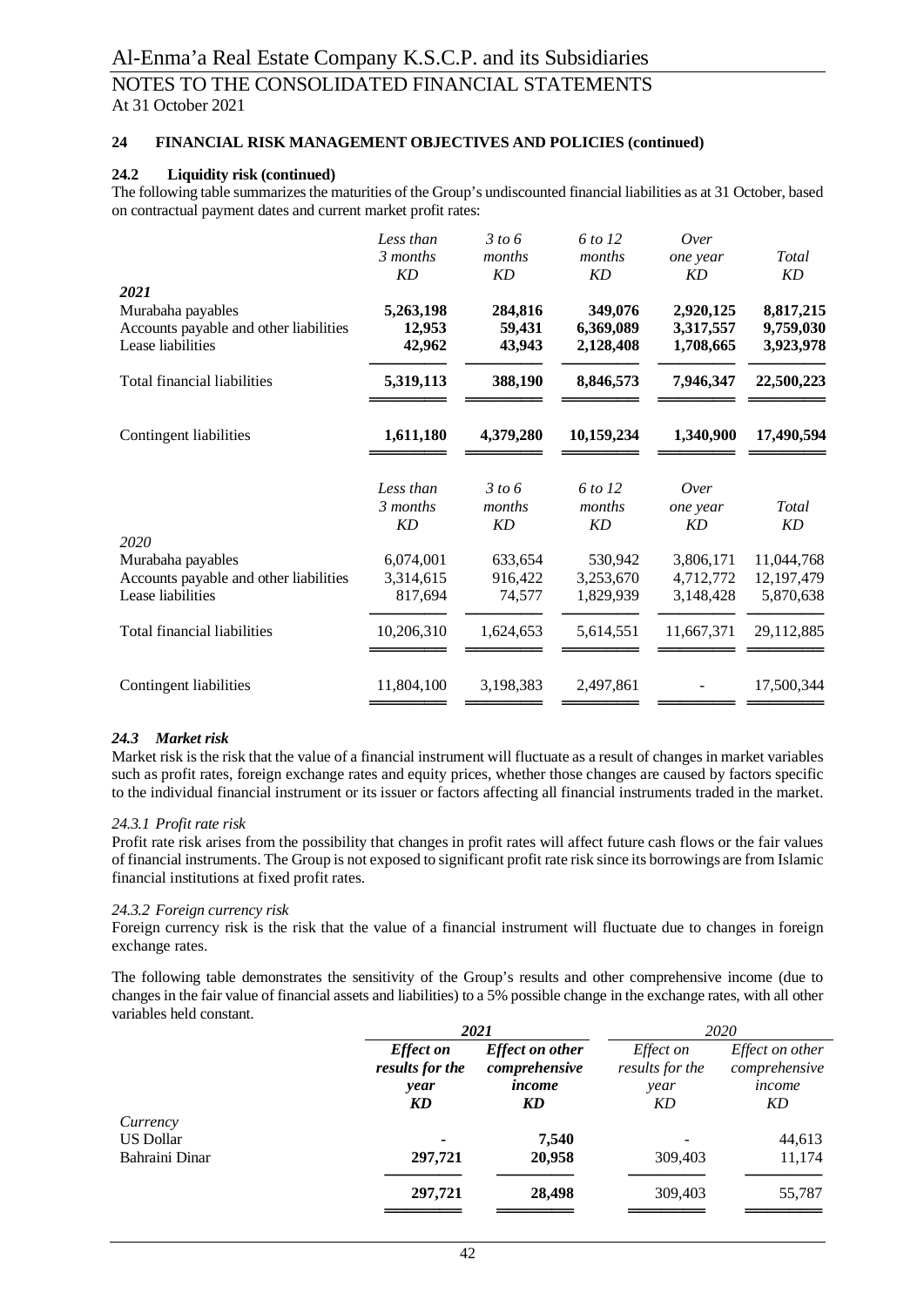# **24 FINANCIAL RISK MANAGEMENT OBJECTIVES AND POLICIES (continued)**

### *24.3 Market risk (continued)*

### *24.3.2 Foreign currency risk (continued)*

Management believes that there is a limited risk of significant losses due to exchange rate fluctuations and consequently the Group does not hedge foreign currency exposure.

### *24.3.3 Equity price risk*

Equity price risk arises from the change in fair values of equity investments. The Group manages this risk though diversification of investments in terms of geographical distribution and industry concentration.

The effect on the Group's results and other comprehensive income (as a result of a change in the fair value of financial assets) due to a 5% change in market indices, with all other variables held constant, is as follows:

|                |                                     | 2021                                    |                                     | 2020                                    |  |
|----------------|-------------------------------------|-----------------------------------------|-------------------------------------|-----------------------------------------|--|
|                | <b>Effect</b> on<br>results for the | <b>Effect on other</b><br>comprehensive | <i>Effect on</i><br>results for the | <i>Effect on other</i><br>comprehensive |  |
|                | year                                | income                                  | year                                | income                                  |  |
|                | KD                                  | KD                                      | ΚD                                  | KD                                      |  |
| Market indices |                                     |                                         |                                     |                                         |  |
| Kuwait         | 102                                 |                                         | 92                                  |                                         |  |
|                |                                     |                                         |                                     |                                         |  |

The effect on the Group's results and other comprehensive income (as a result of a change in the fair value of financial assets) due to a 5% change in foreign market indices, with all other variables held constant, is not significant.

#### **25 CAPITAL MANAGEMENT**

The primary objective of the Group's capital management is to ensure that it maintains healthy capital ratios in order to support its business and maximise shareholders' value.

The Group manages its capital structure and adjusts it in light of changes in business conditions. No changes were made in the objectives, policies or processes during the years ended 31 October 2021 and 31 October 2020. Capital comprises share capital, share premium, statutory reserve, voluntary reserve, cumulative changes in fair values reserve, and accumulated losses and is measured at KD 41,086,828 as at 31 October 2021 (2020: KD 43,661,195).

### **26 FAIR VALUE MEASUREMENTS**

Fair value is the price that would be received to sell an asset or paid to transfer a liability in an orderly transaction between market participants at the measurement date.

The fair values of financial assets not materially different from their carrying values.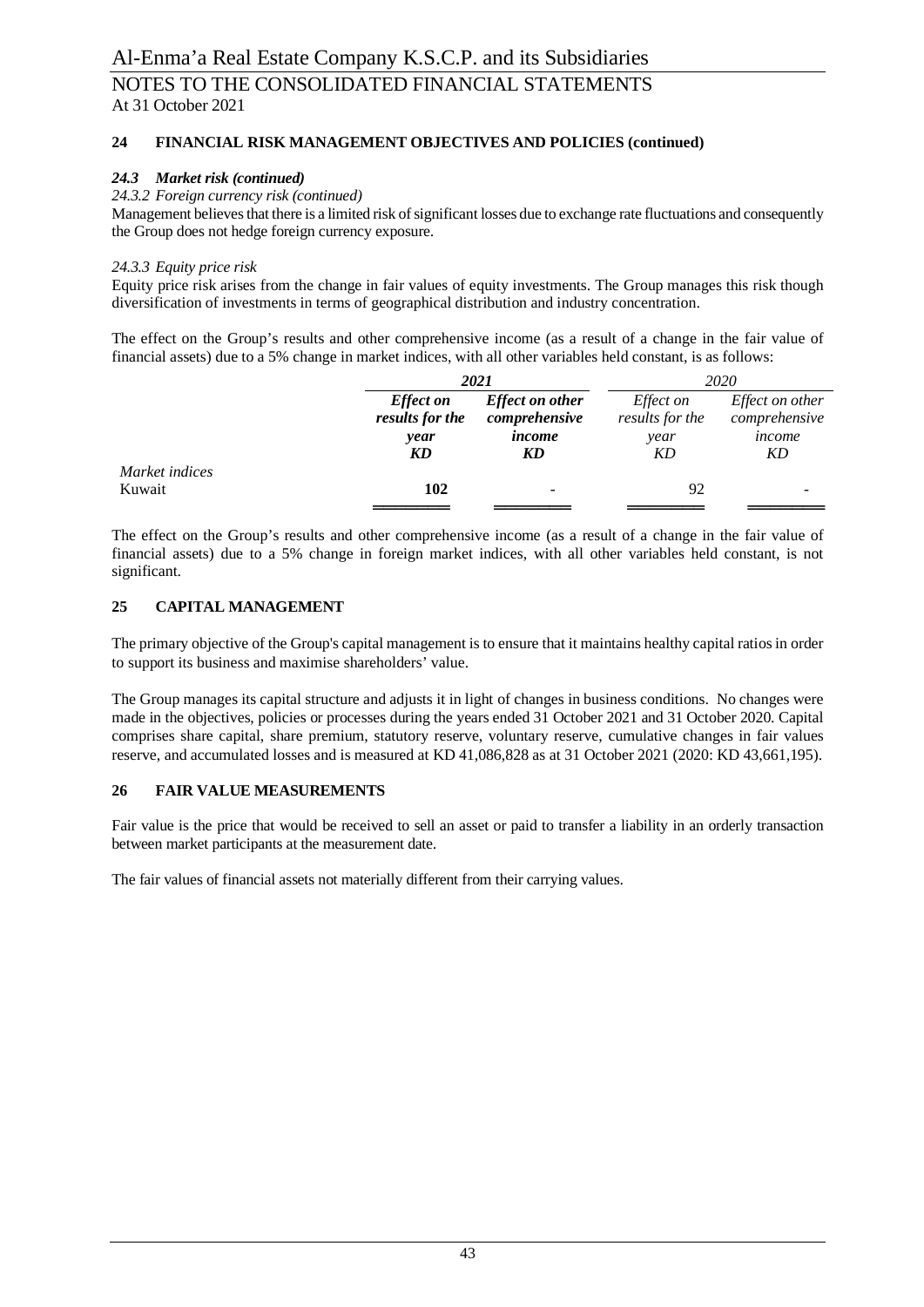# **26 FAIR VALUE MEASUREMENTS (continued)**

The following table shows an analysis of assets recorded at fair value by level of the fair value hierarchy at 31 October:

|                                                                                                       | Level 1   | Level 2   | Level 3    | Total               |
|-------------------------------------------------------------------------------------------------------|-----------|-----------|------------|---------------------|
|                                                                                                       | <b>KD</b> | <b>KD</b> | KD         | KD                  |
| 2021<br>Investment properties<br>Financial assets at fair value through profit or loss                | 2,899     | 5,874,273 | 34,648,000 | 40,522,273<br>2,899 |
| Financial assets at fair value through other<br>comprehensive income                                  |           |           | 569,952    | 569,952             |
|                                                                                                       | 2,899     | 5,874,273 | 35,217,952 | 41,095,124          |
| 2020                                                                                                  |           |           |            |                     |
| Investment properties                                                                                 |           | 6,025,050 | 35,113,000 | 41,138,050          |
| Financial assets at fair value through profit or loss<br>Financial assets at fair value through other | 1,837     |           |            | 1,837               |
| comprehensive income                                                                                  |           |           | 1,111,587  | 1,111,587           |
|                                                                                                       | 1,837     | 6,025,050 | 36,224,587 | 42,251,474          |
|                                                                                                       |           |           |            |                     |

During the years ended 31 October 2021 and 31 October 2020, there were no transfers between Level 1 and Level 2 fair value measurements and level 3 fair value measurements.

The following table shows a reconciliation of the opening and closing amounts of level 3 assets which are recorded at fair value.

|                                                                                        | Net losses recorded<br>in the consolidated |                                                                         |                                               |                                                             |                                 |
|----------------------------------------------------------------------------------------|--------------------------------------------|-------------------------------------------------------------------------|-----------------------------------------------|-------------------------------------------------------------|---------------------------------|
|                                                                                        |                                            |                                                                         |                                               |                                                             |                                 |
|                                                                                        | At the<br>beginning of<br>the year<br>KD   | Net losses recorded<br>in the consolidated<br>statement of income<br>KD | statement of<br>comprehensive<br>income<br>KD | Net purchases,<br>transfers, sales and<br>settlements<br>KD | At the end<br>of the year<br>KD |
| 31 October 2021                                                                        |                                            |                                                                         |                                               |                                                             |                                 |
| Investment properties<br>Financial assets at fair value<br>through other comprehensive | 35,113,000                                 | (465,000)                                                               |                                               |                                                             | 34,648,000                      |
| income                                                                                 | 1,111,587                                  |                                                                         | (541, 635)                                    |                                                             | 569,952                         |
|                                                                                        | 36,224,587                                 | (465,000)                                                               | (541, 635)                                    |                                                             | 35,217,952                      |
| 31 October 2020                                                                        |                                            |                                                                         |                                               |                                                             |                                 |
| Investment properties<br>Financial assets at fair value<br>through other comprehensive | 35,796,000                                 | (683,000)                                                               |                                               |                                                             | 35,113,000                      |
| income                                                                                 | 1,993,508                                  |                                                                         | (786, 277)                                    | (95, 644)                                                   | 1,111,587                       |
|                                                                                        | 37,789,508                                 | (683,000)                                                               | (786, 277)                                    | (95, 644)                                                   | 36,224,587                      |
|                                                                                        |                                            |                                                                         |                                               |                                                             |                                 |

# **Description of significant unobservable inputs to valuation of financial assets:**

Unquoted equity securities are valued based on net assets book value when the underlying assets represents the fair value.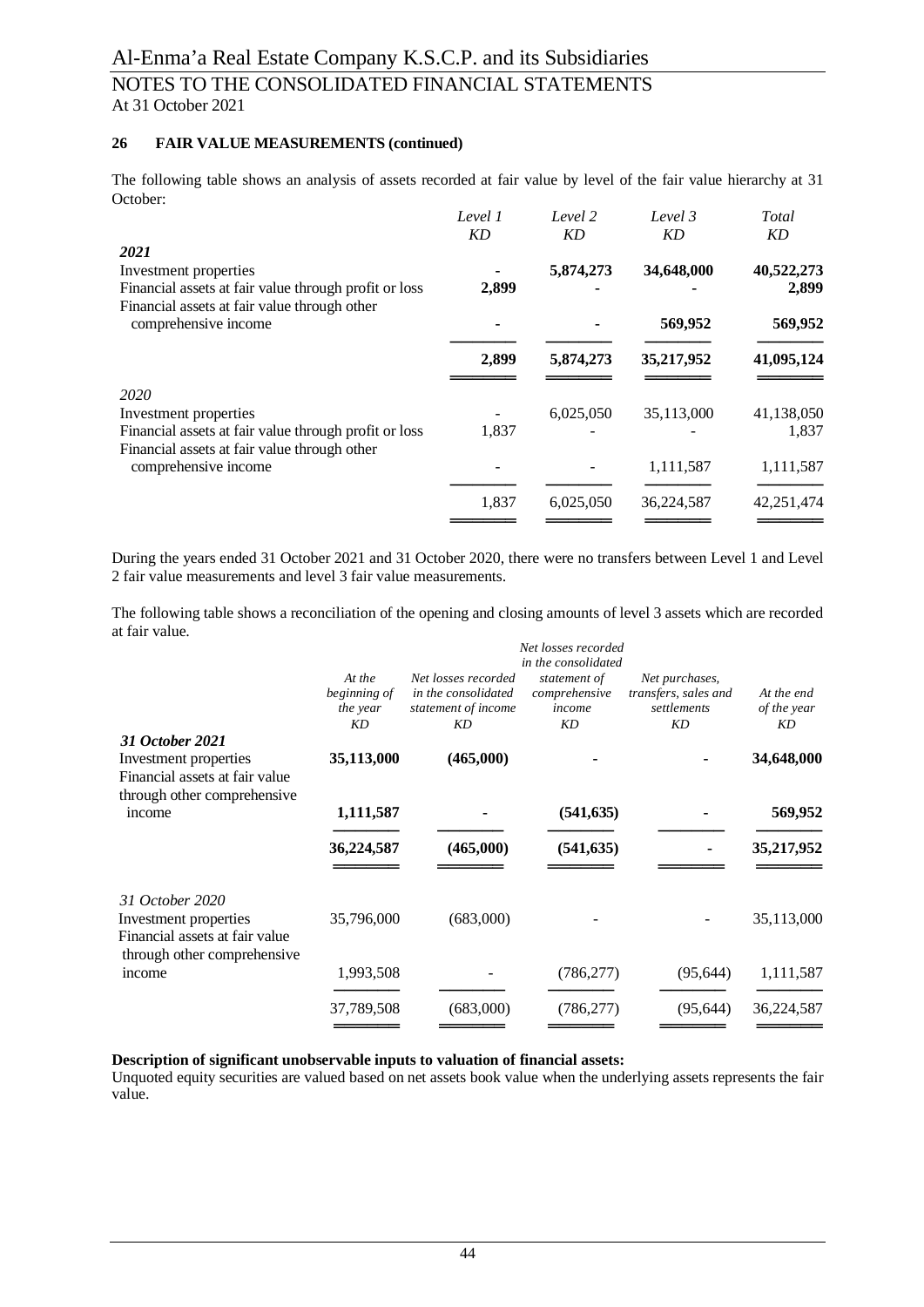### **26 FAIR VALUE MEASUREMENTS (continued)**

#### **Description of valuation methods used in the fair valuation of investment properties:**

#### *Developed properties*

- Properties are valued using the income capitalization approach assuming full capacity of the property. Income capitalization approach is based on capitalization of the discounted annual cash flows from the property, which is calculated by discounting rental income generated annually by the property, assuming full capacity, using the current market discount rate.
- Properties are valued using the market approach. Market approach is based on a comparison of active market prices for similar properties and recent arm's length market transactions, adjusted for difference in the nature, location or condition of the specific property.

#### **27 RIGHT-OF-USE ASSETS AND LEASE LIABILITIES**

| assets<br>KD | Lease<br><i>liabilities</i><br>KD |
|--------------|-----------------------------------|
| 5,893,699    | 5,547,425                         |
| 16.149       | 16,149                            |
| (1,681,741)  |                                   |
|              | 220,222                           |
|              | (2,492,319)                       |
| 4,228,107    | 3,291,477                         |
|              | Right -of-use                     |

The Group discounted its lease payments using an incremental borrowing rate of 5%.

|                                           | Right -of-use<br>assets<br>KD | Lease<br>liabilities<br>KD |
|-------------------------------------------|-------------------------------|----------------------------|
| As at 1 November 2019                     | 7,558,778                     | 6,802,879                  |
| Depreciation expense                      | (1,665,079)                   |                            |
| Finance costs                             |                               | 323,213                    |
| Payments of lease liabilities             | ۰                             | (732,000)                  |
| Rent concessions received during the year | $\blacksquare$                | (846, 667)                 |
| As at 31 October 2020                     | 5,893,699                     | 5,547,425                  |

The Group discounted its lease payments using an incremental borrowing rate of 5%.

Set out below, are the amounts recognized in consolidated statement of income related to leases:

|                                                                                                            | 2021<br>KD           | 2020<br>KD           |
|------------------------------------------------------------------------------------------------------------|----------------------|----------------------|
| Depreciation expense of right-of-use assets (recorded under<br>cost of services rendered)<br>Finance costs | 1,681,741<br>220,222 | 1,665,079<br>323,213 |
| As at 31 October                                                                                           | 1,901,963            | 1,988,292            |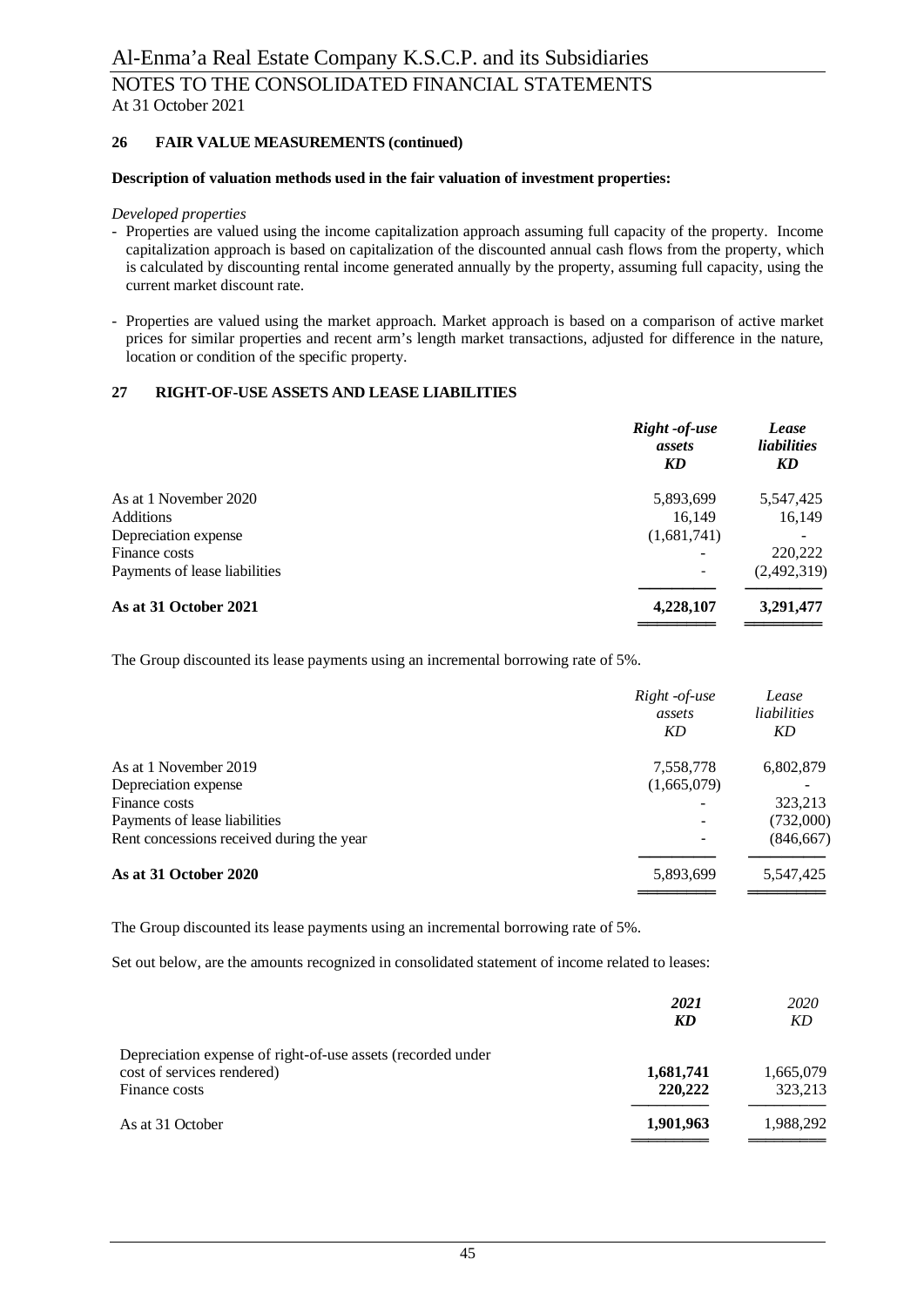#### **28 COVID-19 AND RISK MANAGEMENT IN THE CURRENT ECONOMIC SCENARIO**

The preparation of the Group's consolidated financial statements requires management to make judgments, estimates and assumptions that affect the reported amounts of revenues, expenses, assets and liabilities, and the accompanying disclosures, and the disclosure of contingent liabilities. The outbreak of novel coronavirus ("COVID-19") since early 2021, globally caused disruptions to businesses and economic activity globally and the declaration of this pandemic by the World Health Organization necessitated the Group's management to revisit its significant judgments in applying the Group's accounting policies and the methods of computation and the key sources of estimation applied to the annual consolidated financial statements for the year ended 31 October 2021.

Whilst it is challenging now, to predict the full extent and duration of its business and economic impact, the Group's management carried out an impact assessment on the overall Group's operations and business aspects and concluded that, as of the issuance date of these consolidated financial statements, with an exception to, financial assets at fair value through other comprehensive income and investment properties and ECL, no significant changes are required to the judgements and key estimates.

However, in the view of the current uncertainty, any future change in the assumptions and estimates could result in outcomes that could require a material adjustment to the carrying amounts of the assets or liabilities affected in the future periods. As the situation is rapidly evolving with future uncertainties, management will continue to assess the impact based on prospective developments.

#### **28.1 Risk management**

The management is monitoring and reassessing the risk management objectives and policies based on the current updates on COVID-19. For year ended 31 October 2021, there were no significant changes to the risk management objectives and policies as compared to the audited consolidated financial statements as at 31 October 2020.

#### **28.1.1 Credit risk**

The Group has concluded that it is not significantly exposed to credit risk as a result of the outbreak as its financial assets constitute bank balances and cash, trade receivables, contract assets, and retention receivables. While cash and bank balances are subject to the impairment requirements of IFRS 9, management determined that the identified impairment loss on bank balances and cash was immaterial as these balances are mostly held with counterparties with appropriate credit-ratings assigned by international credit-rating agencies.

The Group's exposure to credit risk from trade receivables, contract assets, and retention receivables is influenced mainly by the individual characteristics of each customer. Credit risk is managed by ensuring that collections are made on a timely manner and by requiring customers to pay advances, substantially eliminating the Group's credit risk in this respect. However, the effects of COVID-19 may increase the amount of ECL recognised relating to trade receivables, contract assets, and retention receivables due to the disruptive effects of the pandemic (e.g. shutdown of operations, reduced consumer spending, etc.). In measuring ECL, the Group has considered the delay in payments from its customers and the rent concessions given to customers when calculating the ECL to be charged against these balances..

#### **28.1.2 Liquidity risk**

Liquidity risk is the risk that the Group is unable to meet its payment obligations associated with its financial liabilities when they fall due and to replace funds when they are withdrawn.

- Day to day funding is managed by monitoring future cash flows to ensure that requirements can be met. This includes replenishment of funds as they mature.
- $\blacktriangleright$  Maintaining rolling forecasts of the Group's overall liquidity position on the basis of expected cash flows.
- $\blacktriangleright$  Monitoring liquidity ratios and net current assets against internal standards.
- $\blacktriangleright$  Maintaining debt financing plans.

Management has taken several steps in protecting cash flows through compensating cost saving measures and reductions to discretionary capital expenditure. Further, the Group aims to maintain the level of its bank balances and cash at an amount in excess of expected cash outflows on financial liabilities.

#### **28.2 Use of estimates and assumptions**

The Group based its assumptions and estimates on parameters available when the consolidated financial statements are prepared. The COVID-19 outbreak has created uncertainty for revenue forecasts, sourcing and workforce availability, credit ratings, etc. but also volatility in stock prices, interest and currency exchange rates. Estimates based on such metrics may be subject to change due to market changes in the near term or circumstances arising that are beyond the control of the Group.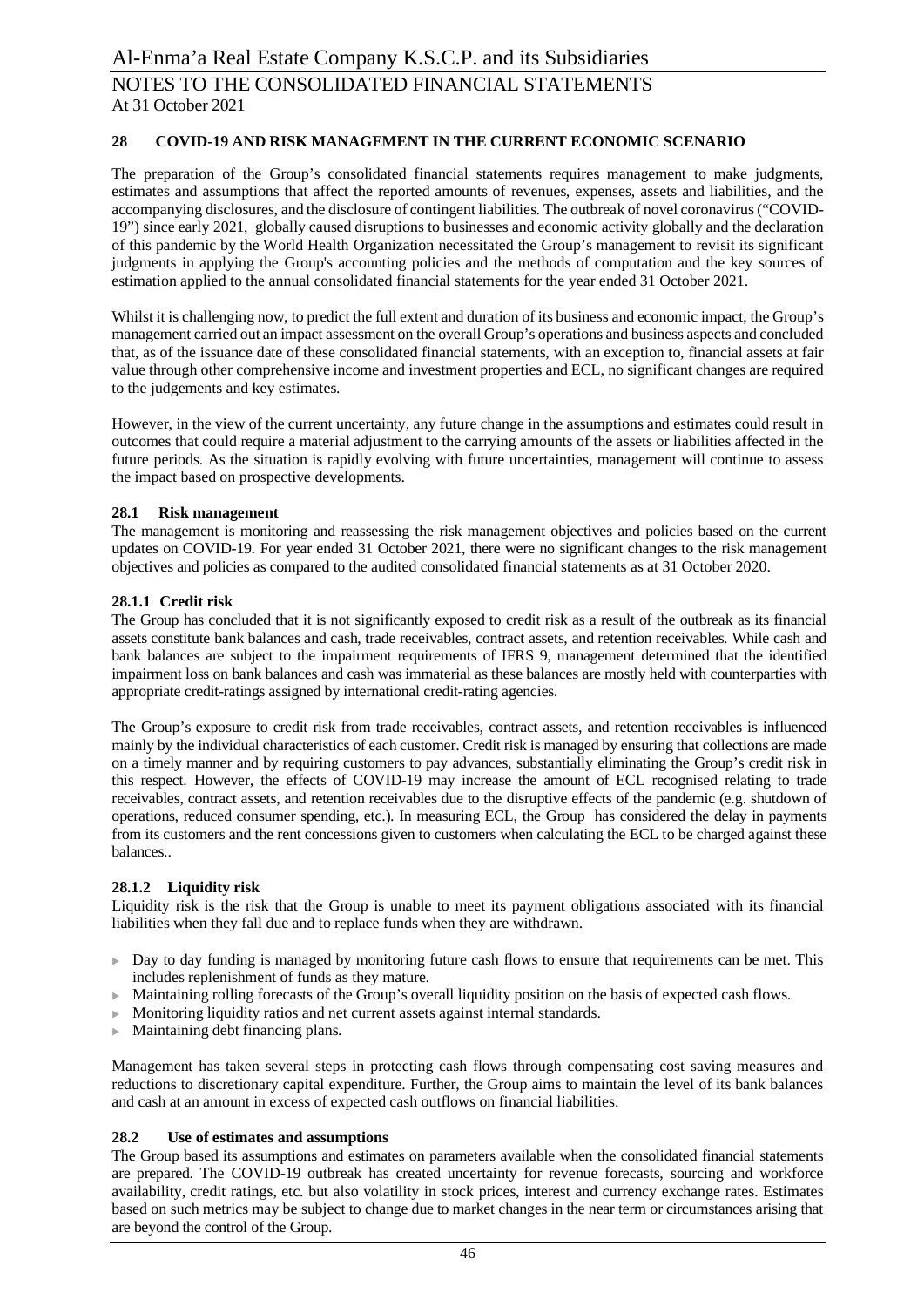### **28 COVID-19 AND RISK MANAGEMENT IN THE CURRENT ECONOMIC SCENARIO (continued)**

#### **28.2 Use of estimates and assumptions (continued)**

Information about key assumptions and estimation uncertainties at the reporting date that have a significant risk of resulting in a material adjustment to the carrying amounts of assets is described below:

#### *Financial assets at fair value through other comprehensive income*

The Group considered certain inputs and assumptions to determine the fair value such as the average market multiples method, price to book value of comparable companies, and discount for lack marketability and control for unquoted equity securities classified as financial assets at fair value through other comprehensive income . The adjustments to these macroeconomic factors resulted in an unrealised loss on financial assets at fair value through other comprehensive income of KD 541,635 during the year (2020: KD 786,277).

#### *Investment properties*

As at the reporting date, the Group has considered the potential impact of the current economic volatility in the determination of the reported amounts of the Group's investment properties and the unobservable inputs are developed using the best available information about the assumptions that market participants would make in pricing these assets at the reporting date. Markets however remain volatile and the recorded amounts remain sensitive to market fluctuations.

The Group acknowledges that certain geographies and sectors in which these assets are located are negatively impacted and therefore has obtained external independent valuations of investment properties as of the reporting date and has recognized a valuation loss amounting to KD 615,777 in its consolidated statement of income for the year ended 31 October 2021 (2020: KD 1,304,954) . As the situation continues to unfold, the Group will continuously monitor the market outlook and use relevant assumptions in reflecting the values of these investment properties as and when they occur.

#### *Trade receivables, contract assets, and retention receivables*

The Group uses the simplified model in calculation of the ECL for trade receivables, contract assets, and retention receivables that do not contain a significant financing component by establishing a provision matrix that is based on its historical credit loss experience, adjusted for forward-looking factors specific to the debtors and the economic environment. However, the segmentation applied in previous periods may no longer be appropriate and may need to be revised to reflect the different ways in which the COVID-19 outbreak affects different types of customers (e.g. by extending payment terms for trade receivables or by following specific guidance issued by the government in relation to the collection of lease or other payments). ECLs were estimated based on a range of forecast economic conditions as at the reporting date and considering that the situation is fast evolving, the Group has considered the impact of higher volatility in the forward-looking macro-economic factors like the unemployment rate, the inflation rate and the real GDP, when determining the severity and likelihood of economic scenarios for ECL determination. During the year ended 31 October 2021, the Group has recorded an allowance for expected credit losses amounting to KD 152,759 (2020: KD 759,530).

 The Group will continue to individually assess significant exposures as more reliable data becomes available and accordingly determine if any adjustment in the ECL is required in subsequent reporting periods.

### **28.3 Going concern**

The Group has performed an assessment of whether it is a going concern in the light of current economic conditions and all available information about future risks and uncertainties. The projections have been prepared covering the Group's future performance, capital, and liquidity. The impact of COVID-19 may continue to evolve, but at the present time, the projections show that the Group has ample resources to continue in operational existence and its going concern position remains largely unaffected and unchanged from 31 October 2020. As a result, the consolidated financial statements has been appropriately prepared on a going concern basis.

# **29 GOVERNMENT GRANT AND RENT CONCESSIONS**

In an attempt to mitigate the impact of the COVID-19 pandemic, the Government of Kuwait has introduced measures to aid private entities. These measures include government assistance made towards national workforce in the private sector for a period of up to six months effective from April 2021 and rent concessions for their tenants for a period of 5 months amounting to KD Nil.

During the year, the Parent Company has received financial support amounting to KD 78,813 which is accounted for in accordance with IAS 20 *'Accounting for Government Grants and Disclosures of Government Assistance'* and is recognised in profit or loss within 'other income'.